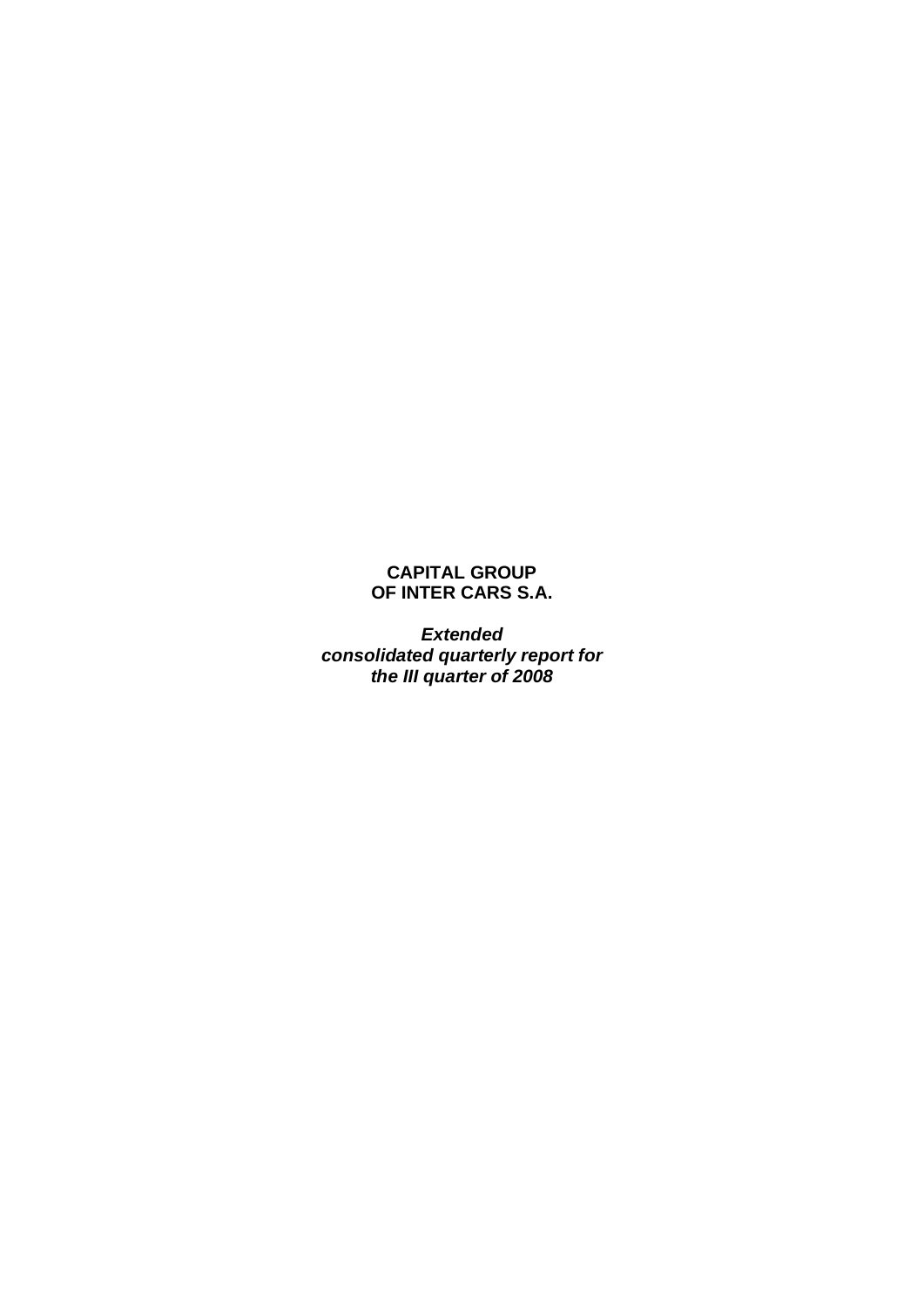

# **TABLE OF CONTENTS**

| PARTI           | CONSOLIDATED QUARTERLY FINANCIAL STATEMENT |
|-----------------|--------------------------------------------|
| <b>PART II</b>  | <b>STATEMENT OF THE OPERATIONS</b>         |
| <b>PART III</b> | SEPARATE QUARTERLY FINANCIAL STATEMENT     |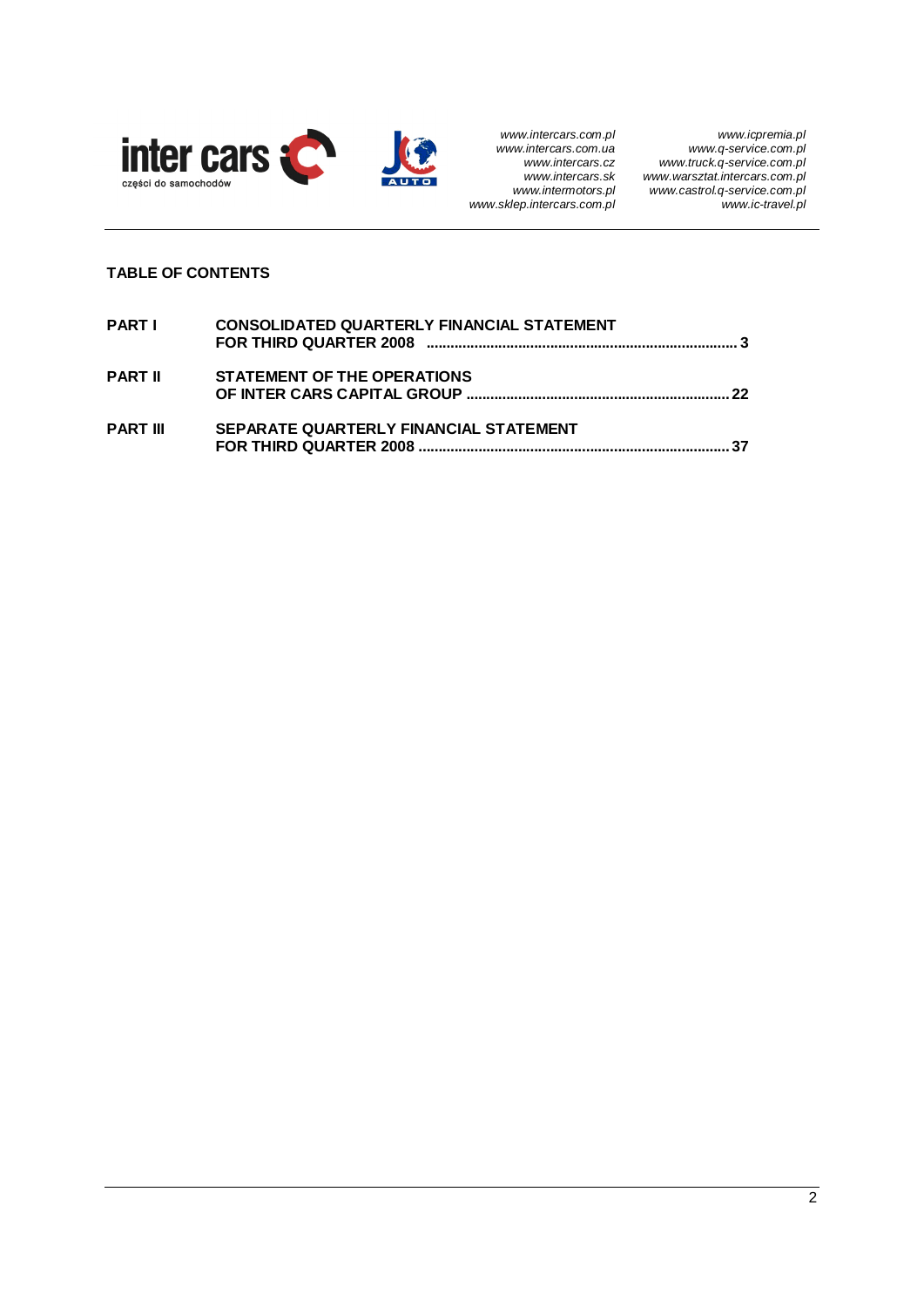

# **PART I**

# **CONSOLIDATED FINANCIAL STATEMENTS FOR THE THIRD QUARTER OF 2008**

| 1. |  |
|----|--|
| 2. |  |
| 3. |  |
| 4. |  |
| 5. |  |
| 6. |  |
| 7. |  |
| 8. |  |
| 9. |  |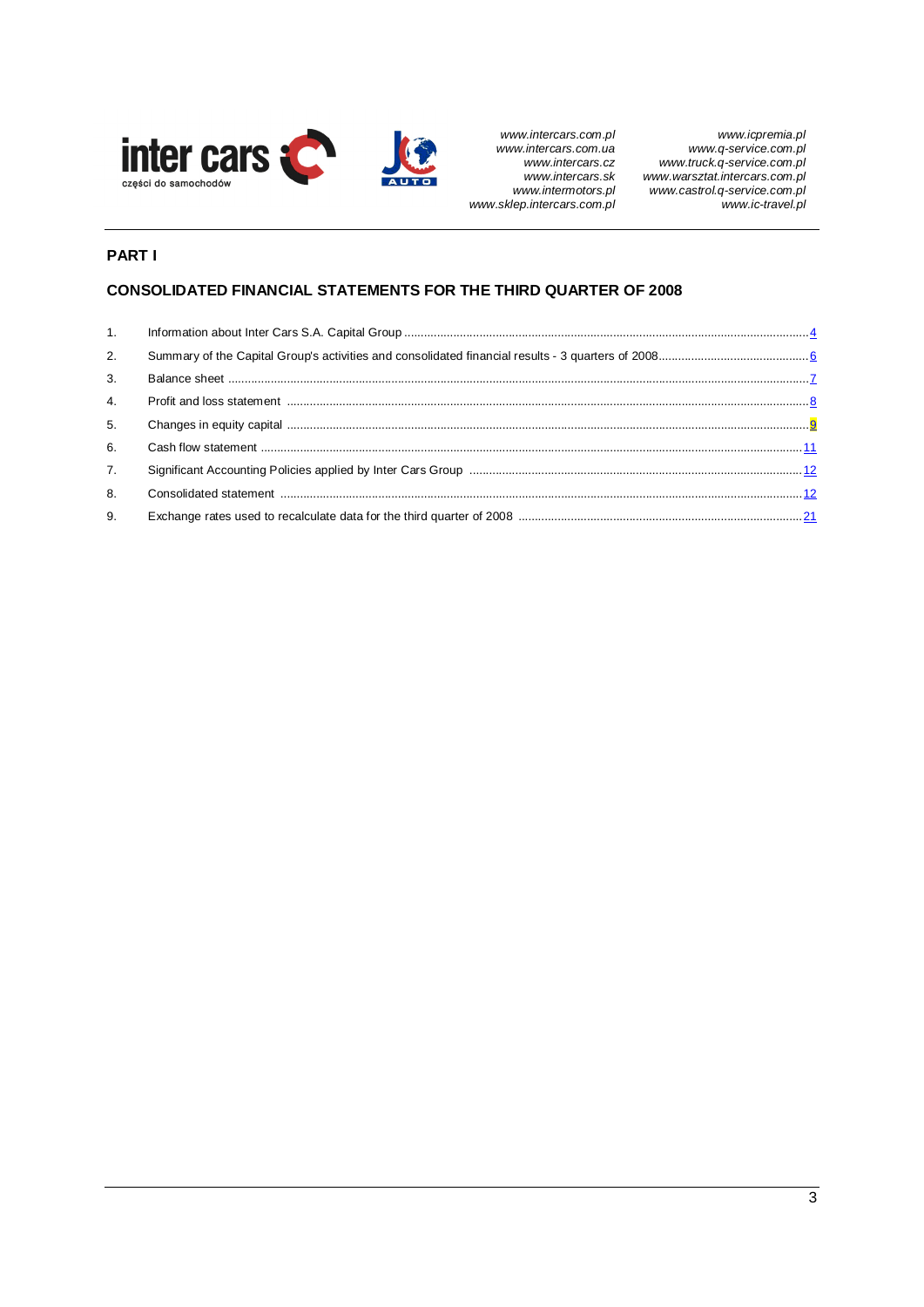

*www.icpremia.pl www.q-service.com.pl www.truck.q-service.com.pl www.warsztat.intercars.com.pl www.castrol.q-service.com.pl www.ic-travel.pl*

## **1. Information about Inter Cars S.A. Capital Group**

#### **Objects of operations**

The basic activities of Inter Cars Capital Group Spółka Akcyjna ("Group", "Inter Cars Group", "Inter Cars Capital Group") include import and distribution of spare parts for passenger cars and commercial vehicles.

## **Registered office - the parent company**

Inter Cars S.A. ul. Powsińska 64 02-903 Warsaw Poland

*Central Warehouse:*  ul. Gdańska 15 05-152 Czosnów nearby Warsaw

## **Contact details**

Phone (+48-22) 714 19 16 fax (+49-22) 714 19 18 bzarzadu@intercars.com.pl relacje.inwestorskie@intercars.com.pl www.intercars.com.pl

## **Supervisory Board**

Andrzej Oliszewski, the Chairman Jolanta Oleksowicz-Bugajewska Maciej Oleksowicz Michaá Marczak Jacek Klimczak

#### **Management Board**

Krzysztof Oleksowicz, the President Robert Kierzek, Deputy President Krzysztof Soszyński: Wojciech Milewski Piotr Kraska

## **Chartered Auditor**

KPMG Audyt Sp. z o.o. ul. Chłodna 51 00-867 Warsaw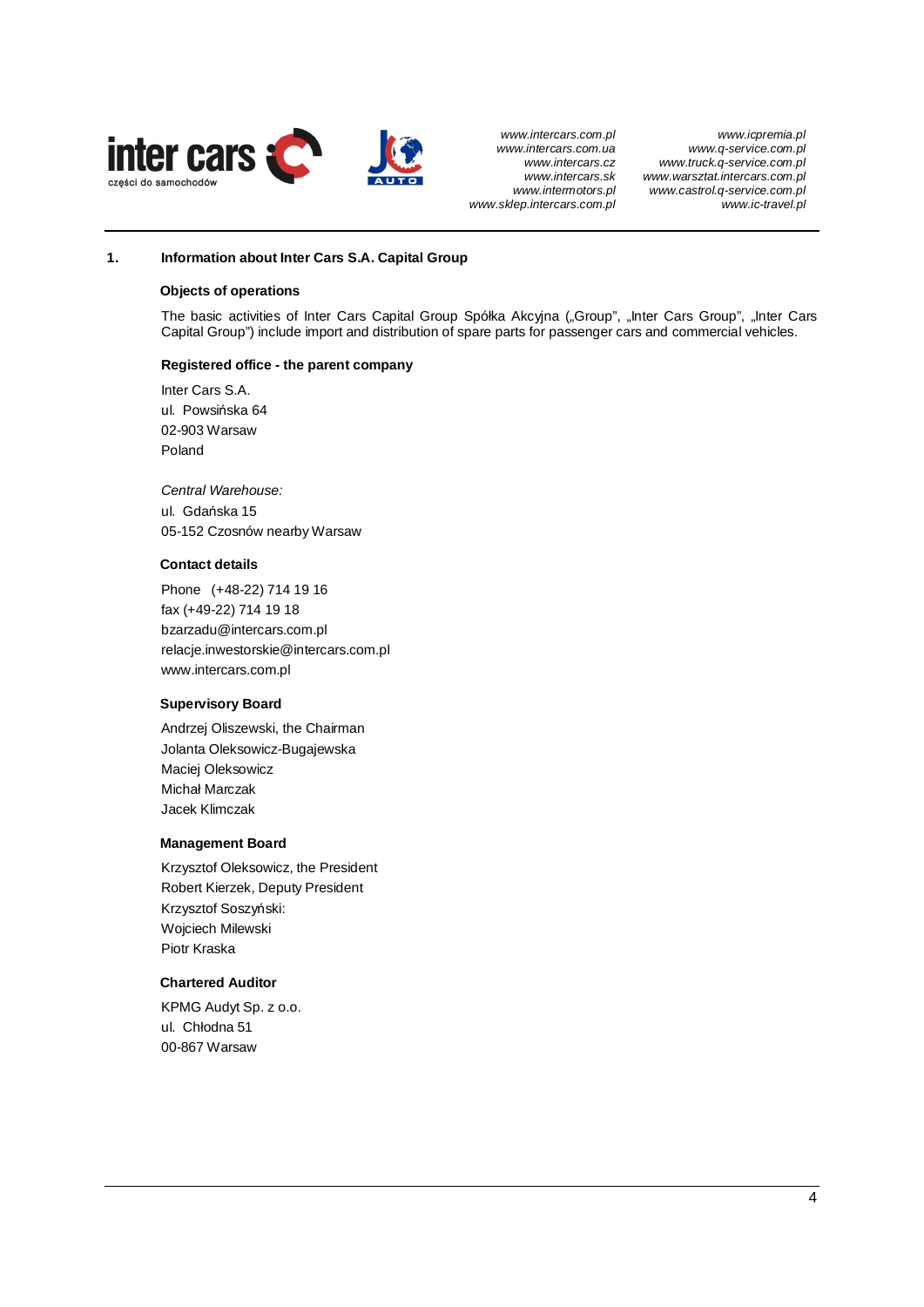

*www.icpremia.pl www.q-service.com.pl www.truck.q-service.com.pl www.warsztat.intercars.com.pl www.castrol.q-service.com.pl www.ic-travel.pl*

## **Subsidiaries of Inter Cars - entities included in consolidation as at 30 September 2008**

**Inter Cars Ukraine**  29009 Chmielnicki, Tołstego 1/1 Ukraine

**Inter Cars ýeská republika s.r.o.**  Novodvorská 1010/14 Prague 4 Czech Republic

**Lauber Sp. z o.o**. (formerly Eltek Sp. z o.o.) ul. Portowa 35A 76-200 Sáupsk

**Inter Cars Lietuva UAB**

J. Kubiliaus g. 18 Vilnius Lithuania

**JC Auto s.r.l.**  Viale A. Doria 48/A 20124 Milan, Italy

Inter Cars d.o.o. (formerly JC Auto d.o.o.) Radnička cesta 27 1000 Zagreb, Croatia

**JC Auto S.A.**  Rue du Parc Industriel 3D 1440 Brain-le-Chateau, Belgium

**5 Sterne Fahrwerkstechnik GmbH**  Storkower Str. 175 10369 Berlin, Germany

**Feber Sp. z o.o.**  ul. Powsińska 64 02-903 Warszawa

**Q-Service Sp. z o.o.**  ul. Gdańska 15 05-152 Cząstków Mazowiecki

**Inter Cars Slovenská republika s.r.o.**  Ivánska cesta 2 Bratislava Slovakia

**IC Development & Finance Sp. z o.o.**  (formerly: R-J Sp. z o.o.) ul. Dorodna 33 03-195 Warszawa

**Armatus sp. z o.o.**  ul. Burakowska 60 01-794 Warszawa,

Inter Cars Hungaria Kft (formerly JC Auto Kereskedelmi Kft) Klapka Utca 4 H-1134 Budapest, **Hungary** 

**JC Auto s.r.o.**  Lazensky park 10, c.p. 329 735 03 Karvina- Darkom, Czech Republic

**Inter Cars Romania s.r.l.**  Calea Baciului 87 400230 Cluj-Napoca Romania

#### **Quotations on stock exchanges**

Shares in Inter Cars, i.e. Parent Company are quoted on the Warsaw Stock Exchange in the system of continuous trading.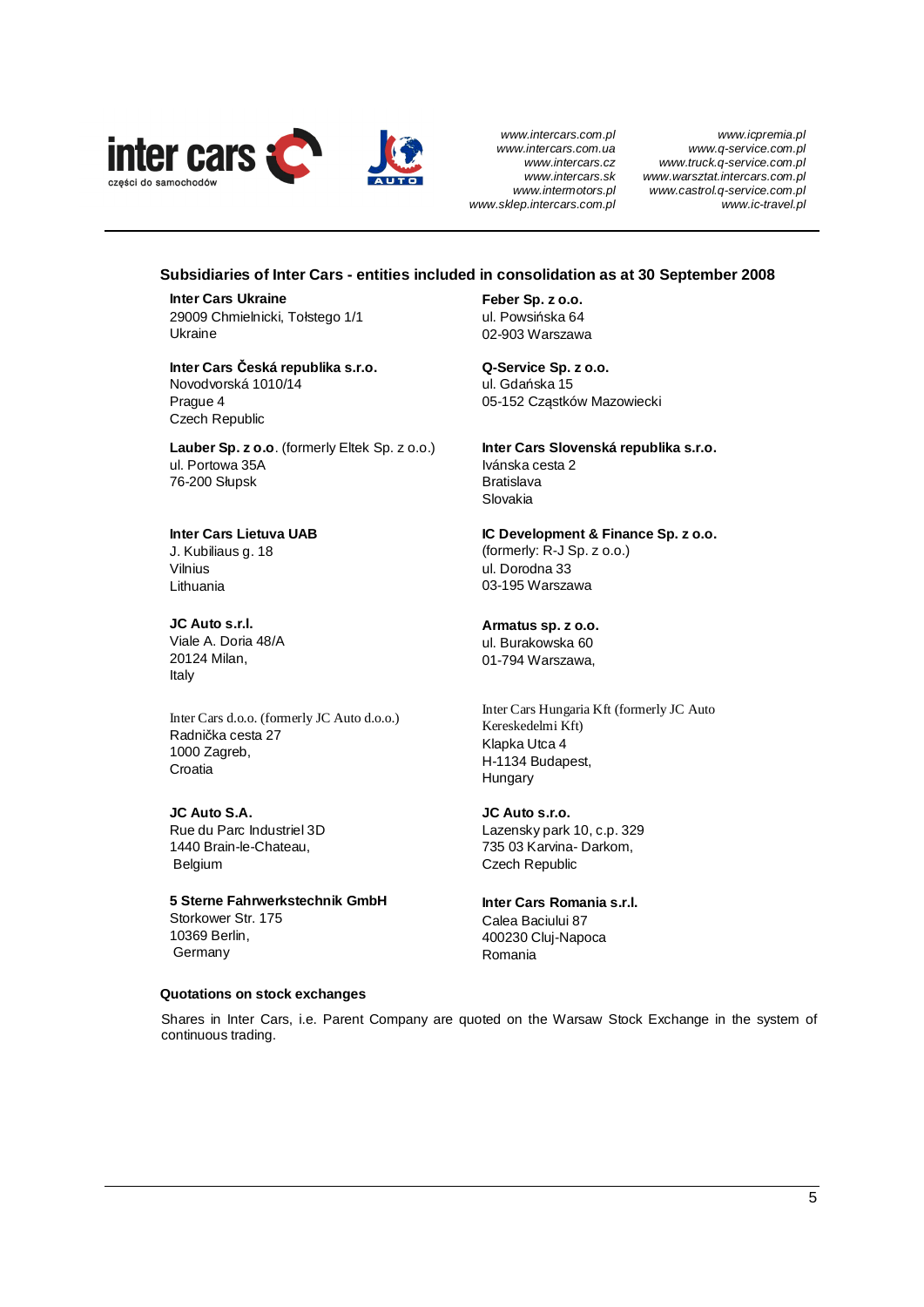

## **2. Summary of the Capital Group's activities and consolidated financial results - 3 quarters of 2008**

**Inter Cars Group is an importer and distributor of spare parts** for passenger cars and commercial vehicles. The Group's offer includes also garage equipment and parts for motorcycles and tuning. The Inter Cars Capital Group is the largest independent distributor of spare parts in Central and Eastern Europe. The Group conducts operating activities in Poland, Ukraine, the Czech Republic, Slovakia, Belgium, Hungary, Croatia, Italy, Germany, Lithuania and in Romania (since July).

**The Group recorded more than 35% increase in sales revenues** as compared to the same period of 2007, which resulted from the merger of the JC Auto S.A. Group, from growth in the scale of operating activities and geographic development of sales chain.

In the first three quarters of 2008, the Company opened up 12 new branches which means that as at 30 September 2008 the sales chain consisted of 164 branches, 117 branches in Poland and 47 branches abroad.

The basic financial data of **the Inter Cars S.A. Group** have been presented in the chart below (three quarters cumulatively):

|                                                               | 3 quarters |            |           |
|---------------------------------------------------------------|------------|------------|-----------|
|                                                               | 2008       | 2007       | 2008      |
| (000)                                                         | <b>PLN</b> | <b>PLN</b> | Euro      |
| <b>Profit and loss statement</b> (for period)                 |            |            |           |
|                                                               | 1 292 963  | 954 918    | 377 541   |
|                                                               | 393 365    | 263 312    | 114861    |
|                                                               | (596)      | (2497)     | (174)     |
|                                                               | (22 152)   | (7806)     | (6468)    |
|                                                               | 63 189     | 63 106     | 18 451    |
|                                                               | 34 174     | 45 491     | 9979      |
|                                                               |            |            |           |
| <b>Balance</b> (at the end of period)                         |            |            |           |
|                                                               | 26 460     | 20 079     | 7763      |
|                                                               | 1 204 395  | 625 999    | 353 371   |
|                                                               | 566 036    | 284 731    | 166 076   |
| Equity attributable to the shareholders of the parent company | 421 911    | 153 733    | 123789    |
|                                                               | 1644       | 1574       | 482       |
|                                                               |            |            |           |
| Other financial information                                   |            |            |           |
|                                                               | 3092       | (39 808)   | 903       |
|                                                               | (36 260)   | (20759)    | (10, 588) |
|                                                               | 36 749     | 66 181     | 10 731    |
|                                                               | 2,54       | 387        | 0,74      |
|                                                               | 30,4%      | 27,6%      | 30,4%     |
|                                                               | 6,4%       | 7,8%       | 6,4%      |
|                                                               |            |            |           |

(1) Sales margin was defined as the quotient of gross profit on sales and revenues.

(2) EBITDA was defined as net profit (loss) before depreciation, net financial revenues (costs), exchange rate differences and income tax. The revenues of Inter Cars were approx. 79% of the Capital Group's revenues (before consolidation exclusions). **Poland is the main market** of sales for the Capital Group.

**Gross profit on sales** increased by 49% in the 3 quarters of 2008 as compared to the same period of the previous year. Higher growth rate of profit as compared to the pace of increase in sales revenues resulted from growth in the amount of **profit margin on sales** from 27.6% in 2007 up to 30.4% in 2008.

Inter Cars conducted **issuance of short-term bonds**, of which revenues were used to finance the Company's current activities. Beneficial terms on which the Company issued bonds allowed obtaining cost savings as compared to the costs of bank credits. Additionally, the program of issue of bonds allowed the Company to strengthen the image of a reliable and stable issuer of debt securities in the eyes of the investors.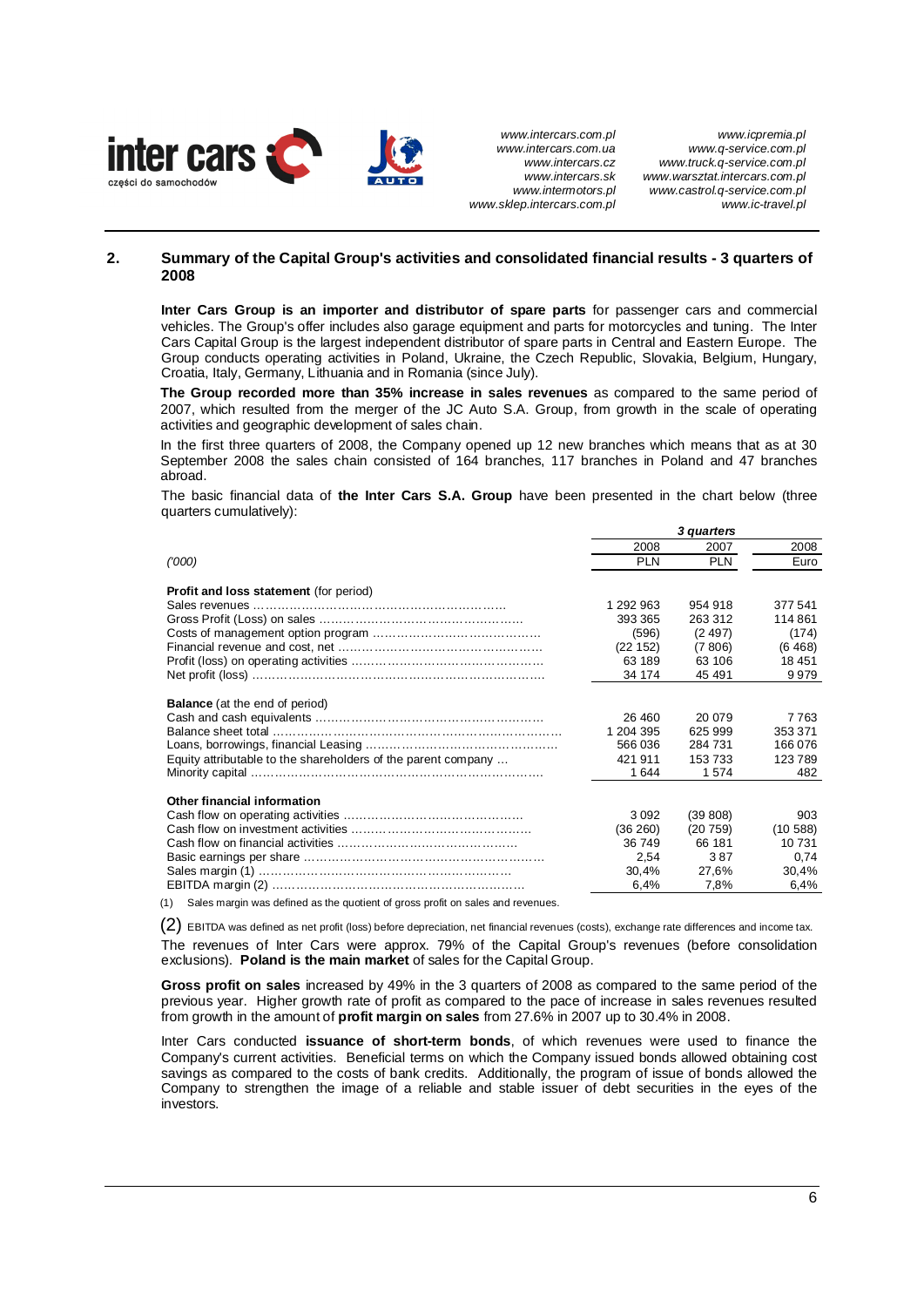

*www.icpremia.pl www.q-service.com.pl www.truck.q-service.com.pl www.warsztat.intercars.com.pl www.castrol.q-service.com.pl www.ic-travel.pl*

# **3. Balance sheet**

| (in thousands of PLN)                                            | 30.09.2008    | 31.12.2007         | 30.09.2007        |
|------------------------------------------------------------------|---------------|--------------------|-------------------|
| <b>ASSETS</b>                                                    |               |                    |                   |
| <b>Fixed assets</b>                                              |               |                    |                   |
|                                                                  | 176 384       | 90 596             | 82 635            |
|                                                                  | 46 870        | 43 319             | 7593              |
|                                                                  | 158 500       | 7789               | 1 2 0 2           |
|                                                                  | 94            |                    |                   |
|                                                                  | 43            | 43                 | 43                |
|                                                                  | 3472          | 2 3 6 7            | 2516              |
|                                                                  | 1473          | 1473               | 562               |
|                                                                  | 197<br>387033 | 7 5 9 1<br>153 178 | 6 1 6 3<br>100714 |
| <b>Current assets</b>                                            |               |                    |                   |
|                                                                  | 591 176       | 482 693            | 391 596           |
| Receivables for services and other receivables                   | 195 380       | 154 503            | 111 624           |
|                                                                  |               |                    |                   |
|                                                                  | 4 3 4 6       | 2457               | 1986              |
|                                                                  | 26 460        | 22 879             | 20 079            |
|                                                                  | 817362        | 662 532            | 525 285           |
|                                                                  | 1 204 395     | 815710             | 625 999           |
|                                                                  |               |                    |                   |
| <b>LIABILITIES</b>                                               | 30.09.2008    | 31.12.2007         | 30.09.2007        |
|                                                                  | 27 472        | 23 642             | 23 642            |
| Supplementary capital from the issue of shares above the face    |               |                    |                   |
|                                                                  | 247 785       | 21 415             | 21 4 15           |
|                                                                  | 104 589       | 65 975             | 65 686            |
|                                                                  | 5788          | 5 1 9 2            | 4 3 5 9           |
|                                                                  | (1948)        | (1920)             | (1369)            |
| Retained result from previous years and the current year         | 38 225        | 52 608             | 40 000            |
| Equity attributable to the shareholders of the parent            |               |                    |                   |
|                                                                  | 421911        | 166 912            | 153733            |
|                                                                  | 1 644         | 1 151              | 1574              |
|                                                                  | 423 555       | 168 063            | 155 307           |
| Long-term liabilities                                            |               |                    |                   |
| Liabilities due to credits, loans and finance lease              | 35 551        | 38 794             | 3688              |
|                                                                  | 8435          | 8568               | 5958              |
|                                                                  | 36            |                    |                   |
| Long-term prepaid expenses                                       |               |                    | 813               |
|                                                                  | 44 022        | 47 362             | 10 459            |
| <b>Short-term liabilities</b>                                    |               |                    |                   |
| Liabilities due to deliveries and services and other liabilities | 186 867       | 261 412            | 163 645           |
| Liabilities due to credits, loans and finance lease              | 530 485       | 318 574            | 281 043           |
|                                                                  | 4655          | 818                | 1670              |
|                                                                  | 3793          | 10 063             | 8491              |
|                                                                  | 577           | 851                | 2 1 5 2           |
|                                                                  | 10 441        | 8567               | 3 2 3 2           |
|                                                                  | 736818        | 600 285            | 460 233           |
|                                                                  | 1 204 395     | 815710             | 625 999           |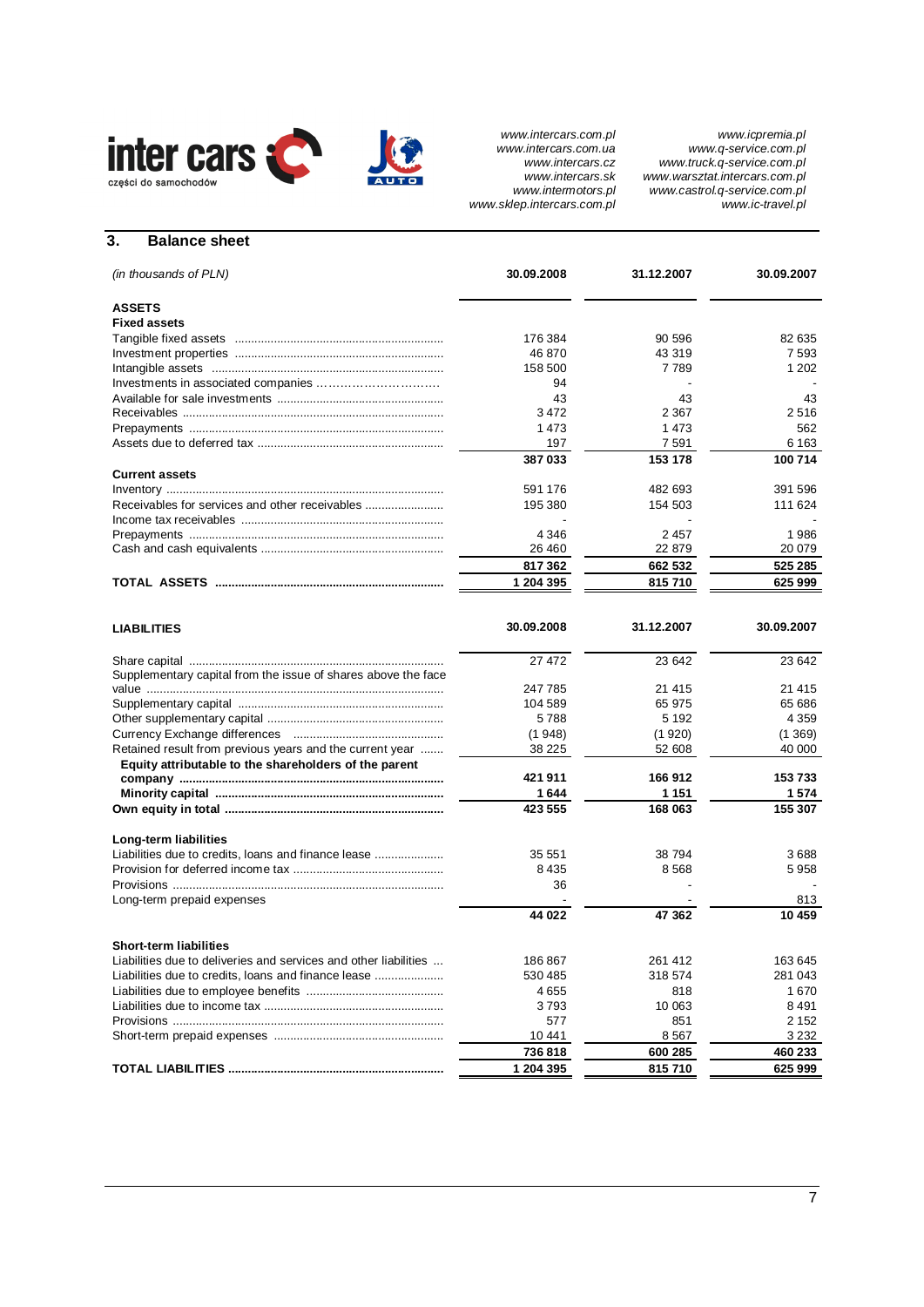

# **4. Profit and loss statement**

| (in thousands of PLN)                 | $1.01.2008 -$ | 1.07.2008 - | $1.01.2007 -$ | 1.07.2007 - |
|---------------------------------------|---------------|-------------|---------------|-------------|
|                                       | 30.09.2008    | 30.09.2008  | 30.09.2007    | 30.09.2007  |
| Sales revenue on sales of products,   |               |             |               |             |
|                                       | 1 292 963     | 476 840     | 954 918       | 345 929     |
| Cost of sold products, commodities,   |               |             |               |             |
|                                       | (899 598)     | (341501)    | (691606)      | (253 398)   |
| Gross profit on sales                 | 393 365       | 135 339     | 263 312       | 92 531      |
| Other operating revenue               | 18826         | 5755        | 11 344        | 3728        |
| General administrative and sales cost |               |             |               |             |
|                                       | (189971)      | (71 550)    | (106 210)     | (38 403)    |
| Distribution service costs            | (138731)      | (49002)     | (93 346)      | (33 290)    |
| Costs of management option program    | (596)         | (147)       | (2497)        | (832)       |
|                                       | (19706)       | (6367)      | (9497)        | (3377)      |
| Operating profit                      | 63 187        | 14 0 28     | 63 106        | 20 357      |
| Financial revenue                     | 1975          | 1 1 6 3     | 419           | 22          |
| Foreign exchange differences          | (1419)        | (106)       | 2 0 3 0       | 2 2 4 7     |
|                                       | (22708)       | (10608)     | (8225)        | (3 231)     |
|                                       | 41 035        | 4477        | 57 330        | 19 3 95     |
|                                       | (6861)        | 695         | (11839)       | (4251)      |
|                                       | 34 174        | 5 1 7 2     | 45 491        | 15 144      |
| Attributable to:                      |               |             |               |             |
| the parent company's shareholders.    | 33 681        | 4949        | 45 712        | 15 2 36     |
| minority shareholders                 | 493           | 223         | (221)         | (92)        |
|                                       | 34 174        | 5 1 7 2     | 45 491        | 15 144      |
| Profit per one share (PLN)            |               |             |               |             |
|                                       | 2,54          | 0,38        | 3,87          | 1,29        |
|                                       | 2,50          | 0,37        | 3,75          | 1,25        |
|                                       |               |             |               |             |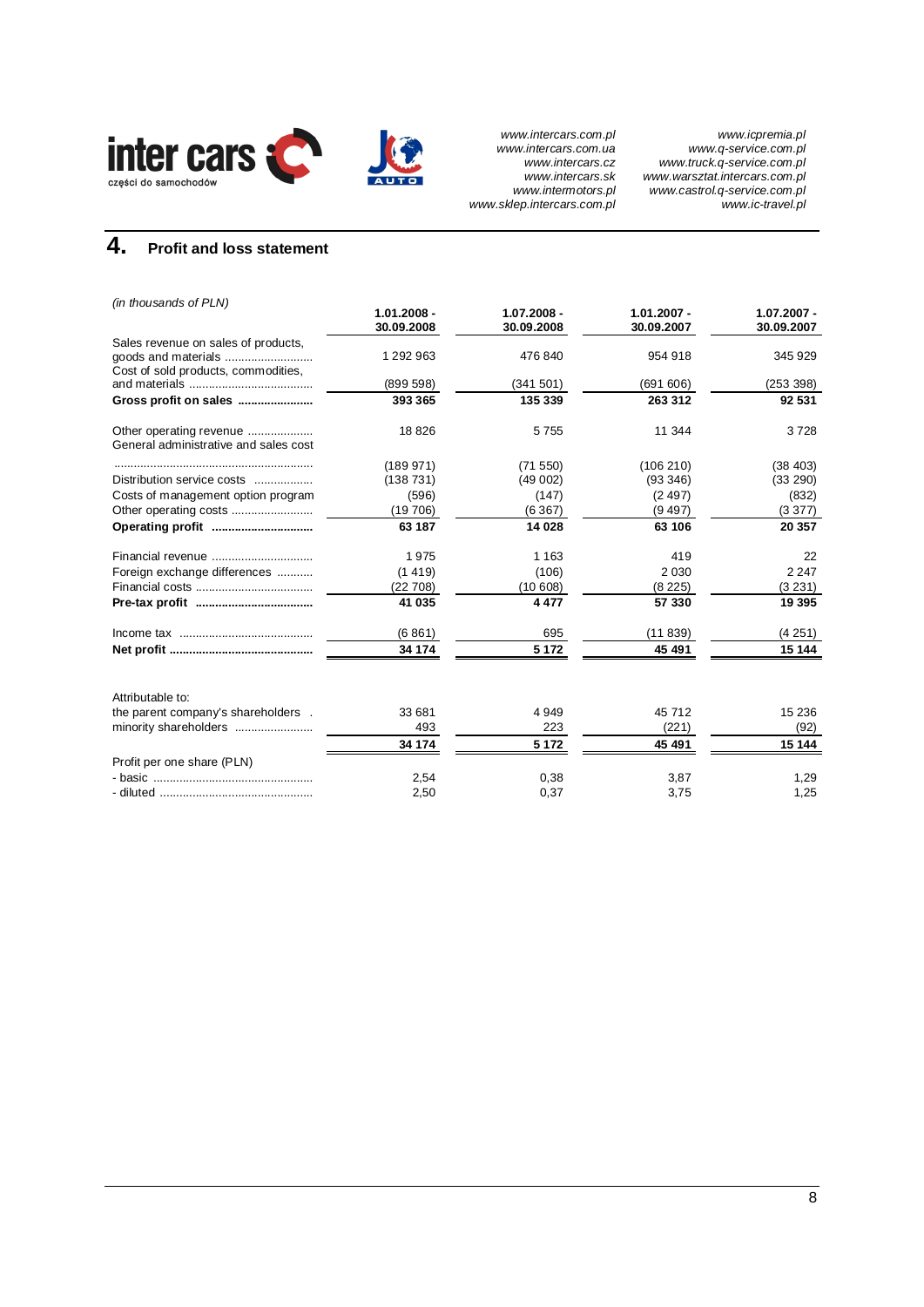

*www.icpremia.pl www.q-service.com.pl www.truck.q-service.com.pl www.warsztat.intercars.com.pl www.castrol.q-service.com.pl www.ic-travel.pl*

# **5. Changes in equity capital**

| for the period from 1 January 2008 to 30 September 2008                                                        |                  |                                                                               |                           |                                     |                                     |                                                                   |                                                                                     |                   |                                          |
|----------------------------------------------------------------------------------------------------------------|------------------|-------------------------------------------------------------------------------|---------------------------|-------------------------------------|-------------------------------------|-------------------------------------------------------------------|-------------------------------------------------------------------------------------|-------------------|------------------------------------------|
| (in thousands of PLN)                                                                                          | Share<br>capital | Supplementar<br>y capital on<br>the sale of<br>shares above<br>the face value | Supplement<br>ary capital | Currency<br>Exchange<br>differences | Other<br>supplementar<br>y capitals | Retained result<br>from previous<br>years and the<br>current year | <b>Equity</b><br>attributable to<br>the<br>shareholders of<br>the parent<br>company | Minority<br>share | <b>TOTAL</b><br><b>Equity</b><br>Capital |
| As at 1 January 2008                                                                                           | 23 642           | 21 415                                                                        | 65 975                    | (1920)                              | 5 1 9 2                             | 52 608                                                            | 166912                                                                              | 1 1 5 1           | 168 063                                  |
| Profit for the period<br>Issue of shares in connection                                                         | $\blacksquare$   |                                                                               |                           |                                     |                                     | 33 681                                                            | 33 681                                                                              | 493               | 34 174                                   |
| with the merger with JC Auto<br>Establishment of<br>supplementary capital in<br>connection with realization of | 3750             | 225 000                                                                       |                           |                                     |                                     |                                                                   | 228 750                                                                             | ۰                 | 228 750                                  |
| the management option<br>program<br>Issue of shares under<br>exercising management                             |                  |                                                                               |                           |                                     | 596                                 |                                                                   | 596                                                                                 |                   | 596                                      |
| options<br>Distribution of profit from                                                                         | 80               | 1 370                                                                         |                           |                                     |                                     |                                                                   | 1450                                                                                | ۰                 | 1450                                     |
| previous period - dividend<br>Distribution of profit from the<br>previous period - transfer to                 | $\blacksquare$   |                                                                               |                           |                                     |                                     | (9450)                                                            | (9450)                                                                              | ۰                 | (9450)                                   |
| supplementary capital<br>Currency Exchange                                                                     |                  | $\blacksquare$                                                                | 38 614                    |                                     |                                     | (38614)                                                           |                                                                                     |                   |                                          |
| differences                                                                                                    |                  |                                                                               |                           | (28)                                |                                     |                                                                   | (28)                                                                                |                   | (28)                                     |
| As at 30 September 2008                                                                                        | 27 472           | 247 785                                                                       | 104 589                   | (1948)                              | 5788                                | 38 225                                                            | 421 911                                                                             | 1644              | 423 555                                  |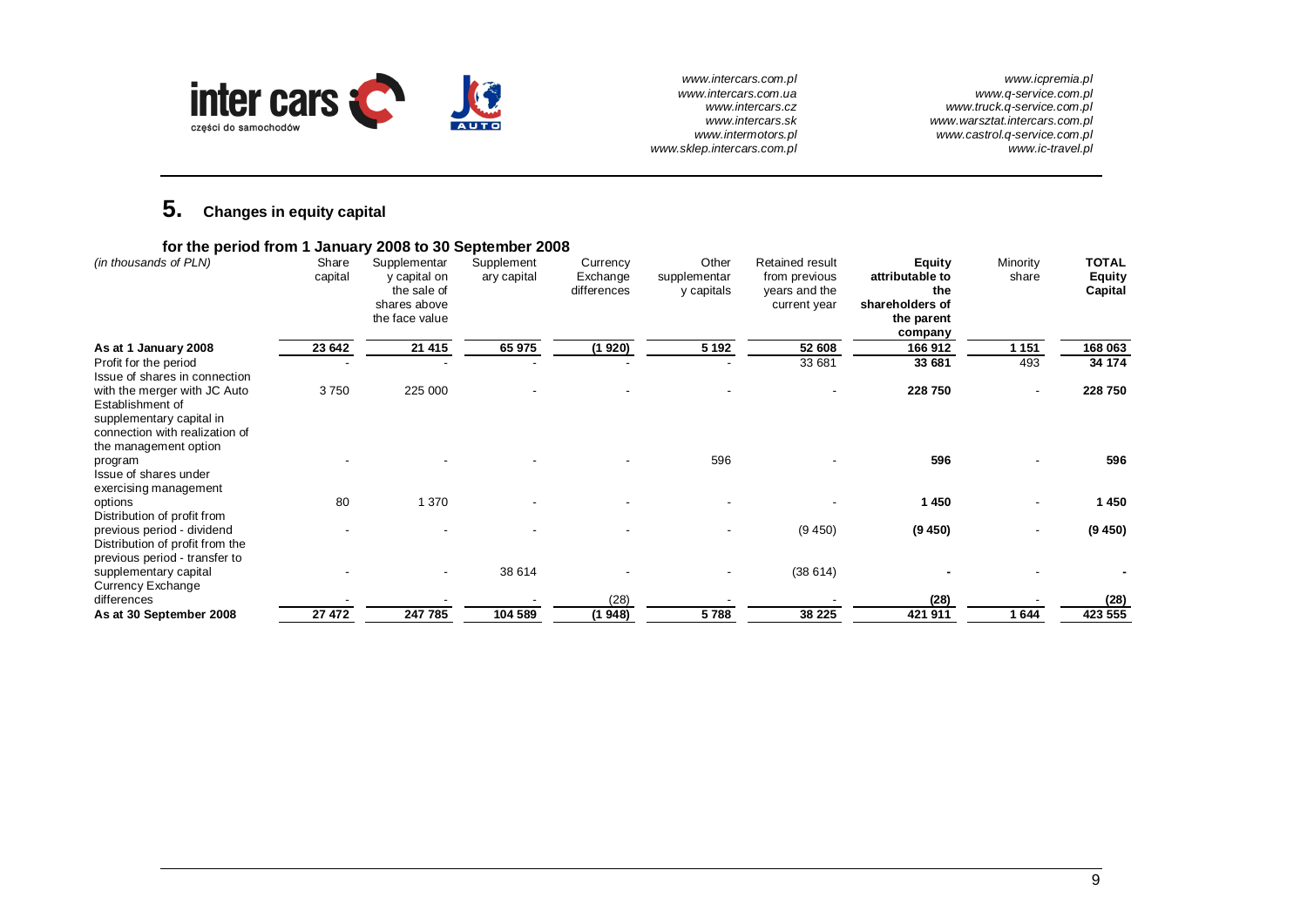

*www.icpremia.pl www.q-service.com.pl www.truck.q-service.com.pl www.warsztat.intercars.com.pl www.castrol.q-service.com.pl www.ic-travel.pl*

## **for the period from 1 January 2007 to 30 September 2007**

| (in thousands of PLN)                                                                                             | Share<br>capital | Supplementar<br>y capital on<br>the sale of<br>shares above<br>the face value | Supplement<br>ary capital | Currency<br>Exchange<br>differences | Other<br>supplementar<br>y capitals | Retained result<br>from previous<br>years and the<br>current year | <b>Equity</b><br>attributable to<br>the<br>shareholders of<br>the parent<br>company | Minority<br>share | <b>TOTAL</b><br><b>Equity</b><br>Capital |
|-------------------------------------------------------------------------------------------------------------------|------------------|-------------------------------------------------------------------------------|---------------------------|-------------------------------------|-------------------------------------|-------------------------------------------------------------------|-------------------------------------------------------------------------------------|-------------------|------------------------------------------|
| As at 1 January 2007                                                                                              | 23 642           | 21 415                                                                        | 49 303                    | (554)                               | 1862                                | 14 690                                                            | 110 358                                                                             | 1795              | 112 153                                  |
| Profit for the period<br>Minority share in the result of                                                          |                  |                                                                               |                           |                                     |                                     | 45 491                                                            | 45 491                                                                              |                   | 45 491                                   |
| period<br>Establishment of<br>supplementary capital in<br>connection with realization of<br>the management option |                  |                                                                               |                           |                                     |                                     | 221                                                               | 221                                                                                 | (221)             |                                          |
| program<br>Distribution of profit from                                                                            |                  |                                                                               |                           | $\overline{\phantom{a}}$            | 2497                                |                                                                   | 2 4 9 7                                                                             | ۰                 | 2 4 9 7                                  |
| previous period - dividend<br>Distribution of profit from the<br>previous period - transfer to                    |                  |                                                                               |                           |                                     |                                     | (4019)                                                            | (4019)                                                                              | ۰                 | (4019)                                   |
| supplementary capital<br>Currency Exchange                                                                        |                  |                                                                               | 16 383                    |                                     |                                     | (16 383)                                                          |                                                                                     |                   |                                          |
| differences                                                                                                       |                  |                                                                               |                           | (815)                               |                                     |                                                                   | (815)                                                                               |                   | (815)                                    |
| As at 30 September 2007                                                                                           | 23 642           | 21 415                                                                        | 65 686                    | (1369)                              | 4 3 5 9                             | 40 000                                                            | 153733                                                                              | 1574              | 155 307                                  |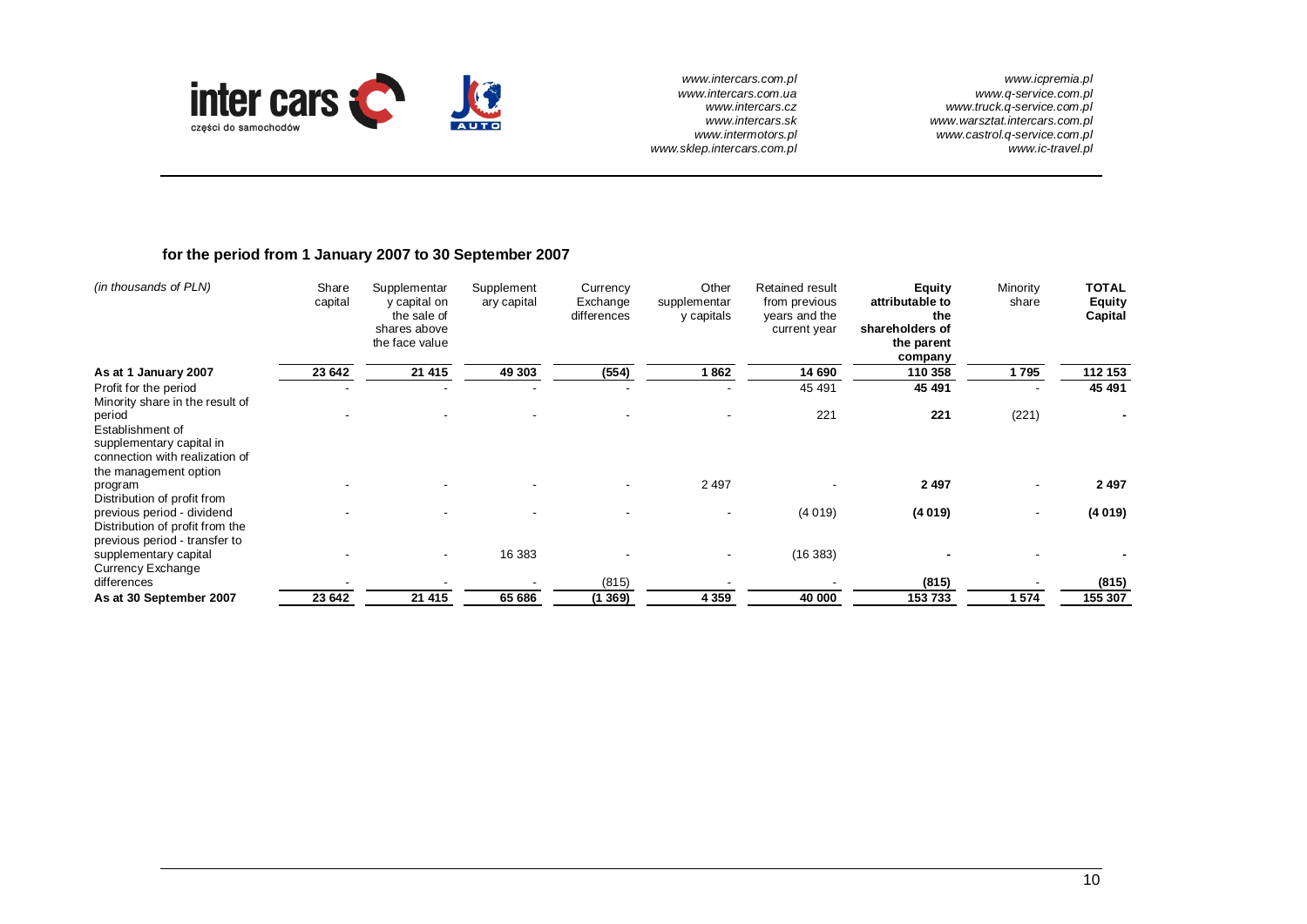

# **6. Cash flow statement**

| (in thousands of PLN)                                                | $1.01.2008 -$<br>30.09.2008 | $1.01.2007 -$<br>30.09.2007 |
|----------------------------------------------------------------------|-----------------------------|-----------------------------|
| Cash Flow on operating activities                                    |                             |                             |
|                                                                      | 41 035                      | 57 330                      |
| Adjustment by items:                                                 |                             |                             |
|                                                                      | 19 200                      | 10 960                      |
|                                                                      |                             | 62                          |
|                                                                      | (4698)                      | (1950)                      |
|                                                                      | 19 125                      | 7060                        |
| (Profit)/loss under revaluation of investment real estate            |                             | (1977)                      |
|                                                                      | 578                         | (5096)                      |
|                                                                      | 75 240                      | 66 389                      |
|                                                                      | (94369)                     | (135628)                    |
|                                                                      | (22922)                     | (22 394)                    |
|                                                                      | 60 616                      | 56 763                      |
|                                                                      | (1555)                      | (1143)                      |
|                                                                      | 17 010                      | (36013)                     |
|                                                                      | (13918)                     | (3795)                      |
|                                                                      | 3 0 9 2                     | (39 808)                    |
| <b>Cash Flow on investment activities</b>                            | 16 344<br>(54 506)          | (18965)                     |
| Cash acquired from JC Auto S.A. decreased by costs of share purchase | 2800                        |                             |
|                                                                      | 3 0 4 2                     | 769                         |
|                                                                      | (4533)                      | (2588)                      |
|                                                                      | 593                         | 25                          |
|                                                                      | (36 260)                    | (20759)                     |
| <b>Cash Flow on financial activities</b>                             |                             |                             |
| Revenues on issuance of shares                                       | 1450                        |                             |
|                                                                      | 71 877                      | 79 930                      |
|                                                                      | (19820)                     | (2560)                      |
|                                                                      | (7308)                      | (7170)                      |
| Dividend paid                                                        | (9 450)                     | (4019)                      |
|                                                                      | 36 749                      | 66 181                      |
| Balance sheet cash change related to foreign exchange differences    |                             | (62)                        |
|                                                                      | 3581                        | 5614                        |
|                                                                      | 22 879                      | 14 5 27                     |
|                                                                      | 26 460                      | 20 079                      |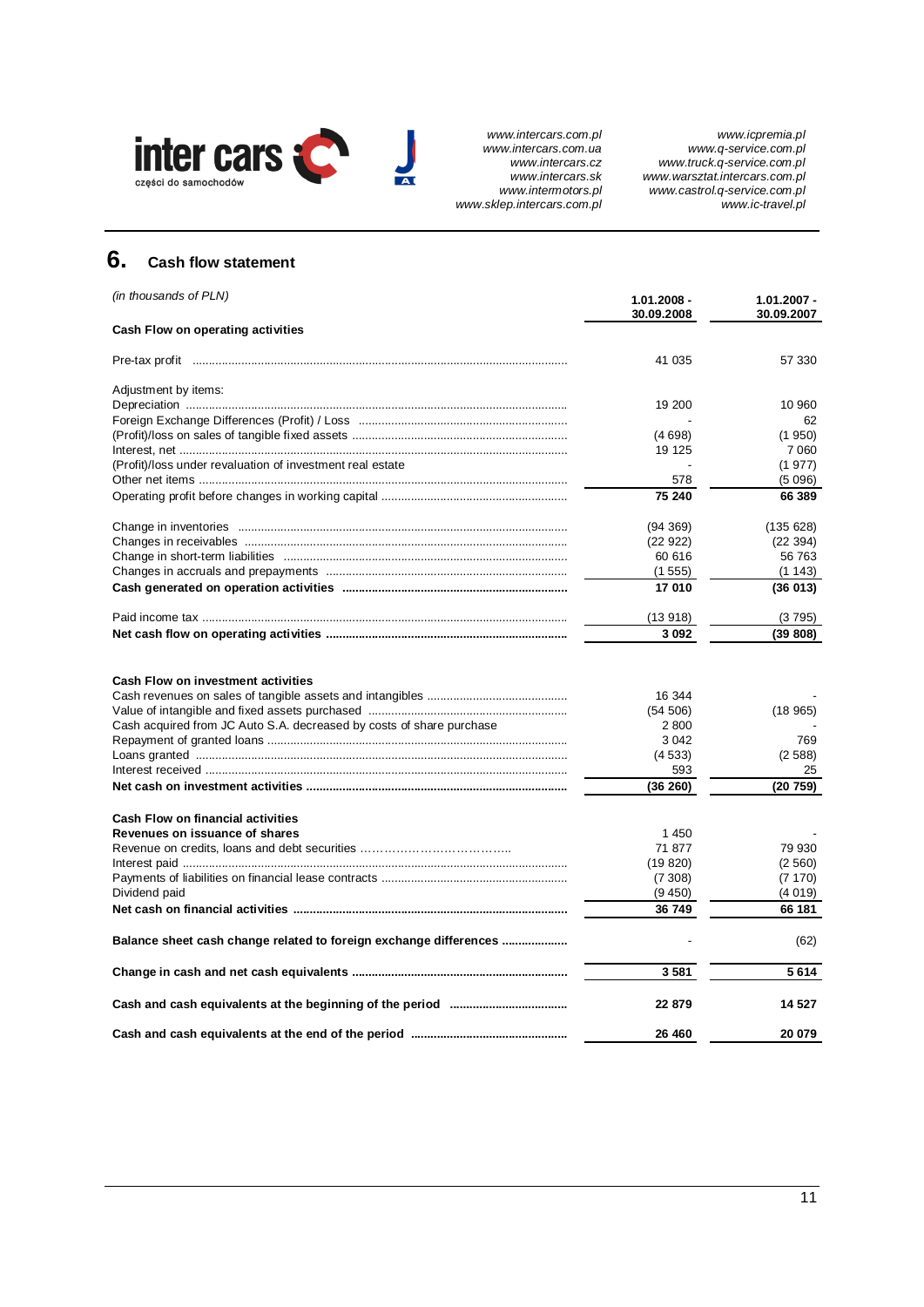

## **7. Significant Accounting Policies applied by Inter Cars Group**

#### **Basis of preparation of the consolidated financial statements**

Consolidated annual financial statement of Inter Cars Capital Group ("Financial statement") has been prepared pursuant to International Financial Reporting Standards which have been approved by the European Union.

In this consolidated financial statement for the period of three months ending on 30 September 2008, the Group applied all applicable International Financial Reporting Standards (IFRS), adopted by the European Union and valid for periods beginning on 1 January 2008 as well as standards which became effective before 30 September 2008.

The abovementioned standards include also International Accounting Standards (IAS) as well as Interpretations issued by Standing Interpretation Committee as well as International Financial Reporting Interpretations Committee.

This consolidated financial statement has been drawn up pursuant to IAS 34 Interim Financial Reporting, using the same principles for the current and comparable periods.

The consolidated financial statement has been drawn up with the assumption that the Group will continue its activities in the foreseeable future as well as the belief that there are no circumstances indicating any threat to the continuation of activities.

All values in the financial statement have been presented in PLN thousand unless indicated otherwise.

The presented accounting principles have been adapted by all entities belonging to the Capital Group.

The consolidated financial statement was approved for publication by the Board of Directors on 13 November 2008.

## **Conversion of items expressed in a foreign currency**

*(a) Presentation currency and functional currency* 

The consolidated financial statement has been presented in PLN thousand rounded up to full amounts. Polish zloty is functional currency for Inter Cars, Feber, Lauber, Q-Service, Armatus Sp. Z o.o. and IC Development & Finance. A functional currency for Inter Cars Ukraina, is UAH, for Inter Cars Ceska Republika and JC Auto s.r.o. - CZK, for Inter Cars Slovenska Republika - SKK, for Inter Cars Hungaria Kft - HUF, for Inter Cars d.o.o. - HRK, for JC Auto S.A. (Belgia), JC Auto s.r.l. and 5 Sterne Fahrwerkstechnik GmbH - EUR, for Inter Cars Romania s.r.l. - RON, and for Inter Cars Lietuva - LTL.

The financial result as well as assets and financial position of entities whose functional currencies are different than PLN are recalculated into PLN observing the following procedures:

- assets and liabilities of each of the presented balance sheet are recalculated at closing exchange rate for a given day of the balance sheet,
- the revenues and costs in each income statement are recalculated at average exchange rates in the period,
- the generated exchange rate differences are included in a separate equity item

#### *(b) Exchange differences*

Transactions expressed in foreign currencies have been presented according to the exchange rate valid as at the day of concluding the transaction. Exchange rate differences arising as a result of settling these transactions as well as the balance sheet valuation, using the average exchange rate proper for a particular currency on this day, cash assets and liabilities, are presented in the income statement, while exchange rate differences arising as a result of settling adjust the costs of sold products, goods, and materials and other exchange rate differences are presented in a separate item.

## **Principles of consolidation**

## *(a) Subsidiary Companies*

The subsidiaries are entities controlled by the Parent Company. Control is performed when the Parent Company has capacity to manage directly or indirectly the financial and operational policy of a given entity, in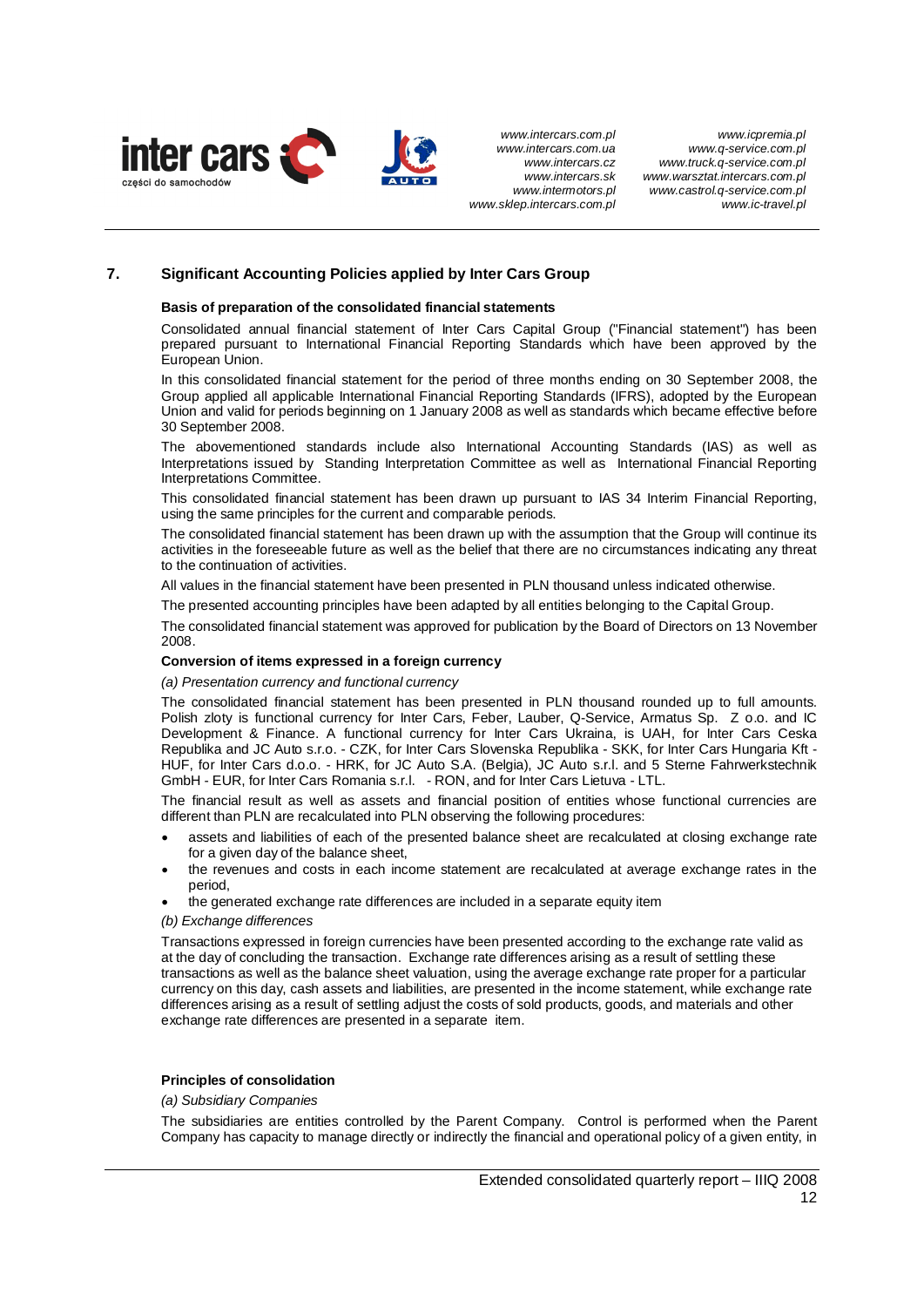

*www.icpremia.pl www.q-service.com.pl www.truck.q-service.com.pl www.warsztat.intercars.com.pl www.castrol.q-service.com.pl www.ic-travel.pl* 

order to obtain the benefits arising from its activities. When evaluating the degree of control, the impact of the existing and of potential voting rights are taken into consideration, which, as the balance sheet date, may be fulfilled or may be subject to conversion.

The financial statements of subsidiaries are considered in the consolidated financial statement starting from the date of obtaining control over them up to the moment of their expiry.

 *(b) Consolidation correction* 

The balances of internal settlements between entities of the Group, the transactions concluded within the Group as well as any unexecuted profits or losses resulting from there as well as the revenues and costs of the Group are eliminated during drawing up a consolidated financial statement. The unexecuted profits resulting from transactions with affiliates as well as jointly controlled entities are excluded from the consolidated statement in proportion to the amount of the Group's share in these entities. The unexecuted losses are excluded from the consolidated financial statement on the same principle as the unexecuted profits, until the moment of occurrence of the premises indicating value loss.

#### **Tangible fixed assets**

Tangible assets are valued at the purchase price or cost of manufacturing, less cumulated depreciation deductions and impairment losses. Land is not subject to depreciation.

Tangible assets include own fixed assets, investments in external fixed assets, fixed assets under construction and external fixed assets adopted for use by the Group (when the terms of the agreement essentially transfer all potential benefits and risk resulting from their possession to the Group) and constitute means used when delivering goods or providing services as well as for administration purposes or for lease for the benefit of third parties, and the expected time of their use exceeds one year.

The purchase price or the cost of manufacturing include the cost incurred for the purchase or manufacturing of tangible assets, including capitalized interest charged until the receipt of a fixed asset. Expenses incurred at a later period are presented in the balance sheet value if it is probable that the Group will receive economic benefits. The costs of current maintenance of tangible assets are presented in income statement as incurred.

The purchase price or the cost of manufacturing of an item of tangible assets consists of the purchase price, along with customs duties and non-refundable taxes on purchase reduced by commercial discounts and rebates, all other directly attributable costs incurred in order to adjust an asset component to the place and status necessary to start using it according to the intentions of the management and estimated costs of dismantling and removing an asset component and the costs of conducting a renovation of the place in which it was located, to which the entity is obliged.

Tangible assets, except for fixed assets under construction as well assets land are subject to depreciation. The basis for calculating the depreciation is the purchase price or the costs of production decreased by the final value, on the basis of the period of use of an asset component adopted by the entity and periodically verified. Depreciation takes place from the moment when the asset component is available for use and is performed until the previous of the following dates: when the fixed asset is classified as held for sale, is removed from the balance sheet, the final value of asset components exceeds its balance sheet value or has already been completely depreciated. The determined deductions are made using the straight line method according to the following periods:

| Buildings and investment in not own buildings | 10-40 Years     |
|-----------------------------------------------|-----------------|
| Machinery and equipment                       | 3-16 Years      |
| Means of transport                            | 5-7 Years       |
| Other fixed assets                            | Year $-5$ vears |

In the case of observing premises indicating the possibility of impairment, impairment test is conducted. For the needs of the impairment test, assets are grouped at the lowest level at which they generate cash flows regardless of other assets (generating cash centers). If the conducted test indicates that the balance sheet value of a component of tangible assets is lower than its recoverable value, an impairment loss is made to the value equal to the recoverable value.

Profits and losses resulting from de-recognition a component of tangible assets from the balance sheet are determined as a difference between net revenue from sale and the balance sheet value and are presented in income statement.

**Goodwill**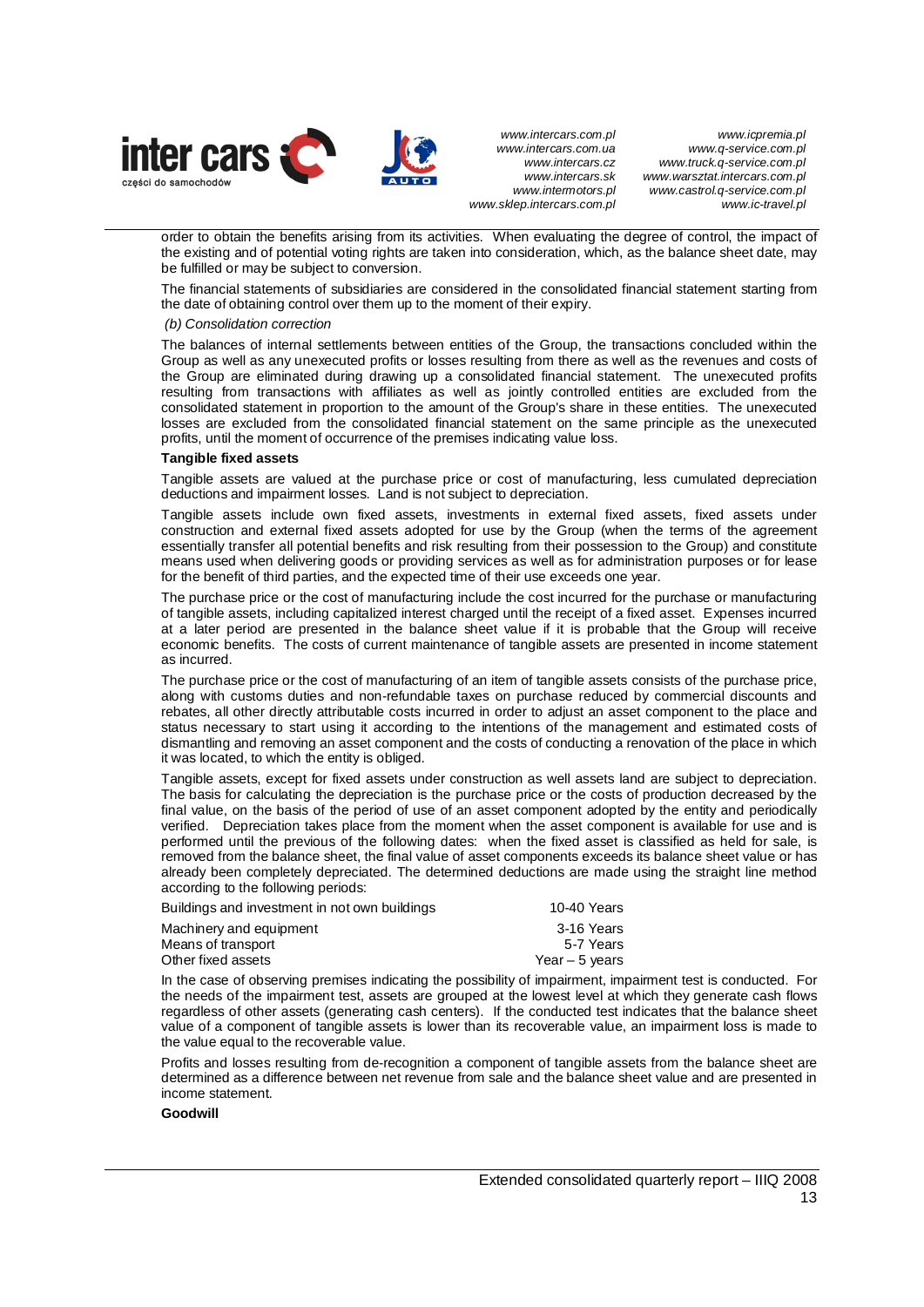

*www.icpremia.pl www.q-service.com.pl www.truck.q-service.com.pl www.warsztat.intercars.com.pl www.castrol.q-service.com.pl www.ic-travel.pl* 

The goodwill on account of an acquisition of a business entity is initially presented according to the purchase price constituting the surplus of costs of merging business entities over the share of the acquiring entity in net fair value of identifiable assets, liabilities and contingent liabilities.

After the initial presentation, the goodwill is presented according to the purchase price reduced by any cumulated impairment losses. The impairment test is conducted once a year or more often if applicable premises occur. Goodwill is not subject to depreciation.

As at the day of the takeover, acquired goodwill is allocated for each cash generating centre which may use the merger's synergy. Each centre, or set of centres, for which goodwill has been allocated:

- corresponds to the lowest level in the Group on which goodwill is monitored for internal management purposes and,
- is not greater than one operating segment according to the definition of the basic or supplementary financial reporting model in the Group, specified pursuant to IAS 14 Segment Reporting.

Impairment losses are determined by estimating the recoverable value of the cash generating centre to which a given goodwill has been allocated. When the recoverable value of the cash generating centre is lower than the balance sheet value, an impairment loss is presented. When goodwill is part of the cash generating centre and a part of activities in this centre is sold, goodwill related to the sold activities is incorporated into its balance sheet value when determining profits or losses from the sales of such activities. In such circumstances, the sold goodwill is determined on the basis of the relative value of the sold activities and the value of the preserved part of the cash generating centre.

#### **Intangible assets**

Identifiable non-cash asset components without a tangible form with a reliably determined purchase price or the cost of manufacturing from which the entity will probably obtain future economic benefits assigned to a given component are presented as intangible assets. Intangible assets components with a specific period of use are subject to depreciation throughout the period of their useful economic life, from the moment when the asset component is available for use. Depreciation stops on the previous of the following dates: when the intangible assets component is classified as held for sale (or included in the group for sale, which is classified as held for sale) according to IFRS 5 "Non-current assets held for sale and discontinued operations" or is removed from the balance sheet records or is completely depreciated. The value of the intangible assets component subject to depreciation is determined after deducting its final value.

#### *Trademarks and relationships with suppliers*

Trademarks and relationships with suppliers acquired as a result of purchasing or merging entities are initially presented at the purchase price. The purchase price of trademarks and relationships with suppliers obtained in the course of merger transactions is equal to their fair value as at the date of the merger.

After the initial presentation, the trade mark is presented according to the purchase price reduced by any cumulated impairment losses. The impairment test is conducted once a year or more often if applicable premises occur. Trademarks acquired in the transaction of merger with JC Auto S.A. are not subject to depreciation, as the period of their usability is indefinite.

In the case of relationships with suppliers, after the initial presentation, relationships with suppliers are presented at the purchase price less depreciation and impairment losses. Relations with suppliers acquired in a merging transaction with JC Auto S.A. are depreciated throughout the period of 12 years, consistent with their useful economic life.

## *Computer software*

Licenses for computer software are valued at the amount of costs incurred for their purchase and bringing them to a condition enabling their use.

Costs associated with the development and maintenance of computer software are presented in the costs of the period in which they are incurred. Costs directly associated with the creation of unique computer software for the entity's needs, which will very likely bring economic benefits exceeding the costs over a period longer than one year, are presented as intangible assets components and are depreciated in the period of their use, but no longer than throughout the period of 3 years.

#### **Investment properties**

Investment real estate which is real estate treated as a source of revenue from rents or is held due to the growth in value, or due to both of these benefits and are not used in operating activities nor are intended for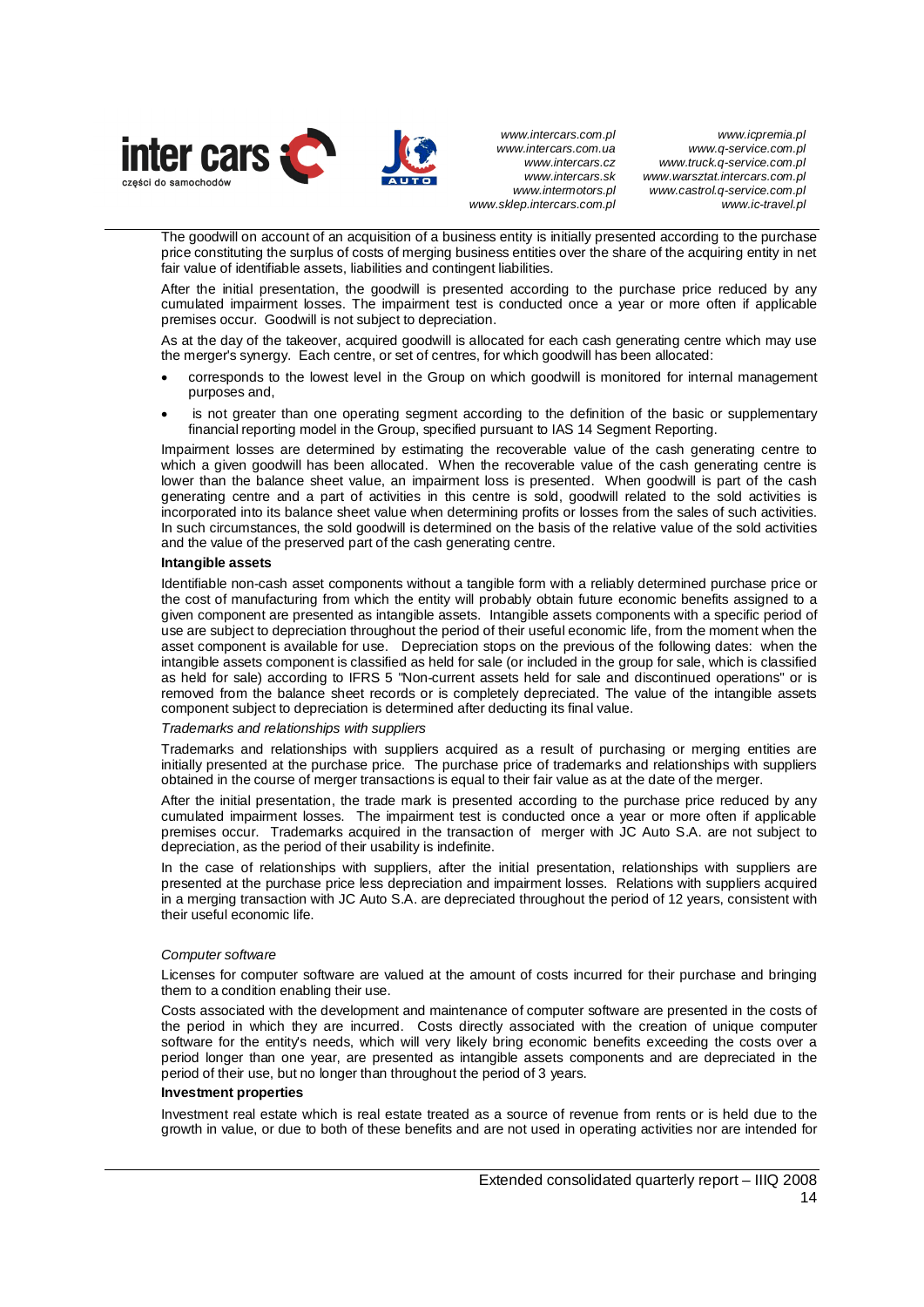

*www.icpremia.pl www.q-service.com.pl www.truck.q-service.com.pl www.warsztat.intercars.com.pl www.castrol.q-service.com.pl www.ic-travel.pl* 

sale as part of regular activities. Investment real estate is initially presented at the purchase price increased by the costs of transactions. After initial presentation, it is presented at the fair value and profits or losses resulting from changes to fair value of investment real estate are presented in income statement in this period in which they were created.

The transfer of assets to investment real estate is made only in the case of changing their method of use and meeting the conditions for presenting real estate as investment real estate. With regard to this real estate, principles described in the part "Tangible assets" apply until the day when the method of using this real estate changes. Any differences between the fair value of real estate determined as at this day and its previous balance sheet value are presented in reserve capital.

The transfer of assets from investment real estate is made only when their method of use changed as confirmed by the beginning of real estate occupancy for the purpose of operational activities or the beginning of real estate adjustment with the intention of sale.

In the case of investment real estate transfer to real estate used in operating activities or to inventory, the cost of this real estate which is adopted for the purposes of presenting it in a different category of assets is equal to the fair value of this real estate determined as at the day when the method of its use changes.

#### **Asset component impairment**

#### *Financial assets*

Impairment losses for financial assets are presented when there are objective premises that there have been events which may have negative impact on the value of future cash flows related to a given asset component.

Impairment with regard to financial assets valued at the depreciated cost is estimated as a difference between their balance sheet value and the current value of future cash flows discounted using the primary effective interest rate. Impairment loss of financial assets available for sale is calculated by reference to their current fair value.

The balance sheet value of particular financial assets with individually significant value is subject to assessment as at each balance sheet date for premises indicating their impairment. Other financial assets are collectively assessed in terms of impairment; they are grouped according to a similar level of credit risk.

Impairment deductions are presented in the income statement. If reduction in fair value of financial assets available for sale was presented directly in the revaluation reserve, the cumulated losses that were previously presented in the revaluation reserve, are presented in the income statement.

Impairment losses are reversed if later increase in the value of recoverable value may be objectively assigned to an event after the day of presenting impairment loss. Impairment losses of investments in equity instruments classified as available for sale are not reversed through the financial result. If the fair value of debt instruments classified as held for sale increases and its growth may be objectively attributed to an event after the presentation of impairment, then the previously presented impairment is reversed with the reversal amount presented in profit and loss statement.

## *Non-financial assets*

The balance sheet value of non-financial assets other than investment real estate, inventory and deferred income tax assets is subject to assessment as at each balance sheet day for premises indicating their impairment. If there are such premises, the Company estimates the recoverable value of particular assets. The recoverable value of goodwill, intangible assets with a non-specified period of use and intangible assets which are not fit for use yet is estimated as at each balance sheet day.

Impairment loss is presented when the balance sheet value of an asset component or a cash generating centre exceeds its recoverable value. Cash generating centre is defined as the smallest identifiable group of assets, which earns cash regardless of other assets and their groups. Impairment losses are shown in the financial result. Impairment of cash generating centre is presented, in the first place, as a reduction in goodwill assigned to this centre (group of centres) and then as a reduction in the balance sheet value of other assets of this centre (group of centres), proportionally.

The recoverable value of assets or cash generating centre is defined as a the higher of their attainable net value from sales and their use value. When estimating the use value, future cash flows are discounted using the interest rate before taxation, which reflects the current market assessment of money in time and the risk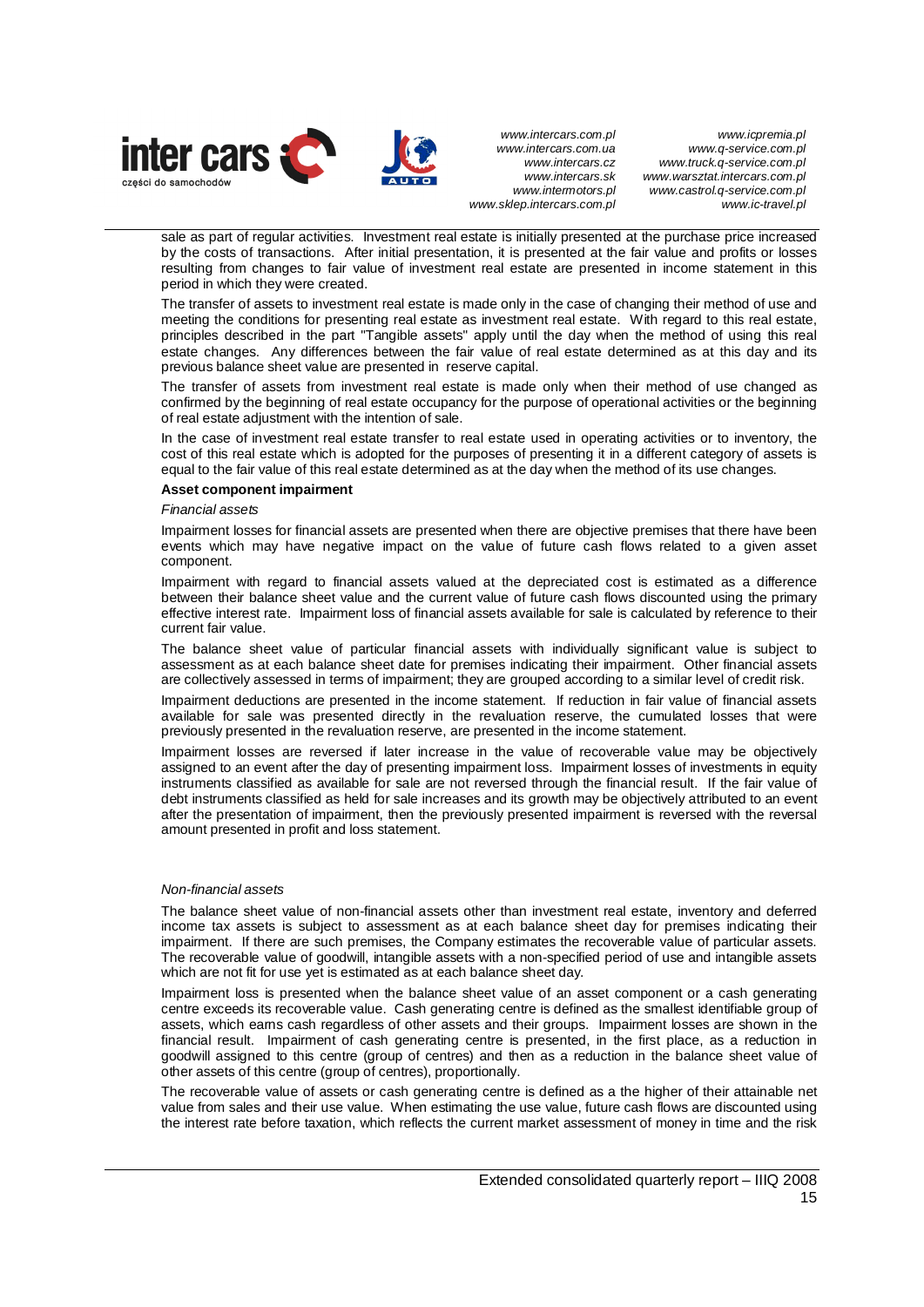

*www.icpremia.pl www.q-service.com.pl www.truck.q-service.com.pl www.warsztat.intercars.com.pl www.castrol.q-service.com.pl www.ic-travel.pl* 

factors characteristic for a given asset component. In the case of assets which do not generate independent cash flows, the use value is estimated for the smallest identifiable cash generating centre to which a given asset component belongs.

The write-down of goodwill on account of impairment is not reversible. With regard to other assets, impairment losses recognized in the previous periods are subject to assessment as at each balance sheet day for premises indicating the reduction in impairment or its total reversal. Impairment loss is reversed if the estimates used for estimating the recoverable value have changed. Impairment loss is reversed only up to the balance sheet value of an asset component reduced by depreciation deductions which would be presented in the case when impairment loss would not be included.

#### **Financial Instruments**

Financial instruments are classified in the following categories: (a) held-to-maturity financial instruments , (b) loans and receivables, (c) financial assets held for sale, or (d) financial instruments valued at the fair value through financial result.

The classification of asset components to the abovementioned categories depends on the purpose for which the financial instruments were purchased. As at balance sheet date re-assessment is made and, possibly, reclassification.

At the moment of initial presentation, the financial instruments are valued at the fair value or, in the case of investments not classified as valued at the fair value through profit and loss statement, increased by transaction costs which may be directly attributed to the purchase or issue of an investment component.

Financial instruments are derecognized from the balance sheet in the event of expiry of rights to receive economic benefits and sustaining the related risks or their transfer to third party.

The fair value of financial instruments which are the object of trade on the active market is determined as compared to the closing price of quotations from the last day of quotations before the balance sheet date.

The fair value of financial instruments not being the object of trade on the active market is determined with the use of valuation techniques which include a comparison with the market value of another instrument having essentially the same characteristics, being the object of trade on the active market, on the basis of forecasted cash flows or models of option valuation taking into account circumstances specific for the entity.

As at the balance sheet date, the entity assesses whether there were objective premises for impairment by particular assets or groups of assets.

## *(a) held-to-maturity financial instruments*

These are financial assets, other than derivative instruments, with specified or identifiable payments and a specified maturity date which the entity intends and has the possibility to hold until maturity, excluding financial assets classified assets financial instruments valued at the fair value through profit and loss statement, investments held for sale and loans and receivables.

Current assets include these assets which will be sold in a period not longer than 12 months from the balance sheet date.

Held-to-maturity investments are valued in the amount of the depreciated cost using the effective interest rate.

#### *(b) loans and receivables*

These are financial assets, other than derivative instruments, with specified or identifiable payments, which are not the object of trade on the active market, resulting from spending cash, delivering goods or providing services for the debtor without an intention to classify these receivables as financial assets valued at the fair value through the profit and loss statement. Presented as current assets, except for those for which the maturity date exceeds 12 months after the balance sheet date.

Trade liabilities and other liabilities are valued at the amount of the depreciated cost using the effective interest rate reduced by bad debt provision created based on the aging analysis of receivables. Revaluation takes into account the time and degree of the probability of their payment.

#### *(c) available for sale financial assets*

These are financial assets, other than derivatives, considered as held for sale or other than those included in categories (a) or (b). Presented as current assets, unless there is an intention to sell them within 12 months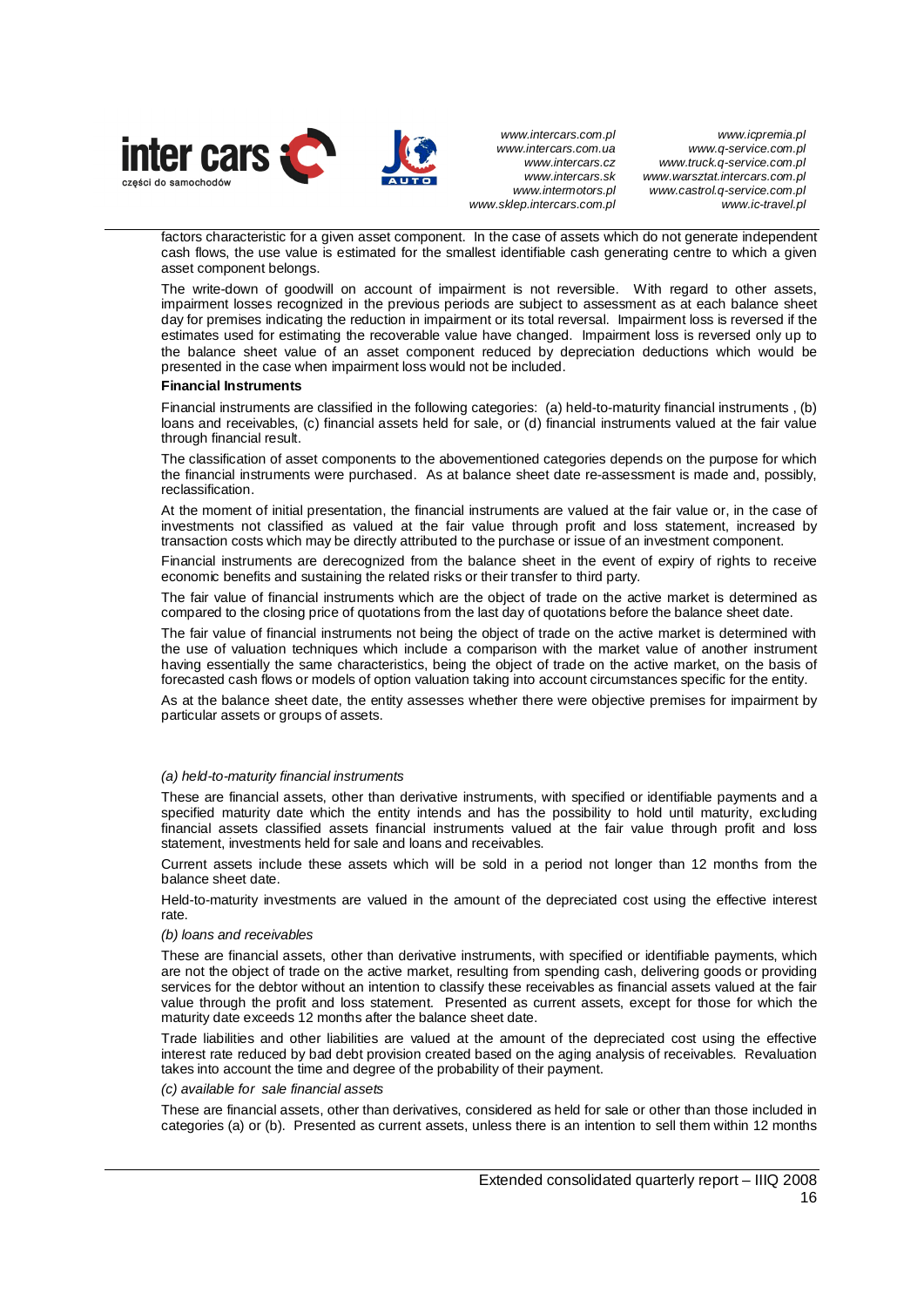

*www.icpremia.pl www.q-service.com.pl www.truck.q-service.com.pl www.warsztat.intercars.com.pl www.castrol.q-service.com.pl www.ic-travel.pl* 

from the balance sheet date. Financial assets held for sale are valued at the fair value except for investments in equity instruments without market price quotations from the active market and the fair value which cannot be reliably measured.

Profits or losses from the valuation of financial assets held for sale are presented as a separate component of equity until their sale or until impairment, when the accumulated profit or loss previously presented in other comprehensive income is presented as profit or loss of the current period. Impairment losses presented in the income statement, concerning equity instruments, are not subject to reversion in correspondence with the income statement. Reversion of impairment losses of debt financial instruments is presented in the income statement if the fair value of these financial instruments in subsequent periods, after the presentation of write-down, increased as a result of events after the presentation of the write-down.

#### *(d) financial instruments valued at the fair value through financial result.*

The instrument is classified as an investment valued at the fair value through the financial result if it is held for trading or it is classified as such after the initial presentation. Financial instruments are classified as ones valued at the fair value through the financial result, if the Group actively manages such investments and makes decisions with regard to purchase and sale on the basis of their fair value. After the initial presentation, transaction costs related to the investment are presented in profit and loss statement as at the date of incurring. Any profits and losses concerning these investments are shown in the income statement.

The fair value of financial instruments classified as valued at the fair value through the profit and loss statement or held for sale is their reported current purchase offer as at the balance sheet date.

#### **Lease**

#### *a) entity as leaseholder*

Fixed assets which are used by the entity on the basis of financial lease contracts, transferring essentially all risks and profits resulting from their possession to the entity, are presented in the balance sheet according to the lower of the fair values of these fixed assets or the current value of future minimal lease payments. Lease fees are divided between financial costs and reduction in the outstanding liability balance, in order to obtain a constant periodic interest rate in relation to the outstanding liability balance. Financial costs are presented directly in profit and loss statement. If there is no justifiable probability of property acquisition at the end of the lease period, fixed assets used on the basis of the financial lease contracts are depreciated throughout the shorter of the two periods: lease period or use period. In other cases, fixed assets are depreciated throughout the period of use.

Lease and lease contracts which essentially leave all risks and profits resulting from the possession of assets with the lessor are presented as operational lease agreements. Costs of lease fees are entered on a straight-line basis in the income statement in the effective term of the agreement.

#### *(b) entity as lessor*

Revenues from operational lease are presented in profit and loss statement using the straight line method in the period resulting from the agreement. Assets being the subject matter of agreement are presented in the balance sheet and depreciated on terms identical to those used for similar categories of assets.

#### **Inventory**

Inventory is presented according to the lower of the values: the purchase price (production costs) or attainable net value. The cost of inventory includes all purchase costs, the costs of processing and other costs incurred in order to bring the inventory to its present place and status.

The purchase price or the cost of manufacturing of inventory is determined assuming that the components to which the expenditure applies are those which the entity purchased at the earliest (the FIFO method).

Finished products and work in progress are valued on the basis of costs of design, costs of direct materials and labour as well as an appropriate mark-up of indirect production costs assuming the normal use of the production capacity, excluding the costs of incurred loans and credits.

The amounts resulting from discounts and rebates as well as other payments dependent on the size of purchases are presented as the reduction in the purchase price regardless of the date of their actual granting, provided that their receipt is substantiated.

The attainable net value is presented in the amount of the estimated sales price made in the course of regular business activities reduced by estimated finishing costs and costs necessary to bring the sale to effect.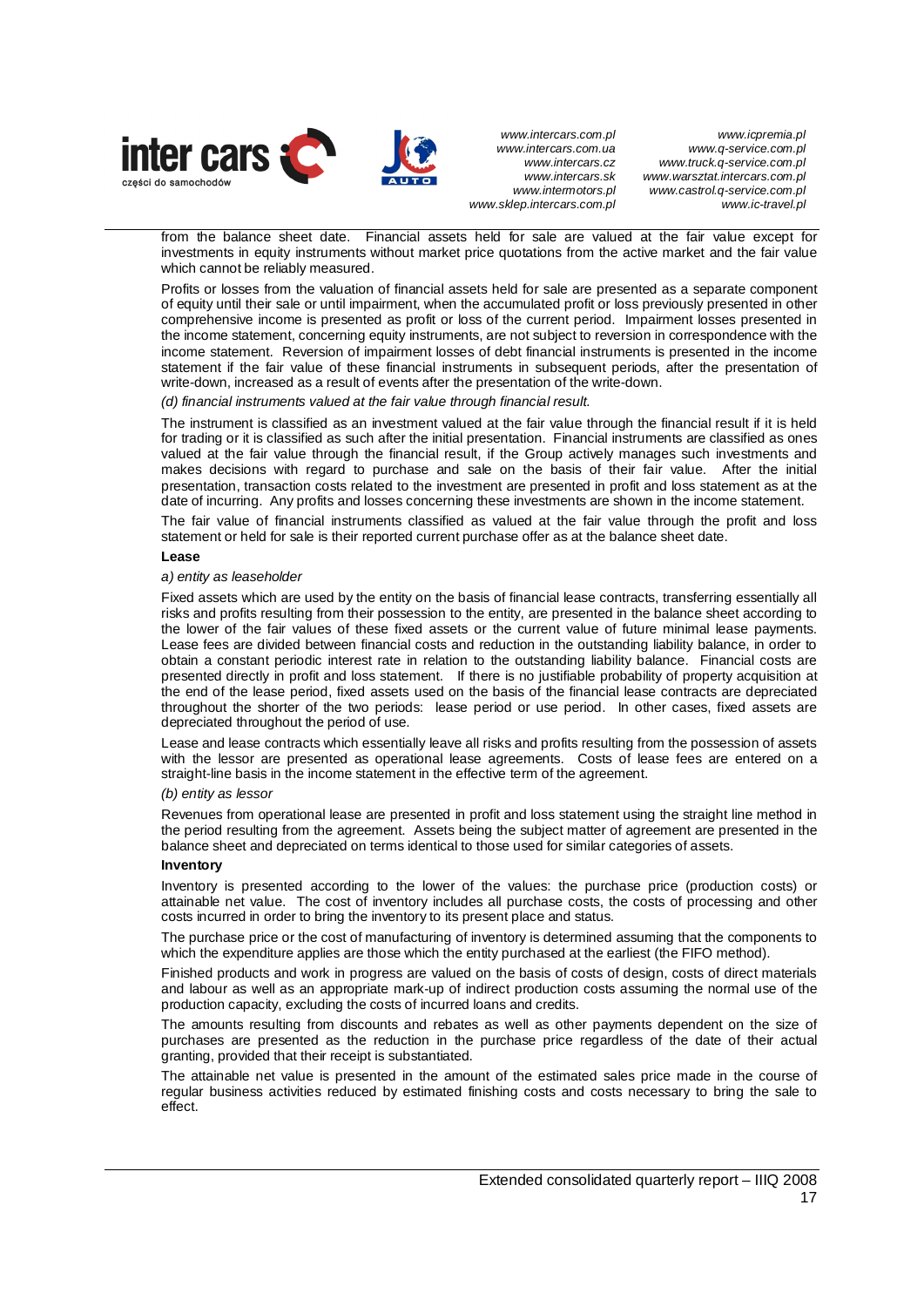

*www.icpremia.pl www.q-service.com.pl www.truck.q-service.com.pl www.warsztat.intercars.com.pl www.castrol.q-service.com.pl www.ic-travel.pl* 

The value of inventory is reduced by write-downs generated when the attainable net value price (being the net price reduced by discounts, rebates and costs associated with the sale) is lower than the purchase price (production costs), determined individually for each inventory assortment.

#### **Cash and cash equivalents**

Cash and equivalents include cash in hand, at bank as well as deposits and short-term securities with maturity date no longer than three months.

#### **Share capital**

The Share capital is presented in the amount specified in the charter and entered in the court register. The Capital Group's share capital is the parent company's share capital, i.e. share capital of Inter Cars.

Bonus on account of issuing shares at a price exceeding their face value is presented as a separate equity item

The costs of issuing shares reduce the value of equity.

#### **Bank borrowings and loans**

Bank credits and loans are initially presented at the purchase price corresponding to the fair value.

In subsequent periods, credits and loans are valued at the depreciated cost using the effective interest rate during the determination of which costs related to obtaining the credit or loan as well as discounts or bonuses obtained when settling liabilities are taken into account.

#### **Provisions**

Provisions are created when the entity has a current obligation (legal or customarily expected) resulting from past events, it is likely that meeting the obligation will result in the need for the outflow of assets containing economic benefits and it is possible to estimate the amount of this obligation in a reliable manner.

#### **Revenues**

Revenue is recognized at fair value of economic benefits received or due the amount of which may be identified in a credible manner.

## *a) revenues on sales of commodities and materials*

Revenues are shown:

- if significant risks and benefits resulting from the property of rights have been transferred to the buyer,
- the entity is no longer permanently involved in managing the sold goods, products and services to the extent to which such function is usually performed towards goods to which one has the property right, nor is effective control performed over them,
- the amount of revenues may be estimated in a credible manner.
- it is probable that the entity will obtain economic benefits from the transaction,
- the incurred costs as well as those which will be incurred in connection with the transaction may be valued in a credible manner.

Revenues are presented in net value, i.e. without value added tax and with any granted rebates.

Domestic sales revenues are recognized upon the product's delivery. In the case of export, revenues are presented upon releasing the product to the buyer.

In the case of sales through a network of branches with which cooperation agreement have been signed, sales revenues are recognized upon sales the goods by the branches.

## *(b) services*

Revenues on services are presented on the basis of the progress degree of the transaction's implementation as at the balance sheet day. The transaction's result is assessed as credible if all of the following conditions have been met:

- the amount of revenues may be estimated in a credible manner,
- it is probable that the entity will obtain economic benefits on account of the conducted transaction,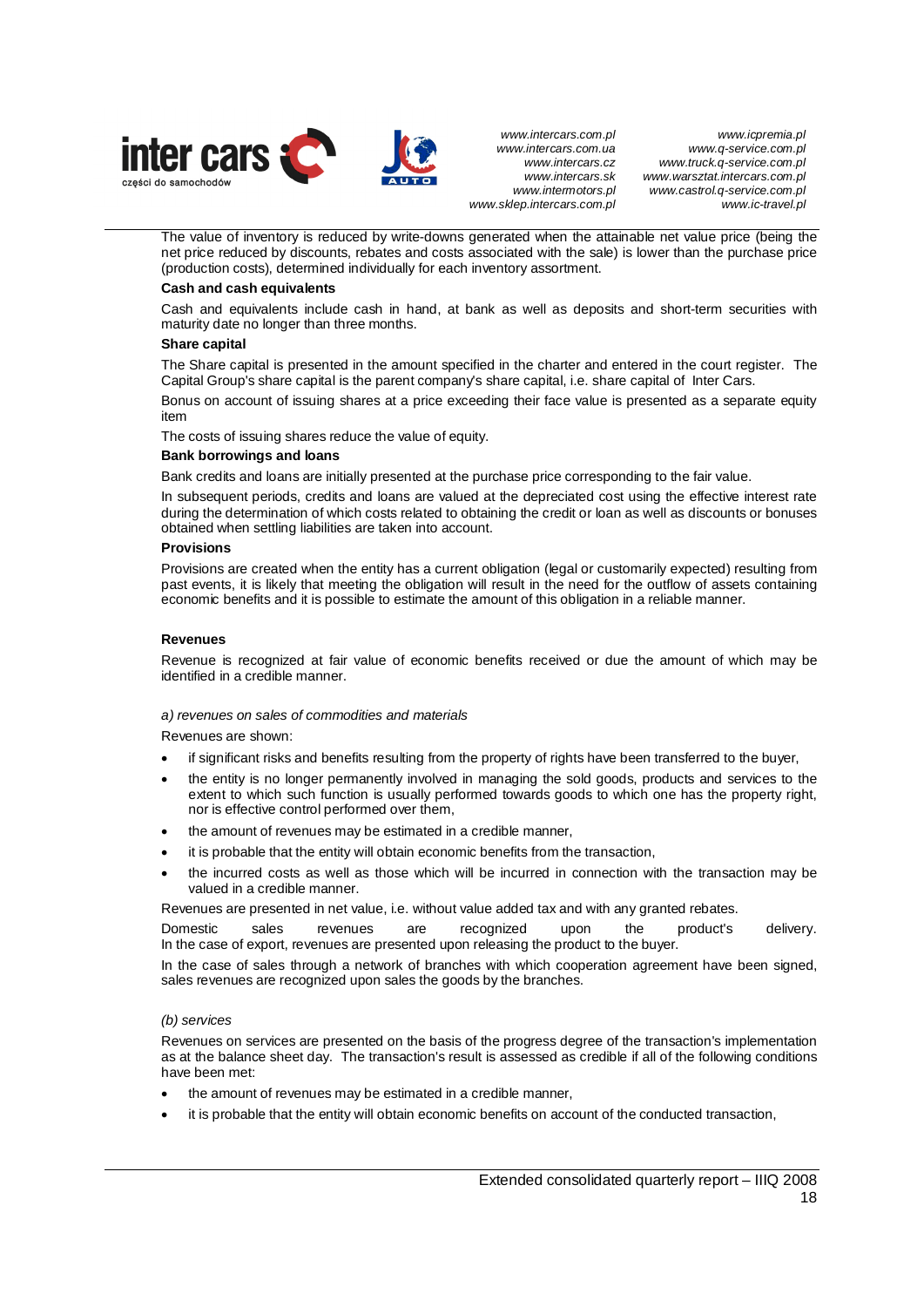

- the degree of the transaction's implementation as at the balance sheet day may be determined in a credible manner,
- the costs incurred in connection with the transaction and the costs of completing the transaction may be valued credibly.

## *(c) interest rate revenues*

Revenues under interest are recognized at the time of their charging, taking account of effective interest rate, if their receipt is substantiated and their amount can be determined in a credible manner.

#### *(d) dividends*

Dividend revenues are recognized upon determining the right to obtain them if receiving them is substantiated.

#### **Operating Costs**

Operating costs are presented in the period to which they relate, in such amount in which it is likely that the entity's economic benefits, which may be valued credibly, will decrease.

Costs resulting from the Group's charges by branches, on account of remuneration for the sale of goods made on behalf of the entity, are presented in the period to which they relate.

Costs on account of renting office and warehouse space are presented in profit and loss statement for the period they relate to. Amounts re-invoiced to affiliates are not recognized as revenue but reduce relevant items in the Group entities' costs.

#### **Financial costs**

Financial costs are charged to the income statement at the time when they are incurred.

#### **Income tax**

The calculation of current income tax is based on the profit of a given period determined according to the valid tax regulations. The total tax load takes into account current tax and deferred tax determined using the balance sheet method which is present in connection with temporary differences between the value of assets and liabilities presented in ledgers and their tax value.

The deferred tax is determined taking into account the income tax rates valid in the year in which the liability was created on the basis of passed tax regulations valid in the year for settling provisions and assets.

Assets under deferred income tax are determined in the amount provided in the future for income tax deductions, in connection with negative temporary differences that will result in the future reduction in the basis for calculation of income tax and tax loss possible to be deducted, agreed taking account of the principle of prudence.

Provision under deferred income tax is established in the amount of income tax, requiring payment in the future, in connection with positive temporary differences, namely the differences that will result in increased income tax calculation basis in the future.

The component of assets and the deferred income tax provision are offset in the separate balance sheet if the Entity has an enforceable title to compensate receivables and liabilities on account of current income tax, as well as when the assets and provisions on account of deferred tax relate to income tax imposed by the same tax authority on the same taxpayer.

#### **Payments in the form of own shares**

The program of payments in the form of own shares allows the Group's employees to acquire shares in the Parent Company. Fair value of the granted share call option is presented in a separate item of the income statement as costs of the management option program in correspondence with increase in equity. Fair value is determined as at the date of granting call options for employees and distributed over a period when employees will acquire the unconditionally right to exercise options. Fair value of options is estimated using the model of binominal tree of valuation, taking into account the terms on which options were granted. The amount encumbering costs is adjusted in order to reflect the current number of the granted options, except for situations when the loss of rights to options is the effect of the situation when shares do not achieve the level of prices relevant for their take-up.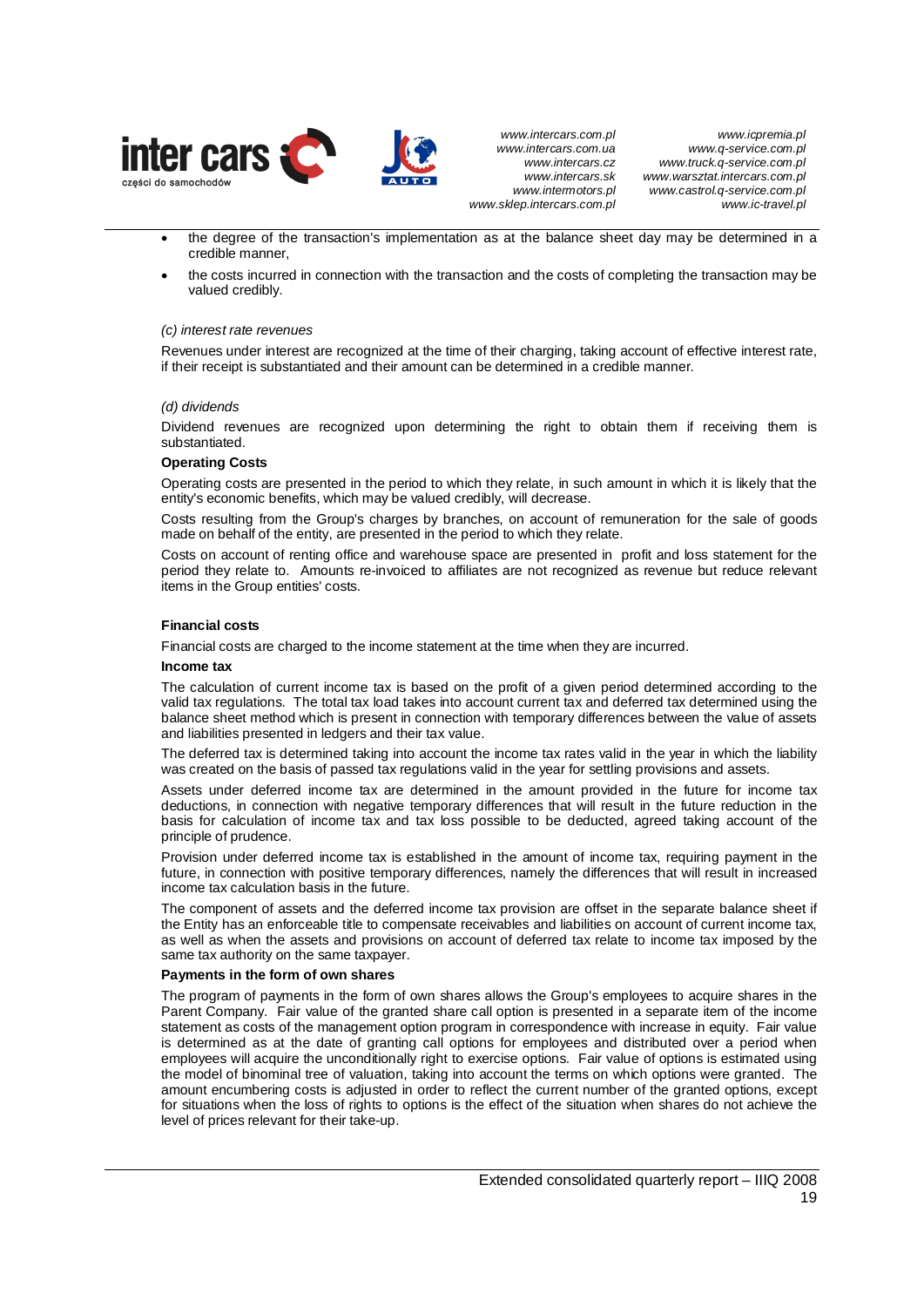

*www.icpremia.pl www.q-service.com.pl www.truck.q-service.com.pl www.warsztat.intercars.com.pl www.castrol.q-service.com.pl www.ic-travel.pl* 

Rights to increase in value of shares are granted to the Management Staff employees. Fair value of the amount to be paid out to employees is presented as cost in correspondence with increase in liabilities. Fair value is estimated initially as at the date of granting and distributed over a period when employees obtain unconditionally the right to payment. Fair value of the right to increase value of shares is calculated on the basis of the Black- Scholes model, given dates and terms on which instruments were granted. Valuation of liability is verified as at each balance sheet day and as at the day of settlement. Any changes in the fair value of liability are reported as headcount costs.

## **8. Consolidated statement**

## **Consolidation for the period from 1 January to 30 September 2007**

The consolidation covered the financial statements ("the Capital Group"):

- Parent Entity: INTER CARS S.A. with its registered office in Warsaw,
- Subsidiary companies: subsidiaries: Inter Cars Ukraine, an entity of the Ukrainian law, with registered office in Khmelnytskyi, Ukraine (70% of Inter Cars S.A. share in the company's equity), Lauber Sp. z o.o. with registered office in Słupsk (100%), Q-Service Sp. z o.o. with registered office in Warsaw (100%), Inter Cars Ćeska Republika with registered office in Prague (100)%, Feber Sp. z o.o. with registered office in Warsaw (100%), Inter Cars Slovenska Republika with registered office in Bratislava (100%), Inter Cars Lietuva UAB with registered office in Vilnius (100%) and IC Development & Finance Sp. z o.o. with registered office in Warsaw (100%).

## **Consolidation for the period from 1 January to 30 September 2008**

The consolidation covered the financial statements ("the Capital Group"):

- Parent Entity: INTER CARS S.A. with its registered office in Warsaw,
- Subsidiary companies: Inter Cars Ukraine, an entity of the Ukrainian law, with registered office in Khmelnytskyi, Ukraine (70% of Inter Cars S.A. share in the company's equity), Lauber Sp. z o.o. with registered office in Słupsk (100%), Q-Service Sp. z o.o. with registered office in Warsaw (100%), Inter Cars Ćeska Republika with registered office in Prague (100%), Feber Sp. z o.o. with registered office in Warsaw (100%), Inter Cars Slovenska Republika with registered office in Bratislava (100%), Inter Cars Lietuva UAB with registered office in Vilnius (100%), IC Development & Finance Sp. z o.o. with registered office in Warsaw (100%), Armatus Sp. z o.o. with registered office in Warsaw (100%), JC Auto s.r.o. with registered office in Karvina-Darkov (100%), Inter Cars Hungaria Kft with registered office in Budapest (100%), JC Auto with registered office in Brain-le-Chateau (100%), Inter Cars d.o.o. with registered office in Zagreb (100%), JC Auto p.r.l. with registered office in Milan (99%)(JC Auto s.r.o. has 1%), 5 Sterne Fahrwerkstechnik GmbH with registered office in Berlin (100%) and Inter Cars Romania p.r.l. with registered office in Cluj-Napoca (100%).

## **9. Exchange rates used to recalculate data for the third quarter of 2008**

Any financial data presented in EUR in the report were converted using the following exchange rates:

|                                                          | 2008   | 2007   |
|----------------------------------------------------------|--------|--------|
| average exchange rate in the period from 1 January to 30 | 3.4083 | 3.7775 |
| September                                                | 3.4247 | 3.8314 |

The following principles have been used to convert data presented in thousand EURO in selected financial data:

• for data resulting from the income statement - average exchange rate being arithmetic average of exchange rates binding as at the last day of each month in a given period, announced by the President of the National Bank of Poland;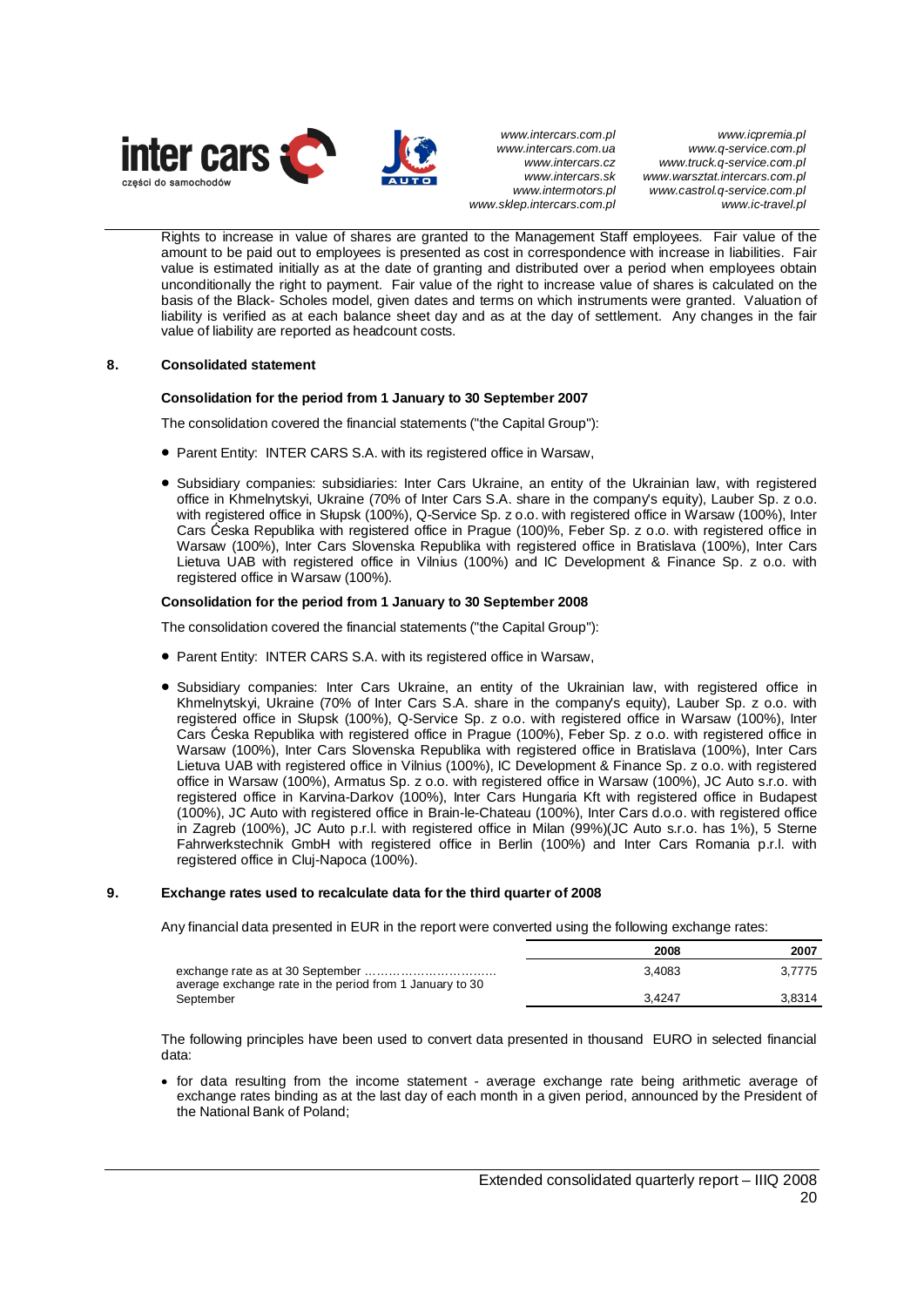

*www.icpremia.pl www.q-service.com.pl www.truck.q-service.com.pl www.warsztat.intercars.com.pl www.castrol.q-service.com.pl www.ic-travel.pl* 

- for data resulting from the balance sheet exchange rate as at September 30 being the average exchange rate for EUR binding as at 30 September announced by the President of NBP;
- average exchange rates for EUR binding on the days of registration of the increase in share capital by further series of shares have been used for converting the value of share capital.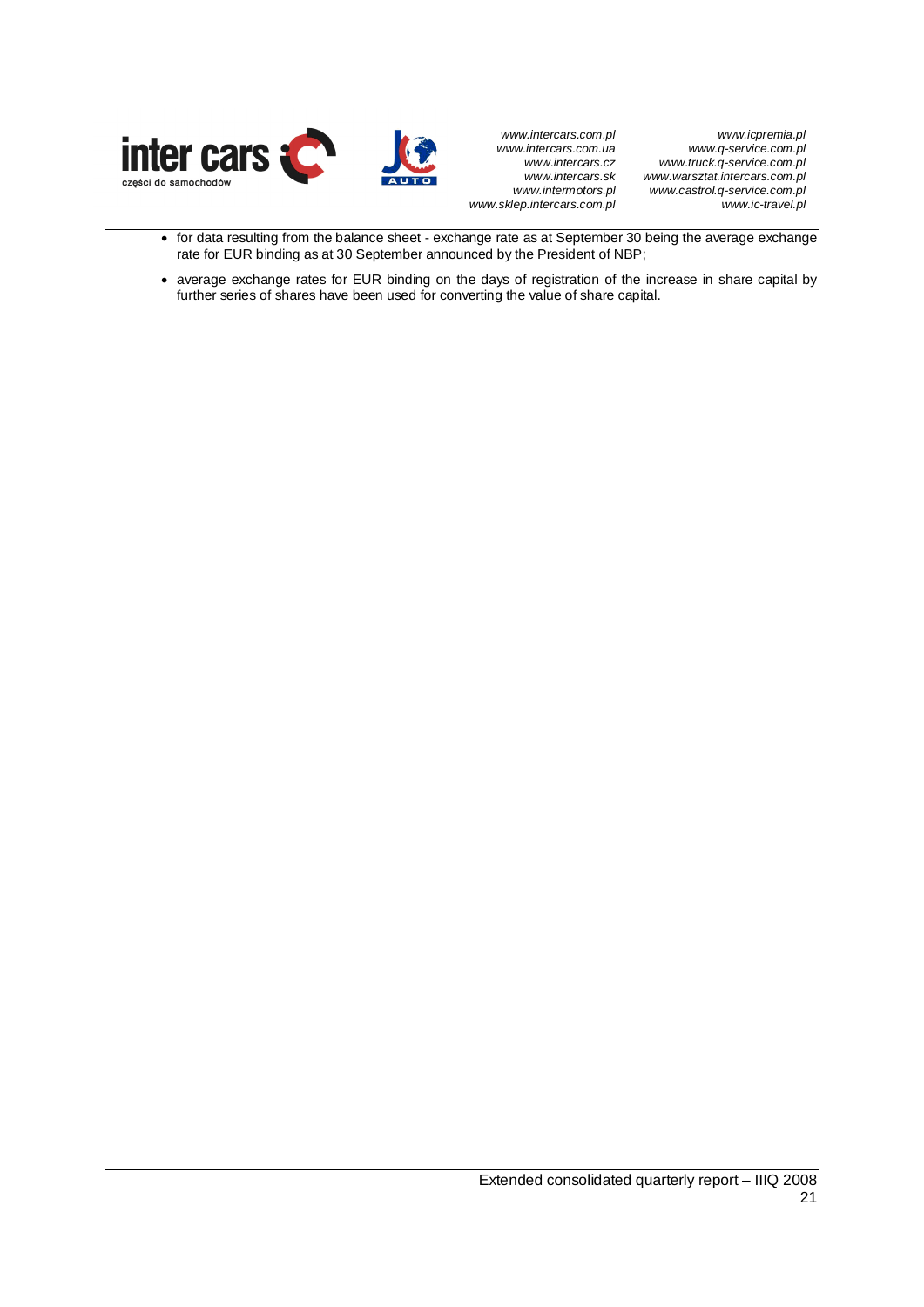

*www.icpremia.pl www.q-service.com.pl www.truck.q-service.com.pl www.warsztat.intercars.com.pl www.castrol.q-service.com.pl www.ic-travel.pl* 

# **PART II**

## **STATEMENT OF THE INTER CARS CAPITAL GROUP'S OPERATIONS**

| 10. | Description of factors and events, in particular of an unusual nature, which have substantial impact on<br>the achieved financial results and description of significant achievements or failures, along with the list      |            |
|-----|-----------------------------------------------------------------------------------------------------------------------------------------------------------------------------------------------------------------------------|------------|
| 11. |                                                                                                                                                                                                                             |            |
| 12. | Events which took place after the balance sheet date as at which the report was drawn up and which                                                                                                                          | <u>.30</u> |
| 13. |                                                                                                                                                                                                                             | .30        |
| 14. | Stance of the Management Board concerning the possibility to realize earlier published forecasts of                                                                                                                         |            |
| 15. | List of shareholders holding at least 5% of the total number of votes as at the day of approving                                                                                                                            |            |
| 16. |                                                                                                                                                                                                                             |            |
| 17. | Statement of changes in ownership of shares in Inter Cars S.A. or rights to them (options) by the<br>issuer's executives and supervisors, in the period from submitting the previous quarterly report30                     |            |
| 18. | Indication of the proceedings before a court, a competent authority for arbitration proceedings or a                                                                                                                        |            |
| 19. |                                                                                                                                                                                                                             |            |
| 20. | Other information which, in the issuer's opinion, is essential for evaluation of its staff situation, property<br>situation and financial situation and their changes and information that is crucial for evaluation of the |            |
| 21. | Factors which, according to the issuer, will affect results achieved by them in the prospect of at least                                                                                                                    | .36        |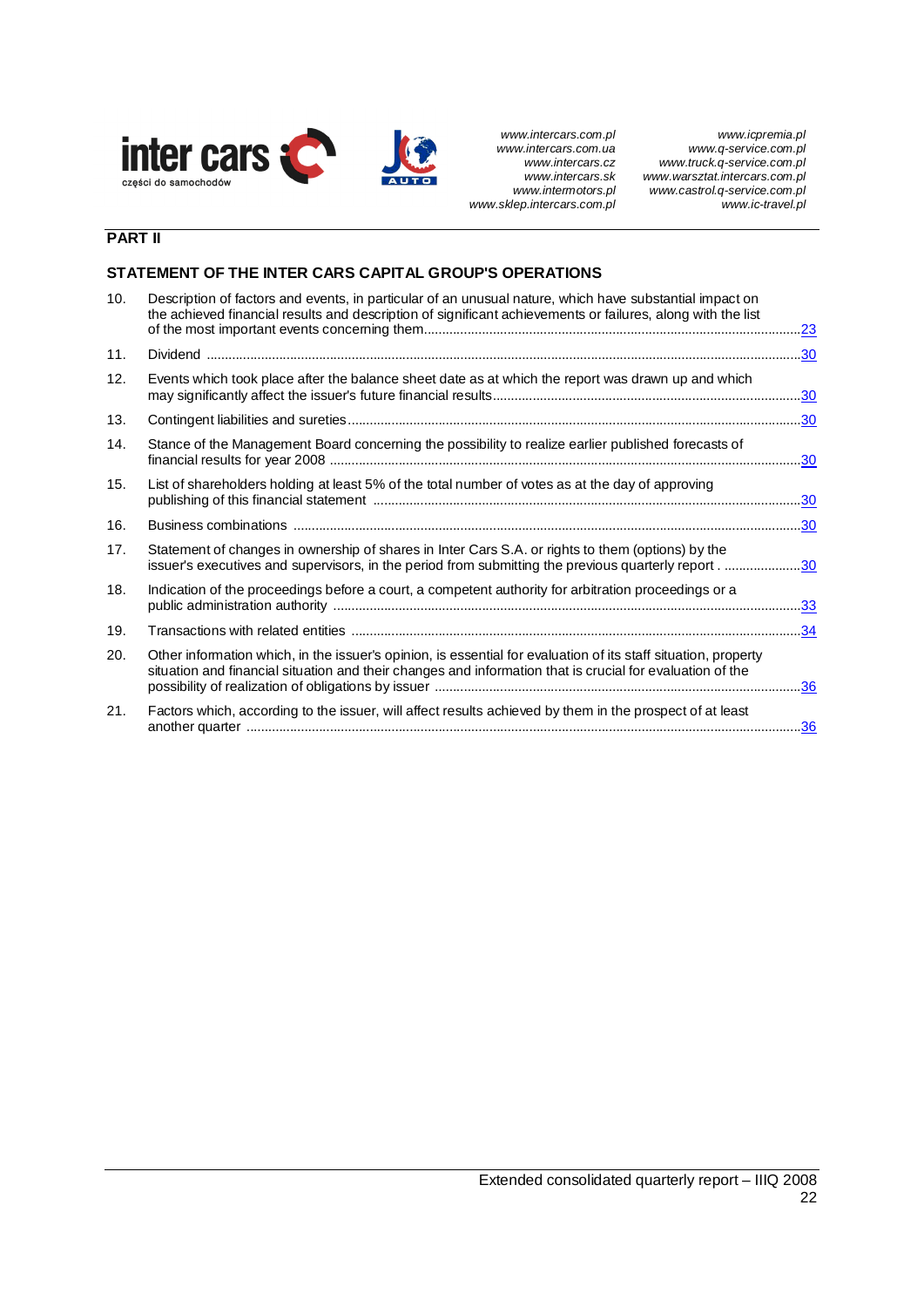

*www.icpremia.pl www.q-service.com.pl www.truck.q-service.com.pl www.warsztat.intercars.com.pl www.castrol.q-service.com.pl www.ic-travel.pl* 

**10. Description of factors and events, in particular of an unusual nature, which have substantial impact on the achieved financial results and description of significant achievements or failures, along with the list of the most important events concerning them** 

## **The Capital Group**

The Inter Cars Capital Group consists of: Parent Company: Inter Cars S.A. with its seat in Warsaw and subsidiaries:

| Inter Cars Ukraine (70% of shares in capital)            | Feber Sp. z o.o. (100%)                      |
|----------------------------------------------------------|----------------------------------------------|
| Inter Cars Ceska Republika (100%)                        | Q-Service Sp. z o.o. (100%)                  |
| Lauber Sp. z o.o. $(100%)$                               | Inter Cars Slovenská Republika s.r.o. (100%) |
| Inter Cars Lietuva UAB (100%)                            | IC Development & Finance (100%)              |
| <b>JC Auto s.r.l.</b> $(99\%$ , JC Auto s.r.o. has $1\%$ | Armatus sp. z o.o. (100%)                    |
| <b>Inter Cars d.o.o.</b> (100%)                          | Inter Cars Hungária Kft (100%)               |
| <b>JC Auto S.A.</b> (100%)                               | $JC$ Auto s.r.o. $(100%)$                    |
| 5 Sterne Fahrwerkstechnik GmbH (100%)                    | Inter Cars Romania s.r.l. (100%)             |

On 16 July 2008, a new subsidiary Inter Cars Romania s.r.l. was established.

The structure of the Inter Cars S.A. Capital Group results from the geographic expansion strategy for the distribution of spare parts (Inter Cars Ukraine, Inter Cars Ceska Republika, Inter Cars Slovenska Republika, Inter Cars Lietuva, JC Auto s.r.o., Inter Cars Hungaria Kft, Inter Cars d.o.o., JC Auto s.r.l., JC Auto S.A., Inter Cars Romania s.r.l.) and development of basic operations support programs (Lauber Sp. z .o.o., Feber Sp. Z o.o., Q-Service Sp. z o.o., Armatus Sp. z o.o., IC Development & Finance Sp. z o.o.).

The abovementioned entities were covered by consolidation (using the full method) as at 30 September 2008. In the period from 30 September 2008, i.e. the date as at which the last published consolidated financial statement of the Inter Cars Group for the third quarter of 2008 was prepared, there were no changes in the Capital Group's composition.

## **Information on business segments**

The basic operations of Inter Cars Capital Group is the sale of spare parts and accessories for motor vehicles on ten basic markets: Polish, Ukrainian, Czech, Slovak, Lithuanian, Belgian, Hungarian, Croatian, Italian and Romanian.

The main reporting model of the Inter Cars Group, used for the operating segments is a geographical segment based on the criterion of location of sales. A supplementary model is a geographical segment based on the criterion of location of customers.

Sales on particular markets is conducted by particular entities of Inter Cars Capital Group: Polish market - Inter Cars, the Ukrainian market - Inter Cars Ukraine, Czech market - Inter Cars Ceska Republika, Slovakian market - Inter Cars Slovenska Republika, Lithuanian market - Inter Cars Lietuva, Belgian market - JC Auto S.A. (Belgium), Hungarian market – Inter Cars Hungaria Kft., Croatian market – Inter Cars d.o.o., Italian market - JC Auto s.r.l., Romanian market – Inter Cars Romania s.r.l.

The Inter Cars Capital Group applies uniform accounting principles for all segments. The transactions between the segments are made on market terms. The above transactions were eliminated in this consolidated financial statement.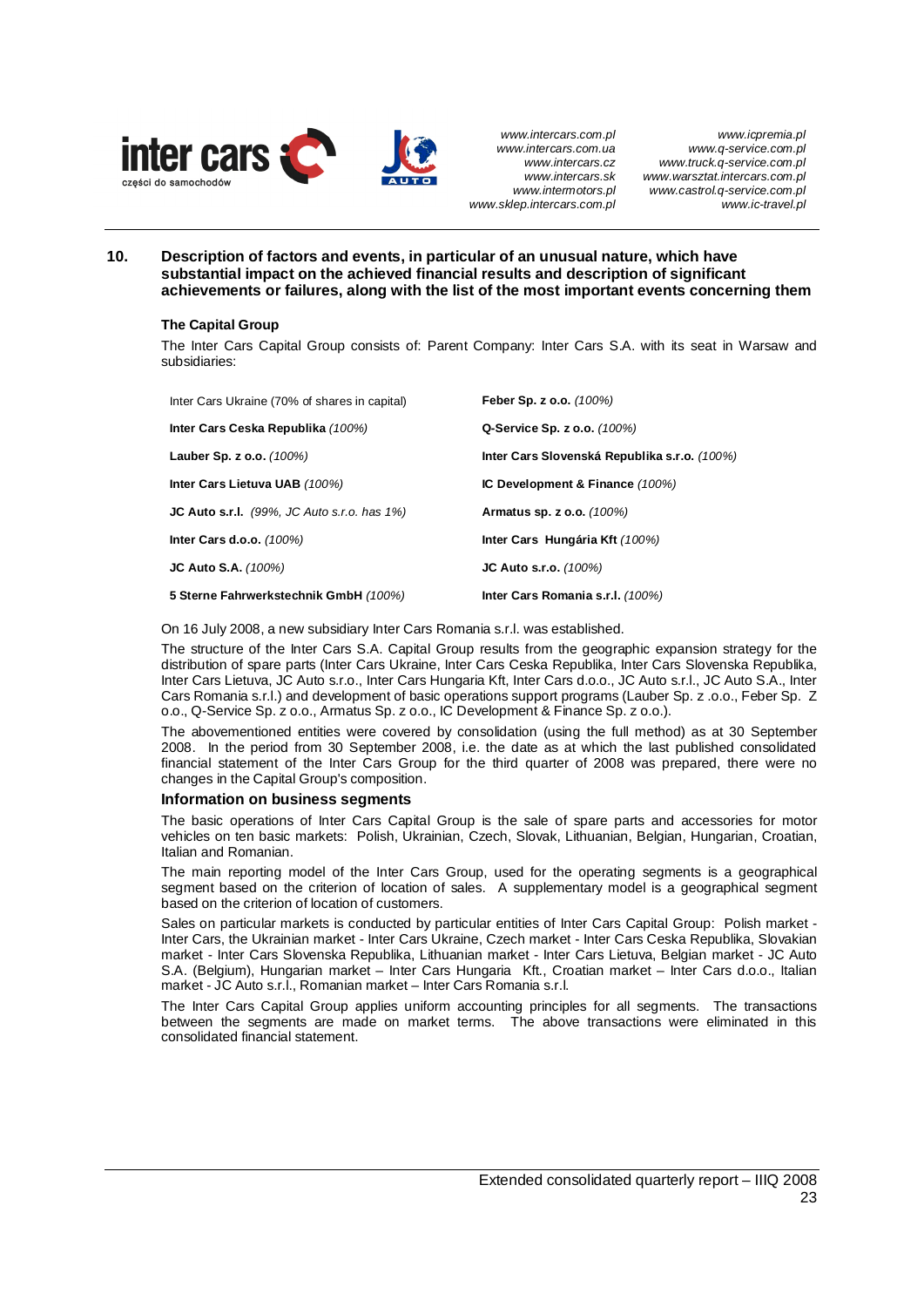

## **Basic division according to operating segments** *(thousands of*  **PLAN) Revenues PLN Value of sold goods Financial result Balance sheet total Polska** 1 235 224 **887 203** 27 525 1 308 620 **Ukraine** 51 832 **40 532** 1 642 32 866 **Czech Republic** 55 186 **39 413** 3 166 54 785 **Slovakia** 36 600 **22 894** 3 606 18 037 **Lithuania** 10 159 **7 824** (285) 8 269 **Croatia 10 712 7 350 (65) 13 409 Hungary 58 13 242 13 242 13 242 13 242 13 242 14 258 13 242 14 258 158 242 14 258 158 242 158 242 158 242 158 242 158 258 158 258 158 258 158 258 158 258 158 258 258 158 258 158 258 258 158 258 158 258 258 258 258 258 258 Belgium** 5 313 3 673 296 4 907 **Italy** 3482 2450 (84) 4087 **Romania** - - (98) 821 **Consolidation correction** (121 385) (114 835) (2 287) (254 648) **Total 1 292 963 899 598 34 174 1 204 395**

#### **Supplementary division according to operating segments**

|                    |         |         | Consolidation |         |
|--------------------|---------|---------|---------------|---------|
| (thousands of PLN) | Poland  | abroad  | correction    | Total   |
| Revenues           | 011 502 | 402 846 | (121 385)     | 292 963 |

## **Significant events influencing the current and future business activities**

- In the third quarter of 2008 and in the period until the publication of this report, the situation on global financial markets gave particular importance to the issue of debt financing stability. The financial situation of the Company is regulated and stable. This can be stated based both on statements and the decisions of representatives of banks, on extended cooperation in the scope of the existing financing, about which the Company informed in current messages.
- The company has been consistently implementing the policy of territorial expansion within the area of Central and Eastern Europe. These markets show large growth potential and higher net profitability for the industry than the domestic market. The companies Inter Cars Slovakia and Inter Cars Ukraine recorded a high dynamics of sales growth in the 3 quarters of 2008 as compared to the same period of 2007: 63% and 68%, respectively.
- The Company conducts multi-dimensional actions designed to optimize the costs. Logistic services for external entities commenced as a result of the formation of warehouse space reserves in the facility in Kajetany in order to use the logistic potential available there in a more effective manner. Inventory turnover has been improving, which is fostered by the increase in the availability in the warehouses of the Company's key suppliers.
- The negative dynamics of export sales to the eastern markets, mainly Ukraine, Moldova and Belarus, affects largely the Company's result in three quarters. The good results of Inter Cars Ukraine were not enough to fully compensate the reduced domestic turnover with customers from Ukraine. The last month of the third quarter and the beginning of the fourth quarter demonstrated an inversion in the decrease tendency in export sales.
- In 2008, the Company opened next branches in total 9, in the first three quarters, which means that there were as at 30 September 2008 it operated 117 branches. The Capital Group has a distribution chain consisting of 164 branches in total. In the 3rd quarter, 1 domestic branch and 3 foreign ones were opened.
- In the 3 quarters of 2008 we could observe a significant deterioration in the economic situation on the transport and shipping market. PLN appreciation, increase in fuel prices and remuneration pressure affected transport companies. As a result, there has been a decrease in dynamics of sale of parts for trucks. There was also a significant decrease in demand for semitrailers and truck bodies produced by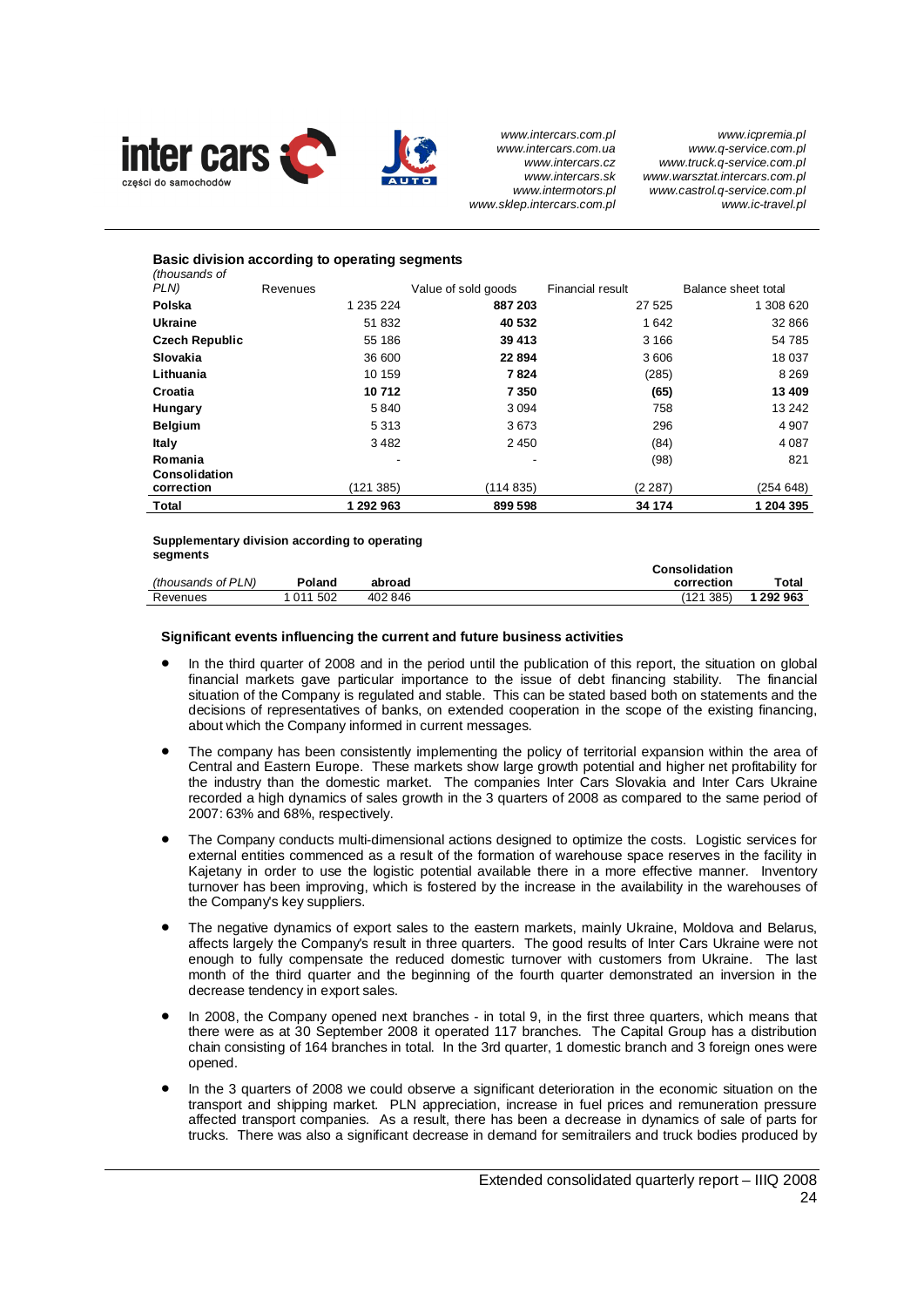

*www.icpremia.pl www.q-service.com.pl www.truck.q-service.com.pl www.warsztat.intercars.com.pl www.castrol.q-service.com.pl www.ic-travel.pl* 

Feber Sp. z o.o. Improvement in the economic situation is expected by the Board of Directors of Feber in the second quarter of 2009, along with launching construction projects with regard to road infrastructure.

- Inter Cars Ukraine, mainly due to a favourable changes in exchange rates, reached net profit amounting to PLN 2.2 million.
- x The good results of **Q-Service** were obtained as a result of the development of service activities related to training courses for Inter Cars and the distribution chain. Additionally, the Company implements projects regarding development of product lines in niche areas for the Group.
- In the first three quarters of 2008, Inter Cars issued debt securities. The contract with ING Bank Śląski S.A. signed on 1 February 2007 by Inter Cars is related to the program of bonds issuance. Bonds are offered pursuant to Article 9 item 3 of the Act on Bonds of 29 June 1995 and will not be the object of a public offer as defined by the Act of 29 July 2005 on public offering and terms for introducing financial instruments into the organized trading system and on public companies (Journal of Laws number 184, Item 1539 with amendments) or substituting regulations. According to the above mentioned agreements the Company may issue short-term bonds with the maturity period from 7 days up to 1 year and mid-term bonds with the maturity period from 1 to 3 years. The duration and the maximum amount of the program are, respectively: 5 years and PLN 150,000,000 (say: one hundred fifty million Polish zlotys).

Chart I presents the list of issue of bonds until the balance sheet date. **Chart I** 

| <b>Tranche</b> |                   |                      | Value of   |
|----------------|-------------------|----------------------|------------|
| number         | Date of obtaining | <b>Maturity date</b> | redemption |
| 26             | 2008-01-02        | 2008-01-31           | 2 0 0 0    |
| 27             | 2008-01-03        | 2008-02-04           | 5 0 0 0    |
| 28             | 2008-01-08        | 2008-02-08           | 7500       |
| 29             | 2008-01-11        | 2008-02-11           | 10 100     |
| 30             | 2008-01-18        | 2008-02-18           | 13 000     |
| 31             | 2008-01-21        | 2008-02-21           | 1 0 0 0    |
| 32             | 2008-01-21        | 2008-02-21           | 5 0 0 0    |
| 33             | 2008-01-28        | 2008-02-28           | 10 000     |
| 34             | 2008-01-31        | 2008-02-29           | 5 500      |
| 35             | 2008-02-04        | 2008-03-04           | 5 0 0 0    |
| 36             | 2008-02-08        | 2008-03-10           | 7700       |
| 37             | 2008-02-11        | 2008-03-11           | 5 0 0 0    |
| 38             | 2008-02-11        | 2008-05-12           | 5 100      |
| 39             | 2008-02-18        | 2008-03-18           | 6 0 0 0    |
| 40             | 2008-02-21        | 2008-03-21           | 10 000     |
| 41             | 2008-02-28        | 2008-03-28           | 10 000     |
| 42             | 2008-02-29        | 2008-03-31           | 5 500      |
| 43             | 2008-03-04        | 2008-04-04           | 5 0 0 0    |
| 44             | 2008-03-10        | 2008-04-10           | 7700       |
| 45             | 2008-03-11        | 2008-04-11           | 5 0 0 0    |
| 46             | 2008-03-18        | 2008-04-18           | 6 0 0 0    |
| 47             | 2008-03-21        | 2008-04-21           | 10 000     |
| 48             | 2008-03-28        | 2008-04-28           | 13 500     |
| 49             | 2008-03-31        | 2008-04-30           | 5 500      |
| 50             | 2008-04-04        | 2008-05-05           | 5 0 0 0    |
| 51             | 2008-04-10        | 2008-05-12           | 7700       |
| 52             | 2008-04-11        | 2008-05-13           | 5 0 0 0    |
| 53             | 2008-04-18        | 2008-05-19           | 6 0 0 0    |
| 54             | 2008-04-21        | 2008-05-21           | 13 500     |
| 55             | 2008-04-22        | 2008-05-21           | 2 0 0 0    |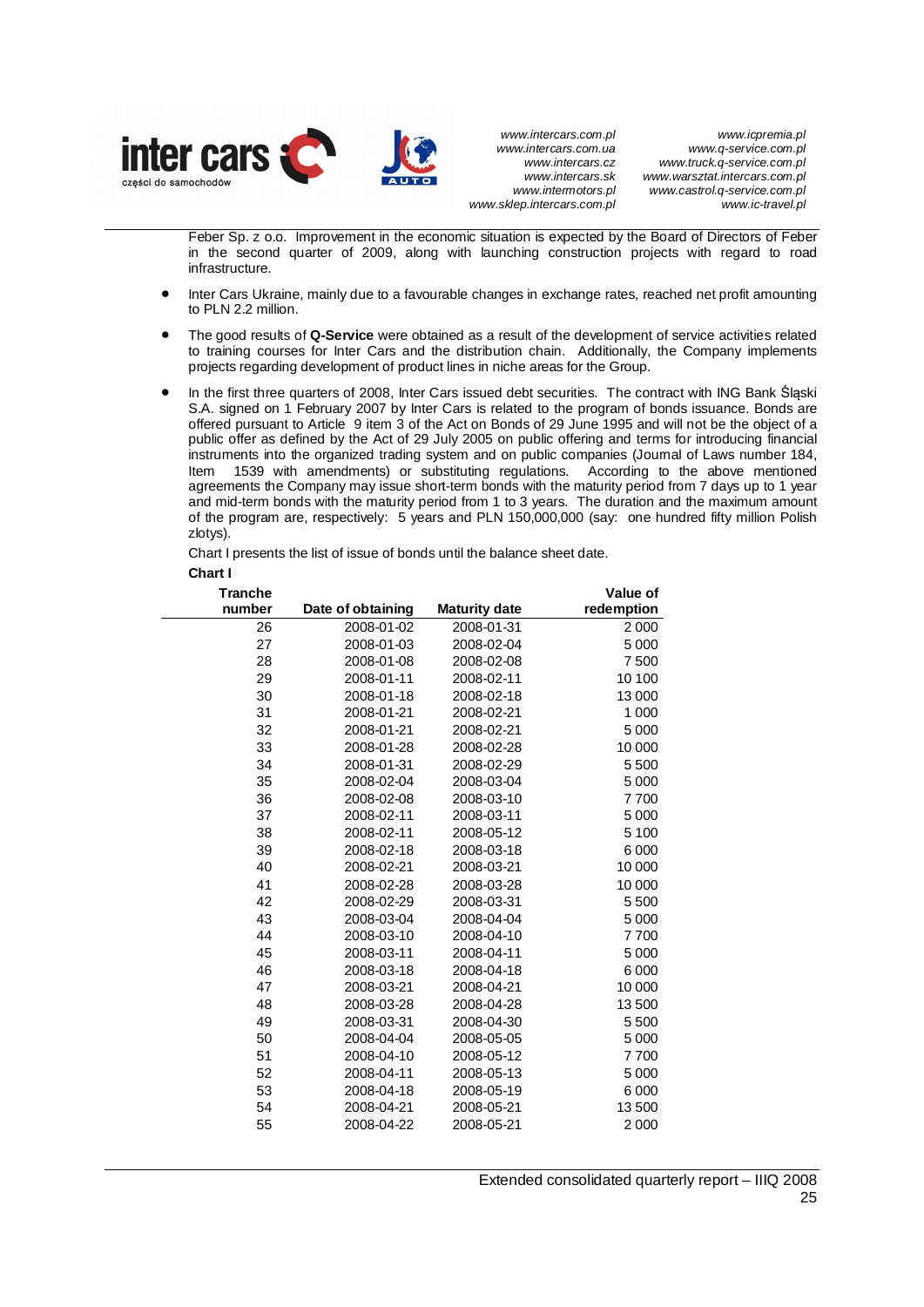*www.icpremia.pl www.q-service.com.pl www.truck.q-service.com.pl www.warsztat.intercars.com.pl www.castrol.q-service.com.pl www.ic-travel.pl* 

*www.intercars.com.pl www.intercars.com.ua www.intercars.cz www.intercars.sk www.intermotors.pl www.sklep.intercars.com.pl* 





| <b>Tranche</b><br>number | Date of obtaining | <b>Maturity date</b> | Value of<br>redemption |
|--------------------------|-------------------|----------------------|------------------------|
| 56                       | 2008-04-28        | 2008-05-28           | 13 500                 |
| 57                       | 2008-04-30        | 2008-05-30           | 7 100                  |
| 58                       | 2008-05-05        | 2008-06-05           | 5 0 0 0                |
| 59                       | 2008-05-12        | 2008-06-12           | 12 800                 |
| 60                       | 2008-05-13        | 2008-06-13           | 5 0 0 0                |
| 61                       | 2008-05-19        | 2008-06-19           | 6 0 0 0                |
| 62                       | 2008-05-21        | 2008-06-23           | 15 500                 |
| 63                       | 2008-05-28        | 2008-06-30           | 13 500                 |
| 64                       | 2008-05-30        | 2008-07-02           | 15 100                 |
| 65                       | 2008-06-05        | 2008-07-07           | 3500                   |
| 66                       | 2008-06-12        | 2008-07-14           | 12 800                 |
| 67                       | 2008-06-13        | 2008-07-15           | 5 0 0 0                |
| 68                       | 2008-06-19        | 2008-07-21           | 6 0 0 0                |
| 69                       | 2008-06-23        | 2008-07-23           | 15 500                 |
| 70                       | 2008-06-30        | 2008-07-31           | 13 500                 |
| 71                       | 2008-07-02        | 2008-08-04           | 15 100                 |
| 72                       | 2008-07-07        | 2008-08-07           | 3500                   |
| 73                       | 2008-07-14        | 2008-08-14           | 12 800                 |
| 74                       | 2008-07-15        | 2008-08-18           | 5 0 0 0                |
| 75                       | 2008-07-21        | 2008-08-21           | 6 0 0 0                |
| 76                       | 2008-07-23        | 2008-10-23           | 9 0 0 0                |
| 77                       | 2008-07-31        | 2008-08-29           | 10 000                 |
| 78                       | 2008-08-04        | 2008-09-04           | 15 100                 |
| 79                       | 2008-08-14        | 2008-09-15           | 6 0 0 0                |
| 80                       | 2008-08-21        | 2008-09-22           | 6 0 0 0                |
| 81                       | 2008-08-29        | 2008-10-29           | 5 100                  |
| 82                       | 2008-08-29        | 2008-09-29           | 10 000                 |
| 83                       | 2008-09-04        | 2008-10-03           | 15 100                 |
| 84                       | 2008-09-15        | 2008-10-15           | 2 0 0 0                |
| 85                       | 2008-09-16        | 2008-10-15           | 4 0 0 0                |
| 86                       | 2008-09-22        | 2008-10-22           | 6 0 0 0                |
| 87                       | 2008-09-29        | 2008-10-29           | 7 0 0 0                |
| <b>Total</b>             |                   |                      | 492 800                |

Chart II presents specification of bonds issued and non-redeemed until the balance sheet date. **Chart II** 

| <b>Tranche</b> |                   |                      | Value of   |
|----------------|-------------------|----------------------|------------|
| number         | Date of obtaining | <b>Maturity date</b> | redemption |
| 76             | 2008-07-23        | 2008-10-23           | 9000       |
| 81             | 2008-08-29        | 2008-10-29           | 5 1 0 0    |
| 83             | 2008-09-04        | 2008-10-03           | 15 100     |
| 84             | 2008-09-15        | 2008-10-15           | 2000       |
| 85             | 2008-09-16        | 2008-10-15           | 4 0 0 0    |
| 86             | 2008-09-22        | 2008-10-22           | 6000       |
| 87             | 2008-09-29        | 2008-10-29           | 7 0 0 0    |
| Total          |                   |                      | 48 200     |

After the balance sheet date, on 3 October, the Company issued one tranche No. 88, with the value of PLN 10,100 thousand, the redemption date is 3 November 2008.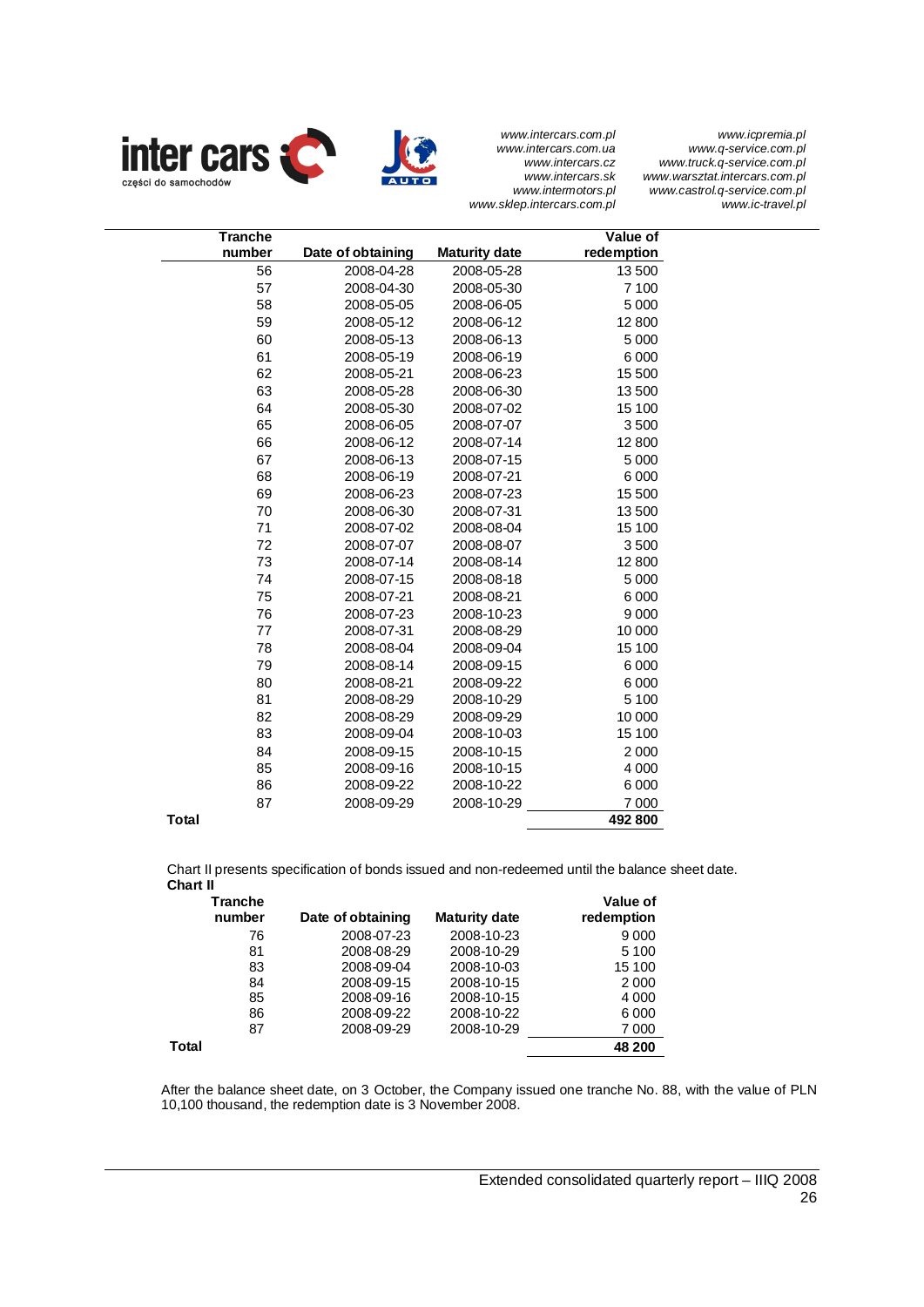

The purpose of the bonds issue is to reduce the costs of financing the activities. Bonds are issued in Polish zloty as bearer securities, unsecured, dematerialized and discount (as bonds with zero coupon). Bonds will be redeemed according to the face value of bonds in the seat of issuance agent. **Until the publication of this report, the Company redeemed all the issued tranches and the balance of liabilities on account of bonds amounts to zero.** 

x Total revenues of the Group are not significantly susceptible to the phenomenon of **seasonality.** The wide range of parts includes goods whose sales depends on season, especially winter. They cover , among others, winter tires, batteries, glow plugs, fuel filters and antifreeze and screen-wash. Goods most susceptible to seasonal, short-term sales such as e.g. winter tires are ordered from suppliers a few months before the planned period of more intense sales.

#### **Financial Results**

#### **The basic financial data of Inter Cars S.A. have been presented in the table below (three quarters cumulatively):**

|                                                                                     |            | 3 quarters |         |
|-------------------------------------------------------------------------------------|------------|------------|---------|
| (000)                                                                               | 2008       | 2007       | 2008    |
| Profit and loss statement (for period)                                              | <b>PLN</b> | <b>PLN</b> | Euro    |
|                                                                                     | 1 114 535  | 828 117    | 325 440 |
|                                                                                     | 322 447    | 221 150    | 94 153  |
|                                                                                     | (596)      | (2497)     | (174)   |
|                                                                                     | (21 563)   | (7105)     | (6 296) |
|                                                                                     | 46 613     | 50 175     | 13 611  |
| Net Profit (loss)                                                                   | 21 4 8 2   | 36 942     | 6 2 7 3 |
| <b>Balance</b> (at the end of period)                                               |            |            |         |
|                                                                                     | 12 486     | 13 997     | 3663    |
|                                                                                     | 1 140 996  | 588 645    | 334 770 |
|                                                                                     | 543851     | 277 189    | 159 567 |
|                                                                                     | 405 334    | 151 845    | 118926  |
| Other financial information                                                         |            |            |         |
|                                                                                     | 6 30 6     | (52, 433)  | 1841    |
|                                                                                     | (37 532)   | (10810)    | (10959) |
|                                                                                     | 30 539     | 65 979     | 8917    |
|                                                                                     | 1,62       | 3,13       | 0.47    |
|                                                                                     | 28,9%      | 26,7%      | 28,9%   |
|                                                                                     | 5.7%       | 7.1%       | 5,7%    |
| (1) Sales margin was defined as the quotient of gross profit on sales and revenues. |            |            |         |

hed as the quotient of gross p

(2) EBITDA was defined as net profit (loss) before depreciation, net financial revenues (costs), exchange rate differences and income tax. **Sales revenues** in three quarters of 2008 were **35% higher** than revenues in the same period of 2007. Share of export in revenues from sales of goods reached the level of approximately 21%.

**Gross profit on sales** was higher by 46% as compared to three quarters of 2007. **The profit margin on sales** in 2008 grew to 28.9% from 27.5% in 2007. Realized positive exchange rate differences amounting to total PLN 5,620 thousand were entered to prime cost in 2008.

The chart below presents the structure of costs **by type**:

|                                  | 3 quarters |         |
|----------------------------------|------------|---------|
| ('000)                           | 2008       | 2007    |
|                                  | 16 797     | 8 7 9 3 |
|                                  | 8.096      | 3 9 0 9 |
|                                  | 187 251    | 121 736 |
| Including: Distribution services | 125227     | 84 935  |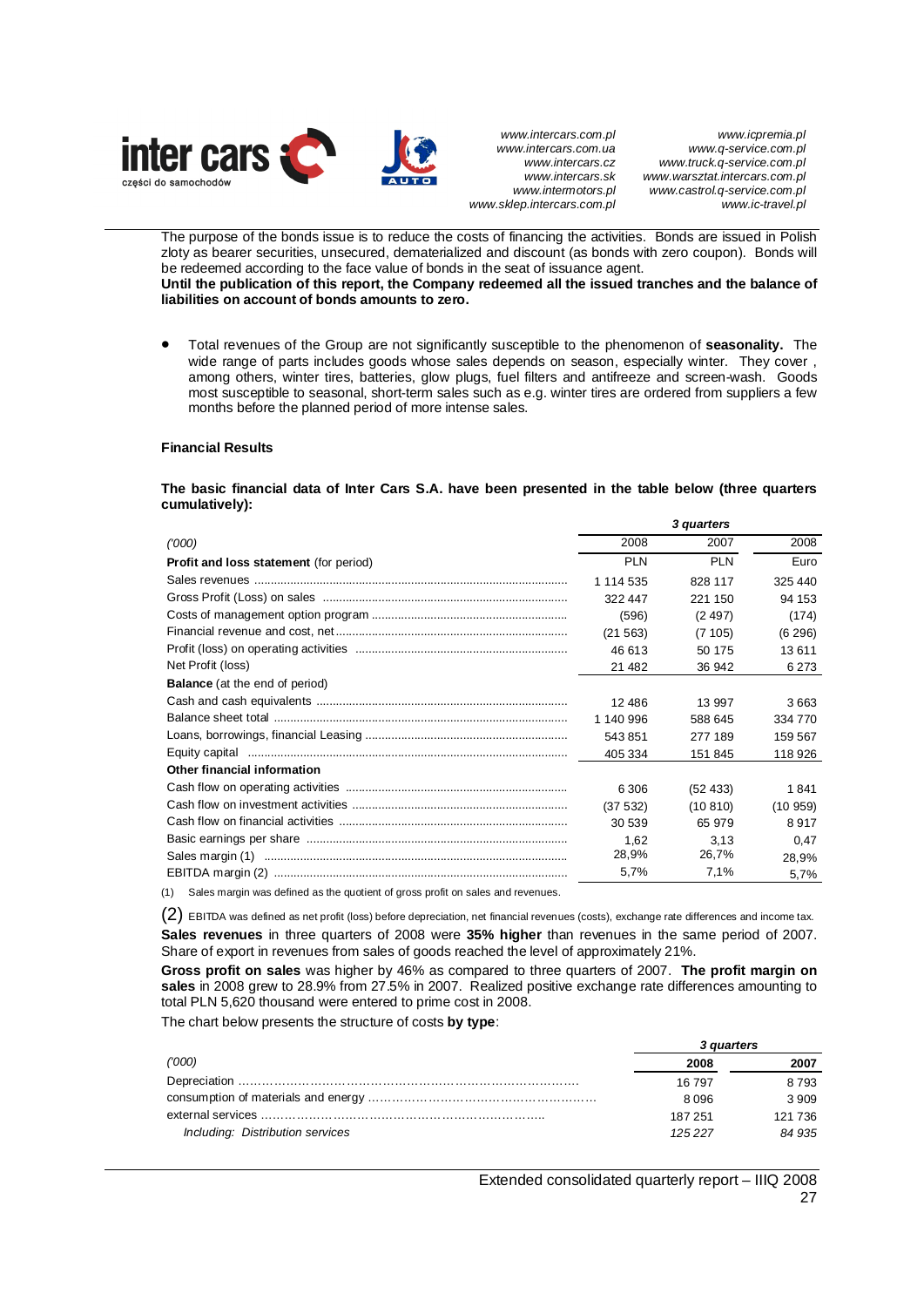

*www.icpremia.pl www.q-service.com.pl www.truck.q-service.com.pl www.warsztat.intercars.com.pl www.castrol.q-service.com.pl www.ic-travel.pl* 

| 280 600 | 173429  |
|---------|---------|
| 8.261   | 6 2 9 6 |
| 10 186  | 5 2 5 7 |
| 596     | 2497    |
| 48.567  | 26877   |
| 1442    | 561     |

**Distribution service costs** - the share of the entity managing a branch in the realized margin. The margin generated on the sale by the branch is divided (50/50) between the branch entity and Inter Cars. The system of branches is based on the principle of delegating management of distribution point (branch) to external entities. The sales is performed on behalf of Inter Cars. External entities (branch entities) employ employees and cover current costs of functioning from revenue, which is share in completed margin on sales of goods. Settlement of share in margin is made in monthly periods. The Company provides organizational and logistic knowledge, capital, suppliers of parts, full assortment and its availability, company sign. Branch entity contributes the knowledge of local market and experienced employees to Inter Cars. Risk of activities of a given entity (branch) is borne by the entrepreneur that, by running own business, optimizes the resources that remain at their disposal.

Total **costs by type** in 3 quarters of 2008 increased by 62% as compared to three quarters of 2007. The increase in costs resulted from the merger with JC Auto S.A. and the increase in remuneration. After excluding the costs of distribution as well as the costs of management options (remuneration costs) costs by type in 2008 were higher by 56% as compared to the same period of 2007.

**Financial revenues and costs** include, first of all, costs and revenues under interest. In particular, the Company incurred costs on this account amounting to PLN 18,948 thousand in three quarters of 2008. Total **liabilities on account of credits, loans, debt securities as well as financial lease** as at 30 September 2008 amounted to PLN 543,851 thousand. As at 30 September 2008, the balance on account of issued debt securities amounted to PLN 48,200 thousand. In total PLN 2,579 thousand on account of negative exchange rate differences was attributed to the result in the 3 quarters of 2008.

**Charges on account of income tax** include input income tax amounting to PLN 6,033 thousand and changes in the value of deferred income tax assets and provisions, reducing tax charges in the period by PLN 2,465 thousand. The growth in income tax liabilities results from the fact that the Company applies the possibility of a lump settlement of income tax.

**The basic financial data of the Inter Cars S.A. Group in 3 quarters of 2008 have been presented in the chart below:** 

|                                                               |            | 3 quarters |           |
|---------------------------------------------------------------|------------|------------|-----------|
| (1000)                                                        | 2008       | 2007       | 2008      |
| <b>Profit and loss statement (for period)</b>                 | <b>PLN</b> | <b>PLN</b> | Euro      |
|                                                               | 1 292 963  | 954 918    | 377 541   |
|                                                               | 393 365    | 263 312    | 114861    |
|                                                               | (596)      | (2497)     | (174)     |
|                                                               | (22152)    | (7806)     | (6468)    |
|                                                               | 63 187     | 63 106     | 18 450    |
|                                                               | 34 174     | 45 491     | 9979      |
| <b>Balance</b> (at the end of period)                         |            |            |           |
|                                                               | 26 460     | 20 079     | 7763      |
|                                                               | 1 204 395  | 625 999    | 353 371   |
|                                                               | 566036     | 284 731    | 166 076   |
| Equity attributable to the shareholders of the parent company | 421 911    | 153 733    | 123789    |
|                                                               | 1644       | 1574       | 482       |
| Other financial information                                   |            |            |           |
|                                                               | 3092       | (39 808)   | 903       |
|                                                               | (36 260)   | (20759)    | (10, 588) |
|                                                               | 36 749     | 66 181     | 10 731    |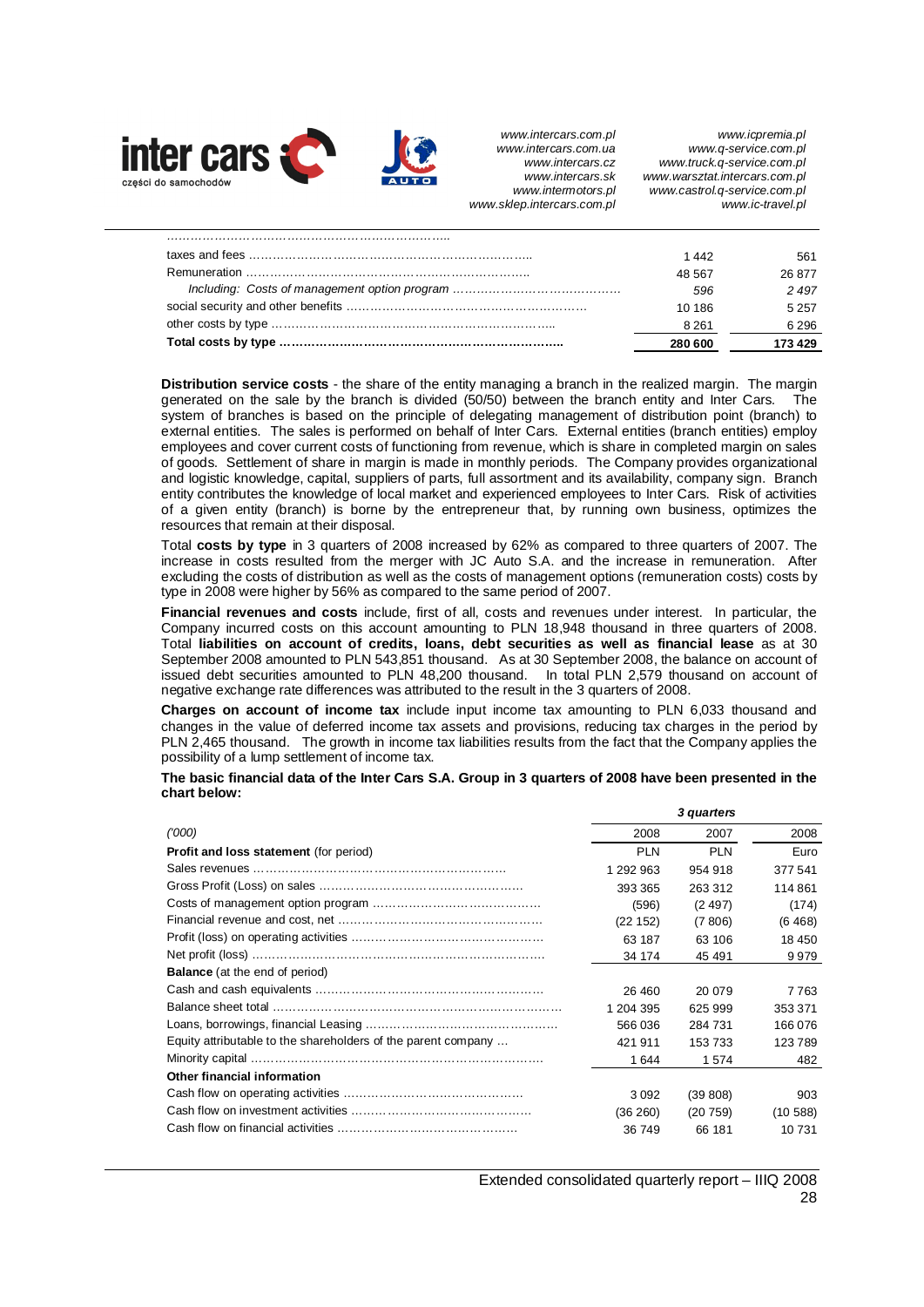

1 March 2008.

*www.intercars.com.pl www.intercars.com.ua www.intercars.cz www.intercars.sk www.intermotors.pl www.sklep.intercars.com.pl* 

*www.icpremia.pl www.q-service.com.pl www.truck.q-service.com.pl www.warsztat.intercars.com.pl www.castrol.q-service.com.pl www.ic-travel.pl* 

|                                                                                                                                                                                                                                          | 2.54     | 3.87  | 0.74  |
|------------------------------------------------------------------------------------------------------------------------------------------------------------------------------------------------------------------------------------------|----------|-------|-------|
|                                                                                                                                                                                                                                          | $30.4\%$ | 27.6% | 30.4% |
|                                                                                                                                                                                                                                          | 6.4%     | 7.8%  | 6.4%  |
| $\mathcal{L}(\mathbf{A})$ and the contract of the contract of the contract of the contract of the contract of the contract of the contract of the contract of the contract of the contract of the contract of the contract of the contra |          |       |       |

(1) Sales margin was defined as the quotient of gross profit on sales and revenues.

(2) EBITDA was defined as net profit (loss) before depreciation, net financial revenues (costs), exchange rate differences and income tax. **Sales revenues** in three quarters of 2008 were **higher by 35%** than in the same period in the year 2007. The revenues of Inter Cars were approx. 79% of the Capital Group's revenues (before consolidation exclusions) in total revenues. **Poland is the main market** of sales for the Capital Group. The chart below presents sales revenues of subsidiaries for the first three quarters of 2008 (before consolidation exclusions). The data of companies acquired after the merger with JC Auto S.A. have been presented for the period from

| 3 quarters ('000)              | 2008   | 2007    |
|--------------------------------|--------|---------|
| Lauber                         | 8581   | 4661    |
| Q-Service                      | 25 109 | 19 234  |
| <b>Inter Cars Ukraine</b>      | 51832  | 37 675  |
| Inter Cars Ceska Republika     | 55 063 | 43 146  |
| Feber                          | 87 751 | 68 673  |
| <b>IC Litwa</b>                | 10 193 | 2884    |
| IC D&F                         | 199    | 59      |
| Inter Cars Slovenska Republika | 36 622 | 23 210  |
| JC Auto s.r.l.                 | 3481   | ٠       |
| Inter Cars d.o.o.              | 10712  |         |
| Inter Cars Hungária Kft.       | 5853   |         |
| JC Auto S.A.                   | 5313   |         |
| Armatus sp. z o.o.             |        |         |
| JC Auto s.r.o.                 | 123    |         |
| Inter Cars Romania s.r.l.      |        |         |
| Total                          | 300832 | 199 543 |
|                                |        |         |

Total sales revenues of subsidiaries were approx. 51% higher in 2008 as compared to 2007 (before consolidation exclusions). The highest sales growth (by value) was recorded by Feber and Inter Cars Ukraine.

**Gross profit on sales** increased by 49% in the 3 quarters of 2008 as compared to the same period of the previous year. Higher growth rate of profit as compared to the pace of increase in sales revenues resulted from growth in the amount of **profit margin on sales** from 27.6% in 2007 up to 30.4% in 2008. Total PLN 1,419 thousand on account of negative exchange rate differences were entered into the result in the first half of 2008.

The structure of **costs by type** has been presented in the chart below (cumulatively for three quarters):

| ('000)<br>2008<br>19 200         | 2007<br>10 049<br>7 7 3 6 |
|----------------------------------|---------------------------|
|                                  |                           |
|                                  |                           |
| 14 667                           |                           |
| 137 058<br>209891                |                           |
| Including: Distribution services |                           |
| 138 731                          | 93 346                    |
| 1897                             | 720                       |
| 59 393                           | 31 708                    |
| 596                              | 2497                      |
| 13 604                           | 6511                      |
| 11 102                           | 8 2 7 1                   |
| 329754<br>202 053                |                           |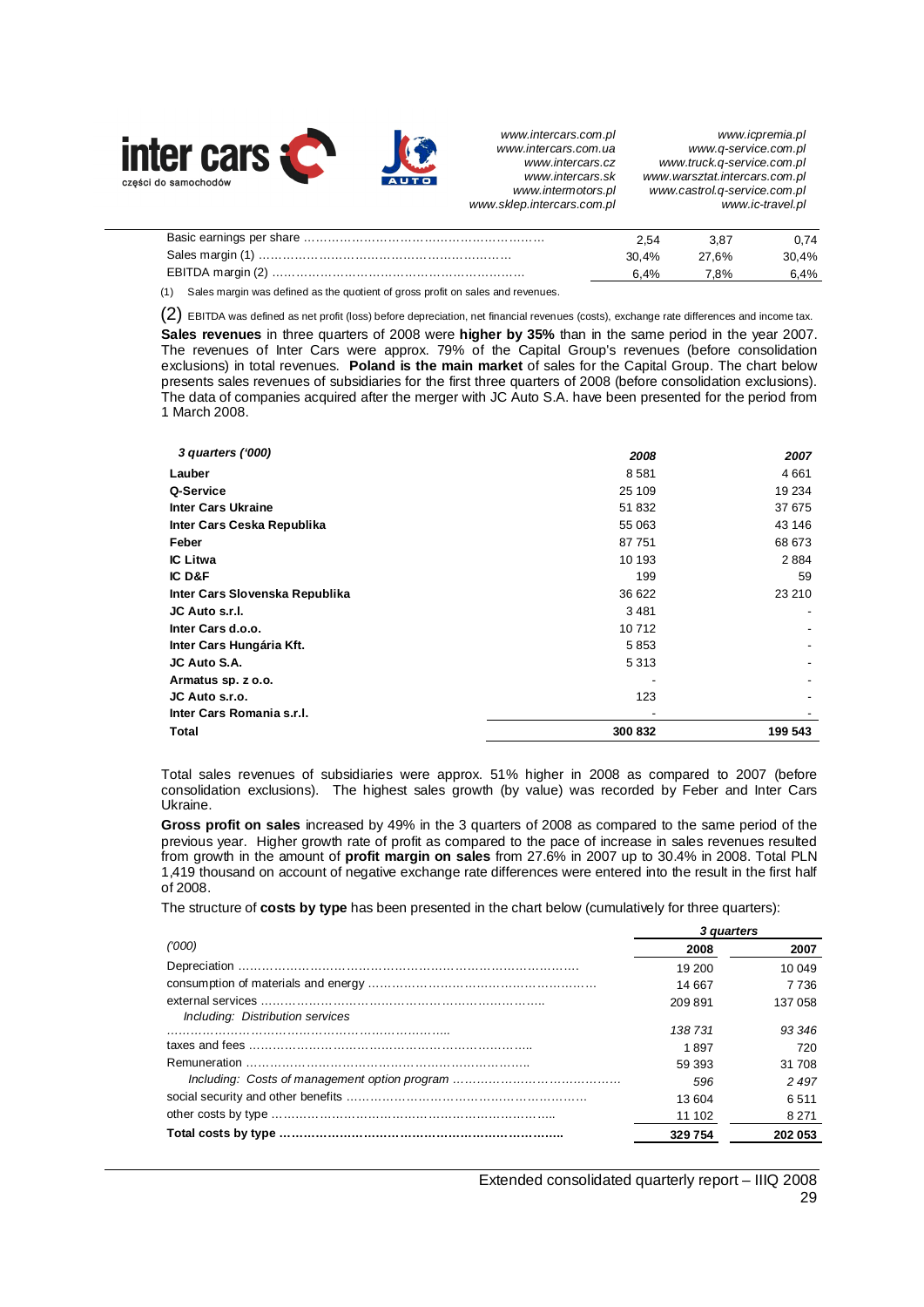

*www.icpremia.pl www.q-service.com.pl www.truck.q-service.com.pl www.warsztat.intercars.com.pl www.castrol.q-service.com.pl www.ic-travel.pl* 

Total **costs by type** in 2008 increased by 63% as compared to 2007. The increase in costs resulted from the merger with JC Auto S.A. and the increase in remuneration. After excluding the costs of distribution as well as the costs of management options, costs by type in 2008 were higher by approx. 79% as compared to 2007.

**The costs of interest** on account of bank credits, loans as well as financial lease amounted to PLN 19,820 thousand in the three quarters of 2008. In 2008, the result was reduced by PLN 2,579 thousand under negative exchange rate differences.

## **11. Dividend**

On 18 July 2008, the Ordinary General Meeting of Inter Cars S.A. adopted a resolution on payment of dividend for 2007 in the amount of PLN 9,450,309.00, i.e. PLN 0.69 per share. Day of granting the right to dividend is 5 August 2008, and the dividend payment day is 21 August 2008.

## **12. Events which took place after the balance sheet date as at which the report was drawn up and which may significantly affect the issuer's future financial results**

None

## **13. Contingent liabilities and sureties**

Granted by Inter Cars S.A.:

|                                                             |                                  | amount<br>(thousands of |
|-------------------------------------------------------------|----------------------------------|-------------------------|
| <b>Towards</b>                                              | the duration                     | PLN)                    |
| Inter Cars Ceska Republika                                  | 31.12.2008                       | 3 3 5 4                 |
| Inter Cars Ceska Republika i Inter Cars Slovenska Republika | 31.12.2008                       | 2683                    |
| Feber Sp. z o.o.                                            | 30.12.2008                       | 2013                    |
| <b>INTER CARS Hungária Kft</b>                              | 20.01.2016                       | 3790                    |
| Inter Cars d.o.o.                                           | 01.12.2008                       | 33                      |
| Inter Cars d.o.o.                                           | 02.02.2009                       | 66                      |
| Inter Cars d.o.o.                                           | 12.07.2009                       | 39                      |
| Inter Cars Ukraine                                          | for an indefinite period of time | 67                      |
|                                                             |                                  | 12 045                  |

## **14. Stance of the Management Board concerning the possibility to realize earlier published forecasts of financial results for year 2008.**

The Inter Cars S.A. Capital Group did not publish financial forecasts.

## **15. List of shareholders holding at least 5% of the total number of votes as at the day of approving publishing of this financial statement:**

| Shareholder                           | Number of<br>shares | The total<br>nominal value | Share in share<br>capital | Share in the<br>overall number<br>of votes |  |
|---------------------------------------|---------------------|----------------------------|---------------------------|--------------------------------------------|--|
|                                       |                     | (PLN)                      | (%)                       | (%)                                        |  |
| Krzysztof Oleksowicz                  | 4 972 271           | 9 944 542                  | 36.20%                    | 36,20%                                     |  |
| Andrzej Oliszewski                    | 1512580             | 3 0 25 160                 | 11.01%                    | 11,01%                                     |  |
| AIG Otwarty Fundusz Emerytalny        | 1 062 770           | 2 125 540                  | 7.74%                     | 7.74%                                      |  |
| <b>ING Otwarty Fundusz Emerytalny</b> | 745 342             | 1490684                    | 5.43%                     | 5,43%                                      |  |

The Company did not receive other notifications of the status of owned shares until the approval of the financial statement.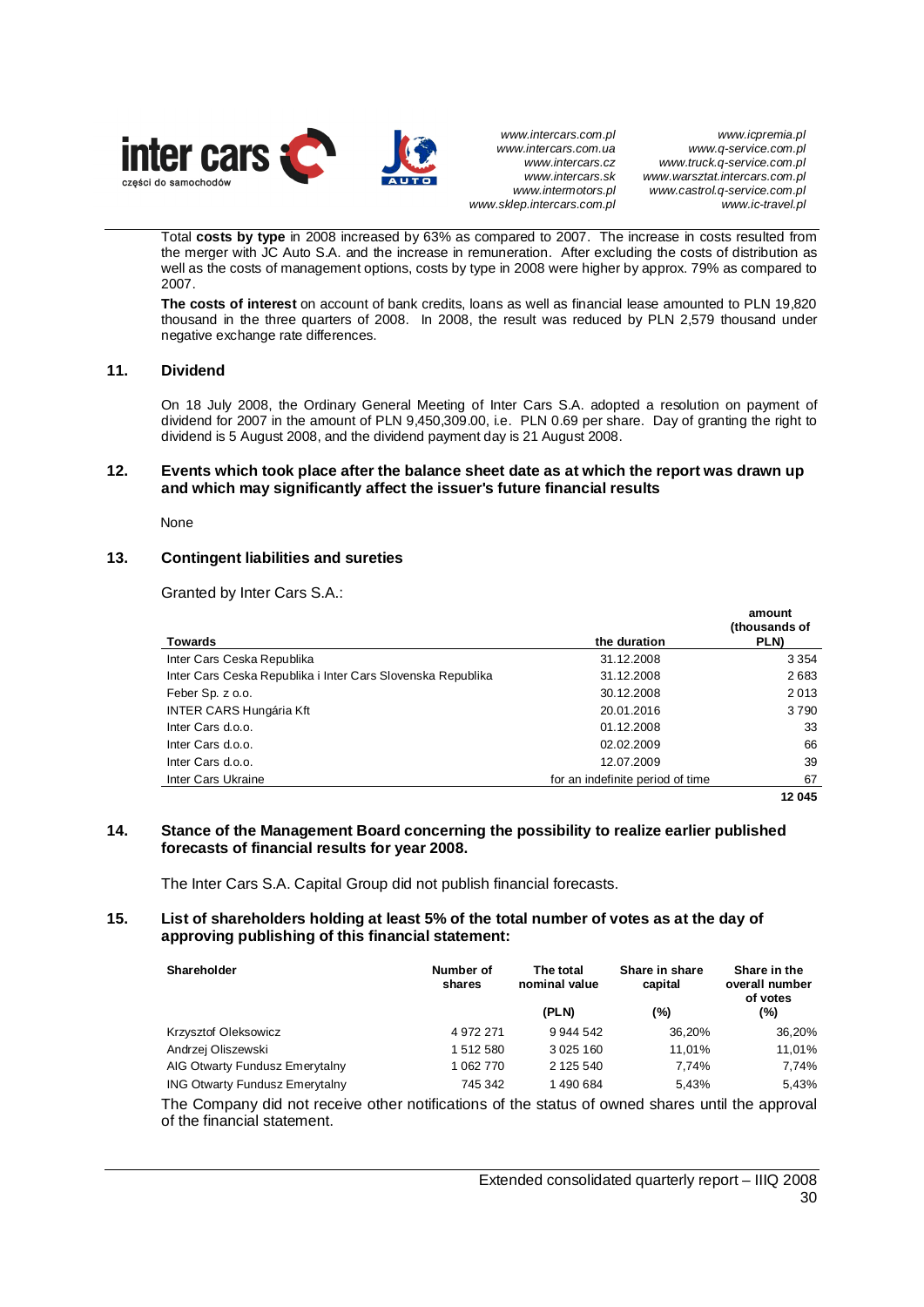

| 16. | <b>Business combinations</b> |                     |                                  |                                         |                                                             |                        |  |  |
|-----|------------------------------|---------------------|----------------------------------|-----------------------------------------|-------------------------------------------------------------|------------------------|--|--|
|     | Group                        | Date of<br>purchase | Purchased share<br>in net assets | Purchase price<br>(thousands of<br>PLN) | Net fair value of<br>purchased assets<br>(thousands of PLN) | Goodwill<br>(tvs. zt.) |  |  |
|     | JC Auto S.A.                 | 29.02.2008          | 100%                             | 228 750                                 | 142 031                                                     | 89744                  |  |  |

On 13 July 2007, the Boards of Directors of Inter Cars S.A. and JC Auto S.A. signed a plan of merger.

The result of the merger is: transfer to the Company of the entire rights and obligations of the Target Company by way of universal succession (according to Art. 494, § 1, of the Code of Commercial Companies), loss of legal subjectivity by the Target Company, which without liquidation proceedings is removed from the Register of Entrepreneurs (according to Art. 493, § 1, of the Code of Commercial Companies).

The merger of Inter Cars S.A. and JC Auto S.A. took place by increasing the Share capital of Inter Cars S.A. in order to grant shares to shareholders of the Target Company in exchange for shares owned by them, belonging to the target company, the Extraordinary General Meeting adopted on 14 November 2007 a resolution on merger, i.e. a resolution on increase in the Share capital of the Company by the amount no higher than PLN 3,750,000.00, with coverage in the target company's assets agreed for the needs of merger, by means of issue of up to 1,875,000 ordinary bearer shares, with face value of PLN 2 each (merger shares).

The day before the merger with JC Auto, namely on 28 February 2008, the following personal changes took place in executive bodies of the Parent Company Inter Cars S.A.:

- Mr. Jerzy Grabowiecki (majority shareholder and President of the Board of Directors of JC Auto S.A.) was appointed as member of the Supervisory Board, to replace Wanda Oleksowicz,

- Mr. Jerzy Józefiak and Mr. Szymon Getka (members of the Board of Directors of JC Auto S.A.) were appointed as members of the Board of Directors of Inter Cars.

Merger shares were issued to shareholders of JC Auto S.A. in proportion to held by them shares in the Share capital of JC Auto S.A. using the following exchange parity, i.e. 1 merger share for 4 shares in JC Auto.

The number of merger shares received by each shareholder of the target company was agreed by multiplying the number of shares in JC Auto possessed by the shareholders as at the reference date (5 March 2008) by exchange parity and rounding up the product received in this way (if such a product is not an full number) down to the nearest full number.

Each shareholder of JC Auto who, as the result of above rounding up, was not given a fractional part of merger shares, was entitled to receive extra charge in cash.

Net sales revenues and the net financial result of JC Auto S.A. for the period from 1 January 2008 to 29 February 2008 are presented in the chart below:

| Group        | Net revenue | Net financial result until takeover<br>(thousands of PLN) | Net revenues until takeover<br>(thousands of PLN) |
|--------------|-------------|-----------------------------------------------------------|---------------------------------------------------|
| JC Auto S.A. | 29.02.2008  | (10 560)                                                  | 43 393                                            |

The Board of Directors estimates that if the merger with JC Auto S.A. took place on 1 January 2008, the total aggregate revenues of the Inter Cars Group for the period from 1 January 2008 to 30 September 2008 would amount to PLN 1,157,928 thousand, while the aggregate net profit for the same period would amount to PLN 10,922 thousand. At the same time, in the opinion of the Board of Directors, the fair value of assets and liabilities of JC Auto as at 1 January 2008 would be similar to fair value of assets and liabilities as at the date of acquisition, namely 29 February 2008.

Within the execution of the merger plan, JC Auto S.A. sold in 2007 and 2008 to Inter Cars S.A. goods worth more than PLN 140 million.

The basis for determination of the exchange parity by the Boards of Directors of the companies covered:

future expected market valuation of the merged company taking into consideration the effects of synergies resulting from the merger,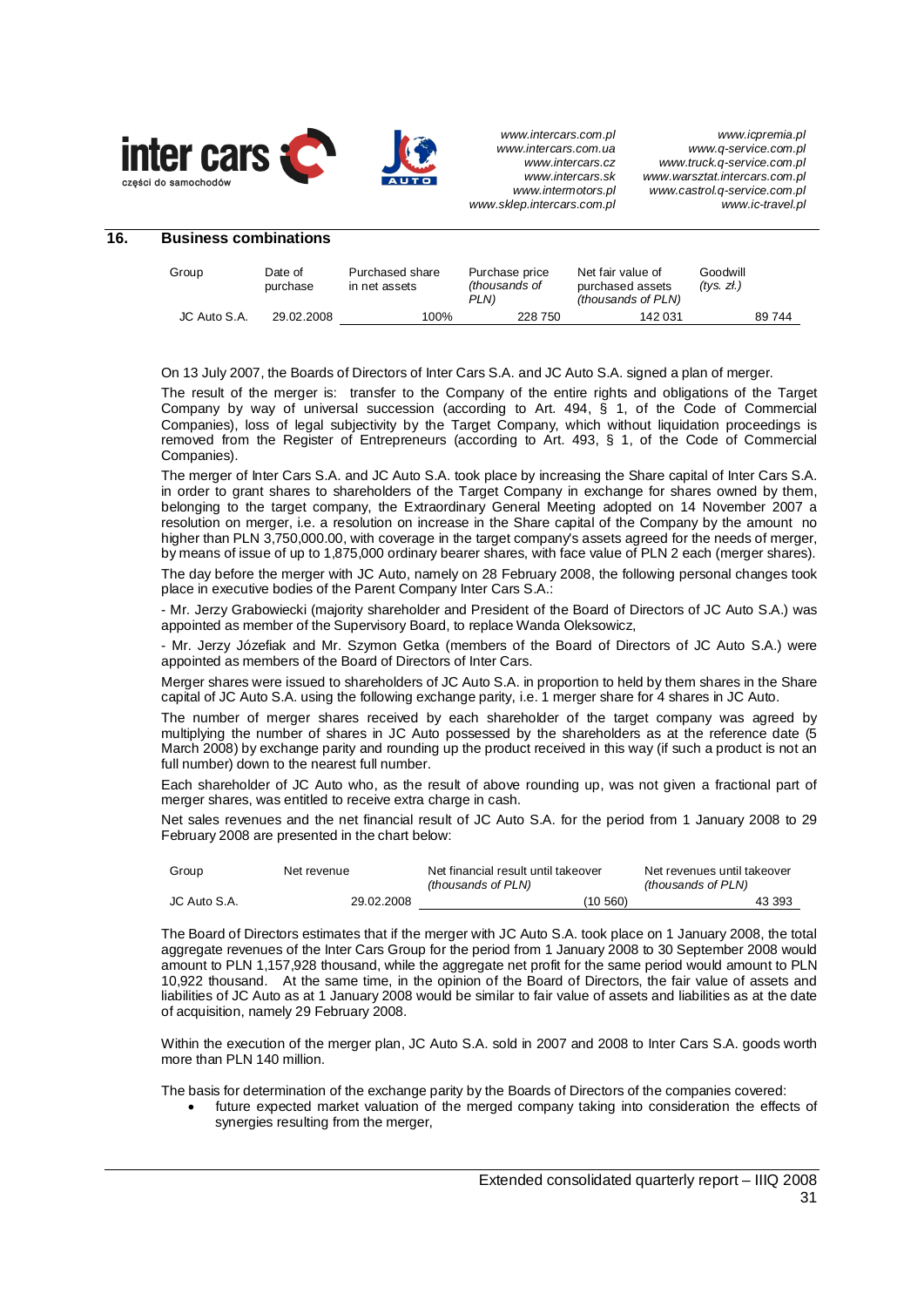

*www.icpremia.pl www.q-service.com.pl www.truck.q-service.com.pl www.warsztat.intercars.com.pl www.castrol.q-service.com.pl www.ic-travel.pl* 

- **•** estimation of synergy effects with regard to JC Auto S.A.,
- x valuation of JC Auto S.A. based on market values of the target company,
- volume of shares of particular shareholders in the target company and the resulting volume of their shares in the merged company.

Goodwill identified at the merger is mostly due to anticipated synergies which are to be achieved as a result of merger with JC Auto S.A. It is expected in particular, to achieve the following, measurable benefits related to the merger:

- substantial enlargement of the product range offered after the merger,
- increase in sales in Poland and abroad,
- reduction in costs of advertising and marketing
- reduction in costs of deliveries of products from suppliers,
- higher bargaining power at suppliers,
- more effective use of storage area,
- optimization of the value of inventory and turnover,
- reduction in costs transport of goods to a customer,
- growth in effectiveness of distribution points,
- unification of IT infrastructure.

The merger was registered on 29 February 2008 by the District Court for the capital city of Warsaw 13th Commercial Division of the National Court Register.

The settlement of financial effects of the merger with the JC Auto S.A. Group, which took place on the basis of estimates of fair values, has been presented below. This allocation is provisional and may change as a result of the verification of fair values of assets, liabilities and contingent liabilities. According to the Board of Directors, this process will be completed until the preparation of the annual financial statement for the financial year ending on 31 December 2008.

Data of the JC Auto S.A. Group as at the day of the merger with Inter Cars S.A. (29 February 2008):

|                                                                    |                      |             | Provisional fair values |
|--------------------------------------------------------------------|----------------------|-------------|-------------------------|
|                                                                    | Book value as at the | Fair value  | recognized as a result  |
| <b>ASSETS</b>                                                      | day of the merger    | adjustments | of merger               |
| <b>Fixed assets</b>                                                | 73 922               | 51 498      | 125 414                 |
| Tangible fixed assets                                              | 66 223               | (2105)      | 64 118                  |
| Intangible Assets                                                  | 3758                 | 53 600      | 57 358                  |
| Investment properties                                              | 2662                 | (3)         | 2659                    |
| Investments in related parties                                     | 94                   |             | 94                      |
| Prepayments                                                        | 87                   |             | 87                      |
| Assets due to deferred tax                                         | 1098                 |             | 1 0 9 8                 |
| <b>Current assets</b>                                              | 186 199              |             | 186 199                 |
| Inventory                                                          | 14 114               |             | 14 114                  |
| Receivables for services and other receivables                     | 166 325              |             | 166 325                 |
| Income tax receivables                                             | 1974                 |             | 1974                    |
| Prepayments                                                        | 986                  |             | 986                     |
| Cash and cash equivalents                                          | 2800                 |             | 2800                    |
| <b>TOTAL ASSETS</b>                                                | 260 121              | 51 498      | 311 613                 |
| <b>LIABILITIES</b>                                                 |                      |             |                         |
| Long-term liabilities due to credits, bonds and                    |                      |             |                         |
| finance lease                                                      | (45587)              |             | (45 587)                |
| Short-term liabilities under credits, bonds and<br>financial lease | (95662)              |             | (95662)                 |
| Liabilities due to income tax                                      | (1774)               | (9783)      | (11 557)                |
| Other short term liabilities                                       | (16776)              |             | (16 776)                |
| <b>Total liabilities</b>                                           | (159 799)            | (9783)      | (169 582)               |
| <b>Net assets</b>                                                  | 100 322              | 41 715      | 142 031                 |
|                                                                    |                      |             |                         |
| Purchased share in net assets                                      |                      |             | 100%                    |
| Net fair value of purchased assets                                 |                      |             | 142 031                 |
| Purchase price                                                     |                      |             | 231 775                 |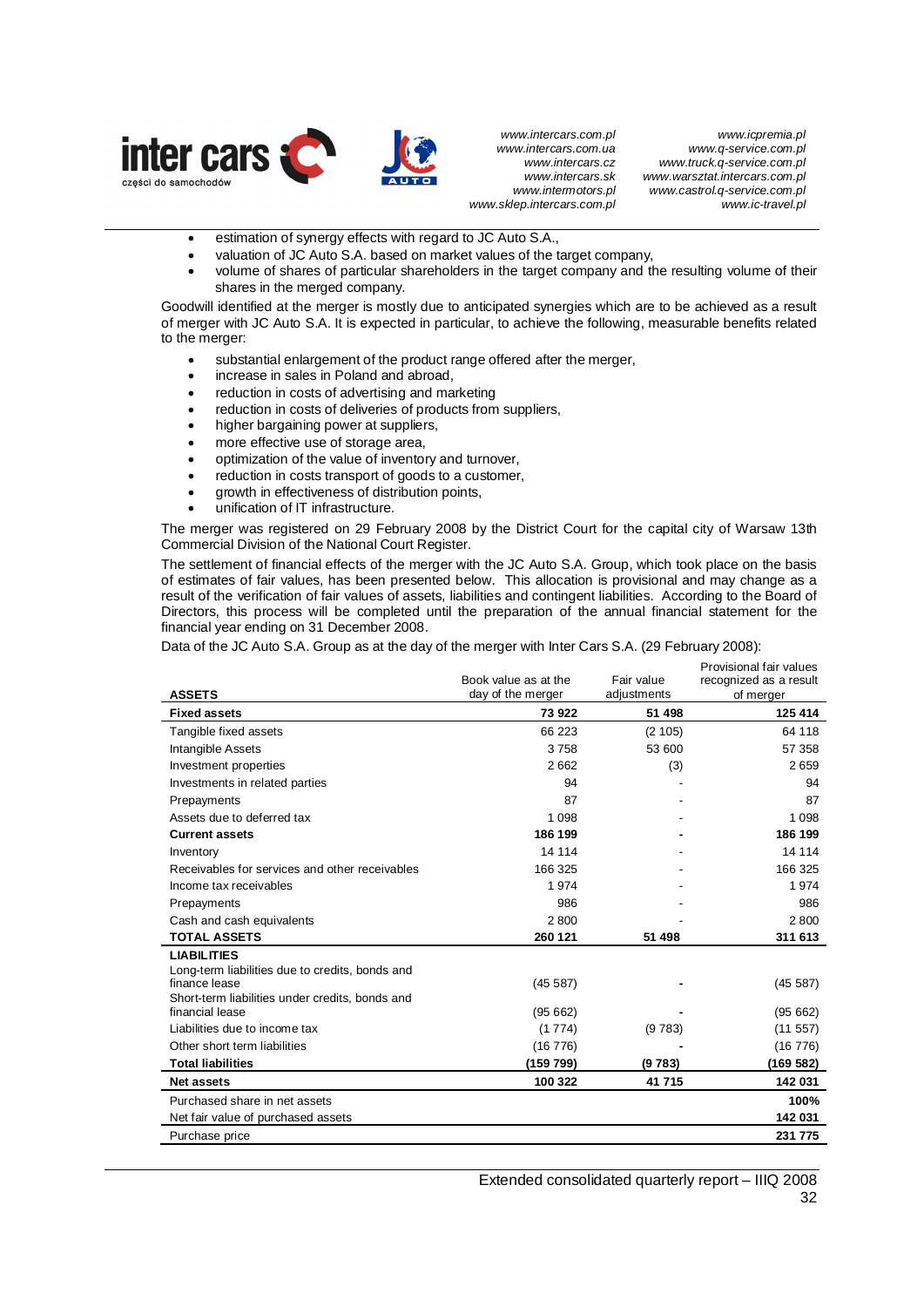

#### **Goodwill 89 744**

The purchase price of JC Auto S.A. was calculated as the result of multiplying 1,875,000 shares by the issue price of PLN 122 (the price of takeover is PLN 228,750,000) plus the additional cost born in connection with realization of the takeover – total PLN 3m.

## **17. Statement of changes in ownership of shares in Inter Cars S.A. or rights to them (options) by the issuer's executives and supervisors, in the period from submitting the previous quarterly report.**

Supervisors and executives have total 7,141,723 shares, being 62% of votes at the General Meeting of Inter Cars.

Executives and supervisors do not have any shares or stock in subsidiaries of Inter Cars.

## **Management stock options program**

On 6 February 2006, the Extraordinary General Meeting introduced the Motivation Program for members of executive bodies, members of management staff as well as employees crucial for realization of the Capital Group's strategy. On 8 December 2006, the Extraordinary General Meeting introduced changes to the Motivation Program, which were communicated to general public on 8 December 2006, in the form of current report No. 31/2006.

The people participating in the Program will be able to take up no more than 472,000 shares in the period from 1 January 2007 to 31 December 2009. Tranches vary in terms of period in which the options can be exercised. For particular tranches, the exercise period commences on 1 January 2007, 2008 and 2009. It ends, on the other hand, each time on 31 December 2009. According to the Regulations of the motivation program, a person participating in the program loses the right to exercise the option, upon leaving the Company.

The option exercise rate depends on the initial exercise rate, specified in the motivation program (PLN 24.81) and WIG index changes in relation to the initial value stated in the regulations (37,221.99 points). The exercise rate is increased / decreased by the percentage increase /decrease in the WIG index until the date of acquiring rights to exercise the option (for particular tranches,1 January 2007, 2008 and 2009, respectively).

So far, peoples participating in the Motivation Program acquired the right to take up 157 333 shares in Inter Cars at PLN 33.59 (1st tranche) and 157 333 shares at PLN 37.13 (2nd tranche) per share. In August, the rights to take up 10,000 F1 series shares (1st tranche) as well as 30,000 F2 series shares (2nd tranche) were exercised, which was announced to the public on 6 August 2008, in the form of the current report No. 106/2008.

The cost of execution of the Motivation Program in nine months of 2008 amounted to PLN 596 thousand. The Program's total costs as at 30 September 2008 are estimated at no more than PLN 6,128 thousand.

## **18. Indication of the proceedings before a court, a competent authority for arbitration proceedings or a public administration authority**

In the three quarters of 2008, before a court or a public administration authority no proceedings were initiated concerning obligations or liabilities of the Company or subsidiaries, the total value of which is at least 10% of equity of Inter Cars S.A.

At the same time, we inform you that before a court or a public administration authority no proceedings are pending concerning obligations or liabilities of the Company or its subsidiaries, the total value of which is at least 10% of equity of Inter Cars S.A.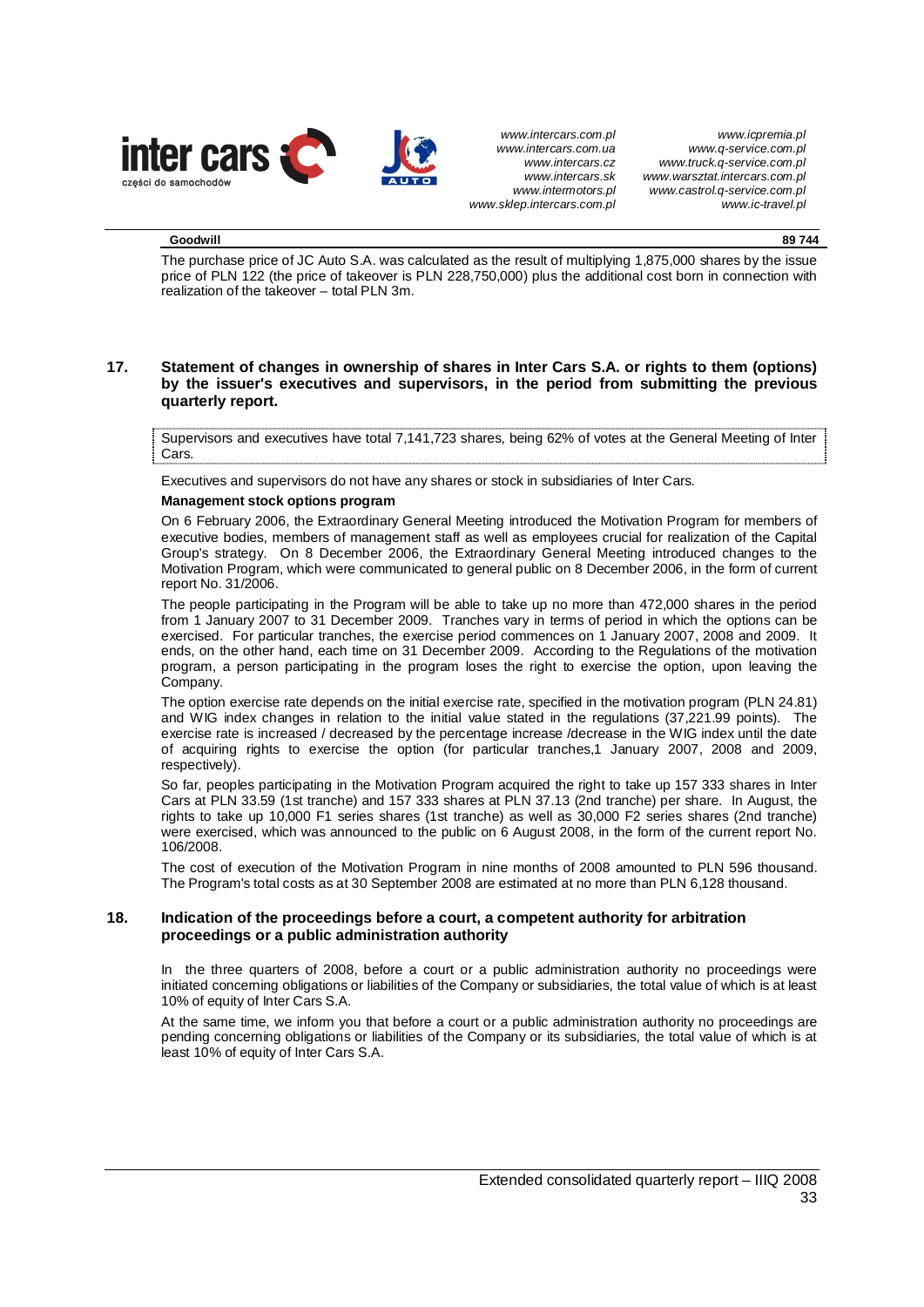

## **19. Transactions with related entities**

Detailed data on the values of transactions in the first three quarters of 2008 with subsidiaries have been presented in the table below:

|                                | 1.01.2008-               | 1.01.2007 - |
|--------------------------------|--------------------------|-------------|
| Sales revenues                 | 30.09.2008               | 30.09.2007  |
|                                | 12 24 6                  | 8499        |
|                                | 2                        | 2           |
|                                | 1456                     | 1 3 9 7     |
|                                | 16 616                   | 12 834      |
|                                | 19 637                   | 11 890      |
|                                | 1 0 3 2                  | 1 0 3 0     |
|                                | 6621                     | 3681        |
|                                |                          | 7           |
|                                | 1 2 5 4                  |             |
|                                | 6071                     |             |
|                                | 679                      |             |
|                                | 3 2 3 9                  |             |
|                                | 311                      |             |
|                                | $\mathbf{1}$             |             |
|                                | 69 165                   | 39 340      |
|                                | 1.01.2008-               | 1.01.2007 - |
| purchase of goods and services | 30.09.2008               | 30.09.2007  |
|                                | 24 675                   | 19 234      |
|                                | 6 3 2 7                  | 3918        |
|                                | 16 354                   | 9 1 7 0     |
|                                | 79                       | 72          |
|                                | 1                        | 334         |
|                                | 696                      | 134         |
|                                | $\overline{\phantom{a}}$ | 16          |
|                                | 1 3 0 3                  |             |
|                                | 14                       |             |
|                                | 26                       |             |
|                                | 49 475                   | 32 878      |
| receivables                    |                          |             |
|                                | 30.09.2008               | 30.09.2007  |
|                                | 20 143                   | 16 383      |
|                                | 221                      | 419         |
|                                | 36 040                   | 18 668      |
|                                | 8596                     | 9 1 3 1     |
|                                | 6996                     | 15 505      |
|                                | 7312                     | 3 2 9 8     |
|                                | 208                      |             |
|                                | 3065                     |             |
|                                | 11 21 2                  |             |
|                                | 3771                     |             |
|                                | 6377                     |             |
|                                | 7069                     |             |
|                                | 311                      |             |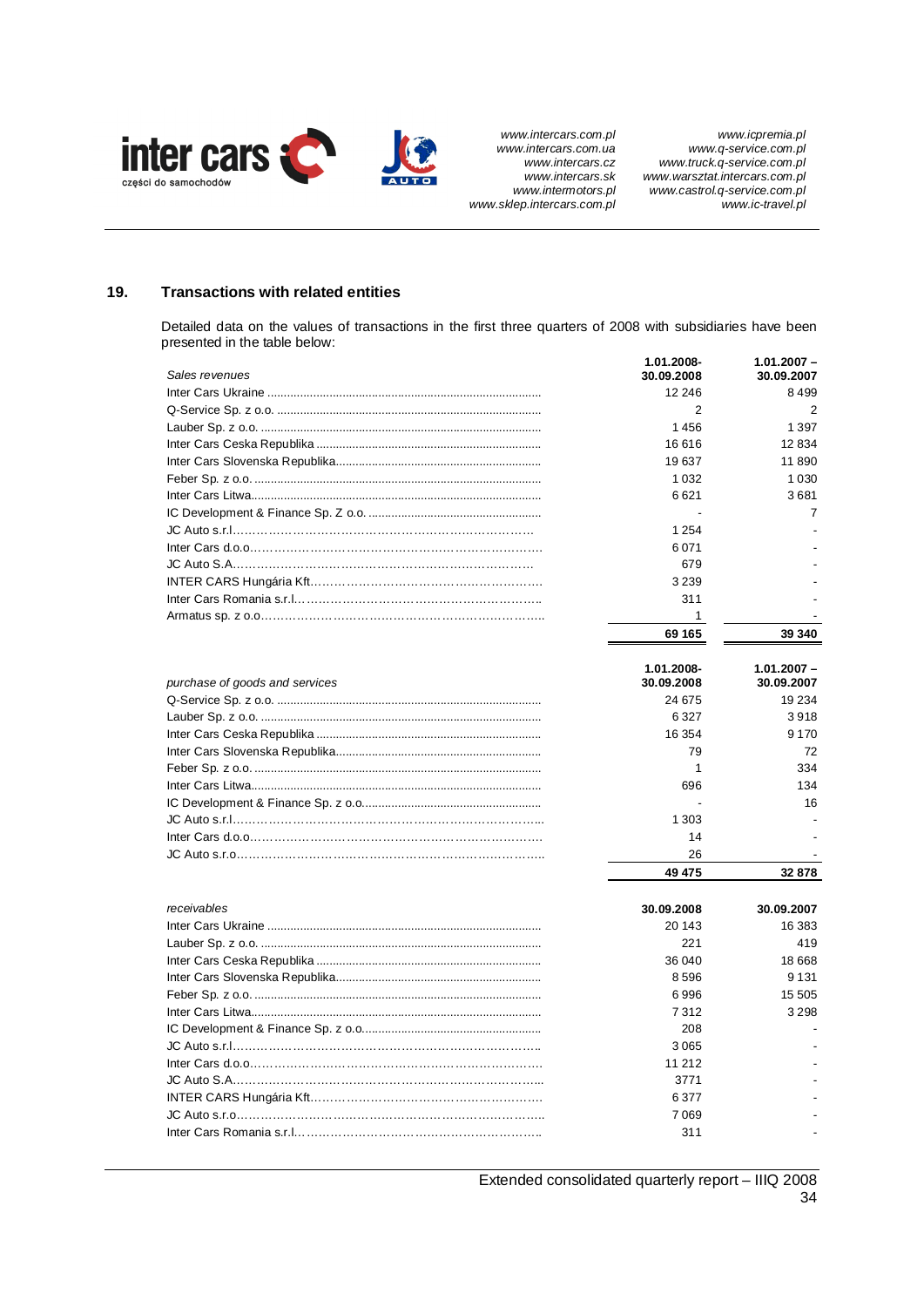

*www.icpremia.pl www.q-service.com.pl www.truck.q-service.com.pl www.warsztat.intercars.com.pl www.castrol.q-service.com.pl www.ic-travel.pl* 

|             | 111 323    | 63 404     |  |
|-------------|------------|------------|--|
| liabilities | 30.09.2008 | 30.09.2007 |  |
|             | 8 0 3 2    | 4 1 5 9    |  |
|             | 53         | 160        |  |
|             | 19 317     | 1.982      |  |
|             | 211        | 93         |  |
|             | 696        |            |  |
|             | 34         | 11         |  |
|             | 61         |            |  |
|             | 6          |            |  |
|             | 894        |            |  |
|             | 324        |            |  |
|             | 3037       |            |  |
|             | 32 665     | 6405       |  |

The Company concludes transactions with entities that are related to members of the Supervisory Board and of the Board of Directors and their family members. Value of transactions is presented in the chart below:

| Sales revenues                                              | 1.01.2008-<br>30.09.2008 | $1.1.2007 -$<br>30.09.2007 |
|-------------------------------------------------------------|--------------------------|----------------------------|
|                                                             | 30                       | 25                         |
|                                                             | 2                        | $\mathbf{1}$               |
|                                                             | 98                       | 43                         |
|                                                             | 34                       | 50                         |
|                                                             | 494                      | 191                        |
|                                                             | 298                      | 59                         |
|                                                             | 956                      | 369                        |
|                                                             | 1.01.2008-               | $1.1.2007 -$               |
| purchase of goods and services                              | 30.09.2008               | 30.09.2007                 |
|                                                             | 169                      | 527                        |
|                                                             | 108                      | 119                        |
|                                                             | 274                      | 164                        |
|                                                             | 1 2 6 4                  | 1 2 6 5                    |
|                                                             | 2669                     | 2 1 5 6                    |
|                                                             | 1 3 3 2                  | 517                        |
| P&W Systems s.c. - Przemysław Wołosewicz, Wojciech Kilianem | 560                      | 448                        |
|                                                             | 20                       | 55                         |
|                                                             | 20                       | 100                        |
|                                                             | 215                      | 157                        |
|                                                             | 143                      | 122                        |
|                                                             | 129                      | 93                         |
|                                                             | 6903                     | 4 2 2 7                    |
| Receivables                                                 | 30.09.2008               | 30.09.2007                 |
|                                                             | 35                       | 7                          |
|                                                             |                          | 9                          |
|                                                             | 7                        | 19                         |
|                                                             | 177                      | 45                         |
|                                                             | 109                      | 14                         |
|                                                             | 328                      | 94                         |
| liabilities                                                 | 30.09.2008               | 30.09.2007                 |
|                                                             | 49                       |                            |
|                                                             |                          | 12                         |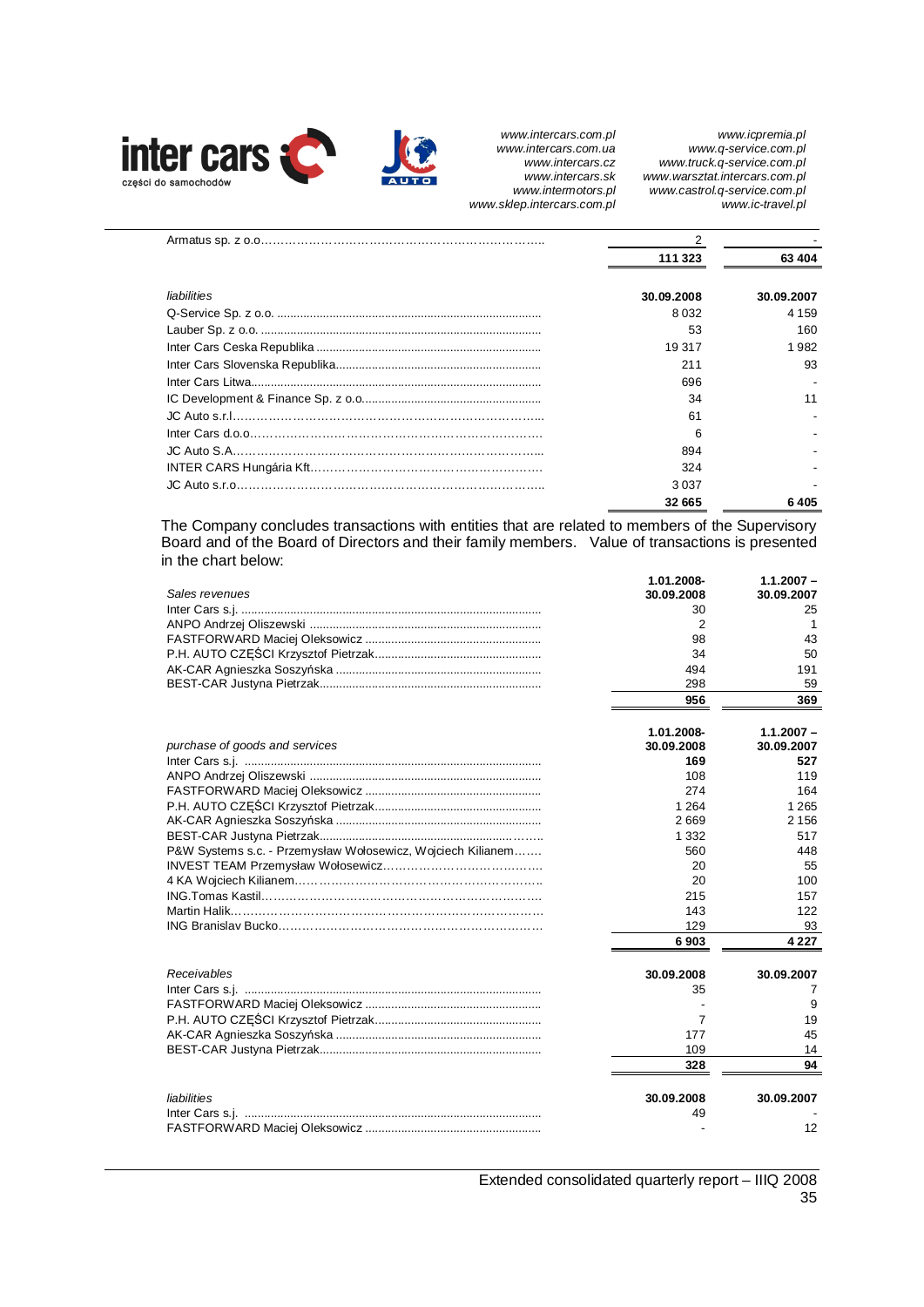

| 376 |     |
|-----|-----|
|     |     |
| 235 | 207 |
|     |     |

The object of the transaction between Inter Cars and Inter Cars Sp. Jawna (Krzysztof Oleksowicz, Andrzej Oliszewski, Jolanta Oleksowicz-Bugajewska) and ANPO Andrzej Oliszewski is rental of real estate. Real estate being the object of agreements is then rented to non-related parties (apart from the agreement with Feber) and is used for conducting distribution operations by the entities operating branches. The whole of purchases of Inter Cars Sp. Jawna and ANPO Andrzej Oliszewski was re-invoiced to non-related entities.

The object of the transaction between Inter Cars and FASTFORWARD Maciej Oleksowicz and between Q-Service and FASTFORWARD Maciej Oleksowicz is running Castrol Q-Service rally team headed by Maciej Oleksowicz, and provision of services of promotion of the Companies during car rallies, as well as provision of consulting services with regard to computer software.

The object of the transaction between Inter Cars and P.H. Auto CZĘŚCI Krzysztof Pietrzak, Inter Cars and AK-CAR Agnieszka Soszyńska, and between Inter Cars and BEST-CAR Justyna Pietrzak is settlement under share in the profit margin on sales by the above mentioned companies operating branches in Warsaw and Wyszków.

The object of the transaction between the Group and P&W Systems was: the purchase of fixed assets and semi-finished products: polished slats and casings for power steering racks and the sales of car components.

The object of the transaction between the Group and InvestTeam was a re-invoice for a passenger vehicle. The object of the transaction between the Group and 4KA was sales of car subassemblies. The object of the transaction between the Group and Tomas Kastil, Martin Havlik and Branisław Bucko are consulting services.

The total value of loans granted to subsidiaries amounted to PLN 58,107 thousand. The total value of loans granted to Inter Cars by subsidiaries amounted to PLN 895 thousand.

## **20. Other information which, in the issuer's opinion, is essential for evaluation of its staff situation, property situation and financial situation and their changes and information that is crucial for evaluation of the possibility of realization of obligations by issuer**

In the first three quarters of 2008, there were no other essential factors affecting the assessment of the personnel, assets, financial position or the financial result.

## **21. Factors which, according to the issuer, will affect results achieved by them in the prospect of at least another quarter**

The most important factors which, according to the Board of Directors, will affect the financial results in the 4th quarter of 2008 include:

- fluctuations in currency exchange rates, mainly EUR and USD, as compared to PLN;
- fluctuations in the demand reported by export customers, dependent, first of all, on political and legal conditions in Ukraine;
- $\checkmark$  fluctuations in interest rates which will affect the value of incurred financial costs by the value of interest on made credits;
- 9 planned improvement in inventory turnover which should reduce the incurred financial costs through the reduction in the demand for financing warehouse stock;
- $\checkmark$  optimization of logistic processes related to cost reductions;
- 9 growing recognition of the brand "Inter Cars" and attracting new customers and the resulting development of operating activities.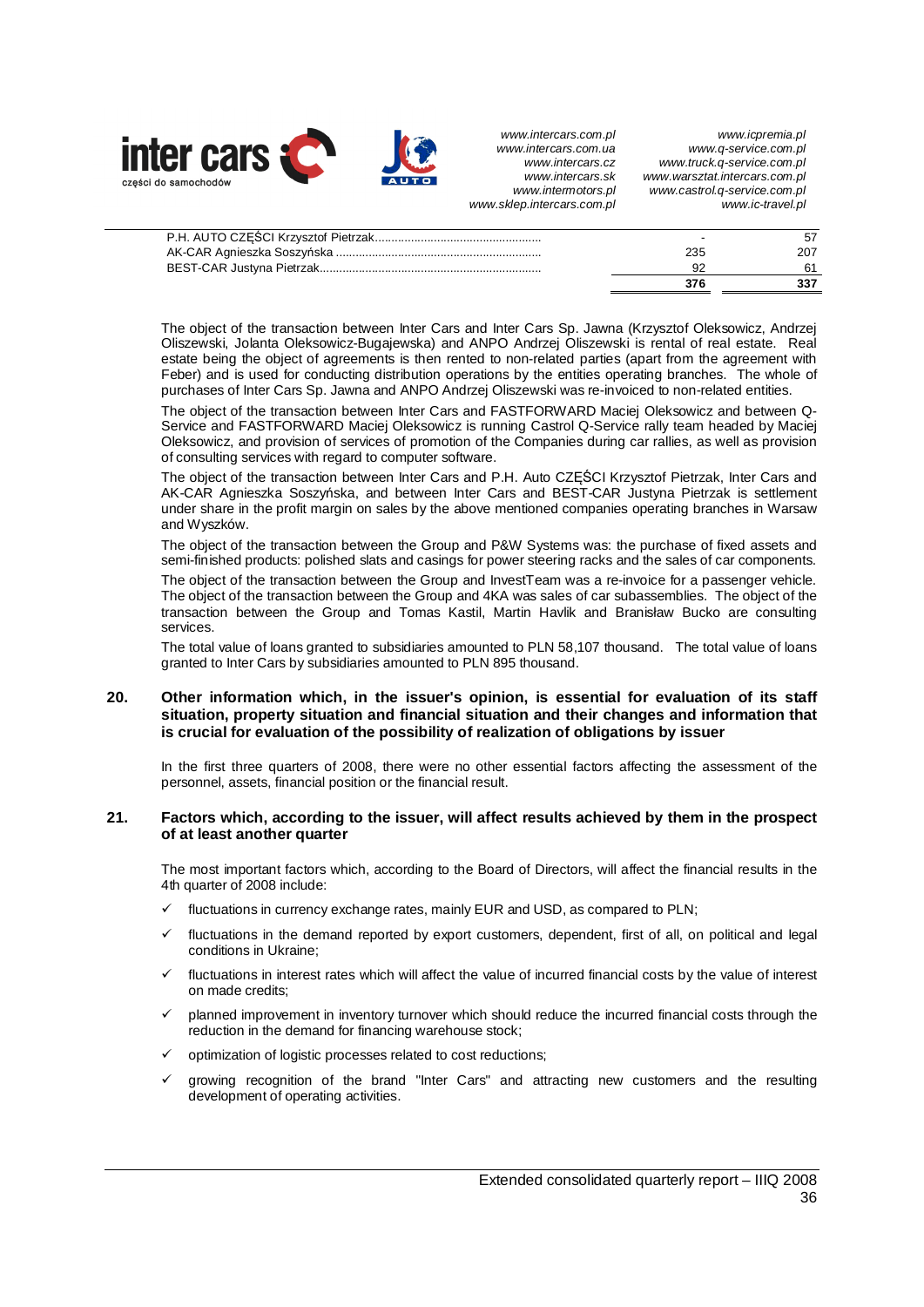

# **PART III**

# **QUARTERLY SEPARATE FINANCIAL STATEMENT FOR THE THIRD QUARTER OF 2008**

| 22. Profit and loss statement manufactured and content and statement manufactured and statement manufactured and |  |
|------------------------------------------------------------------------------------------------------------------|--|
|                                                                                                                  |  |
|                                                                                                                  |  |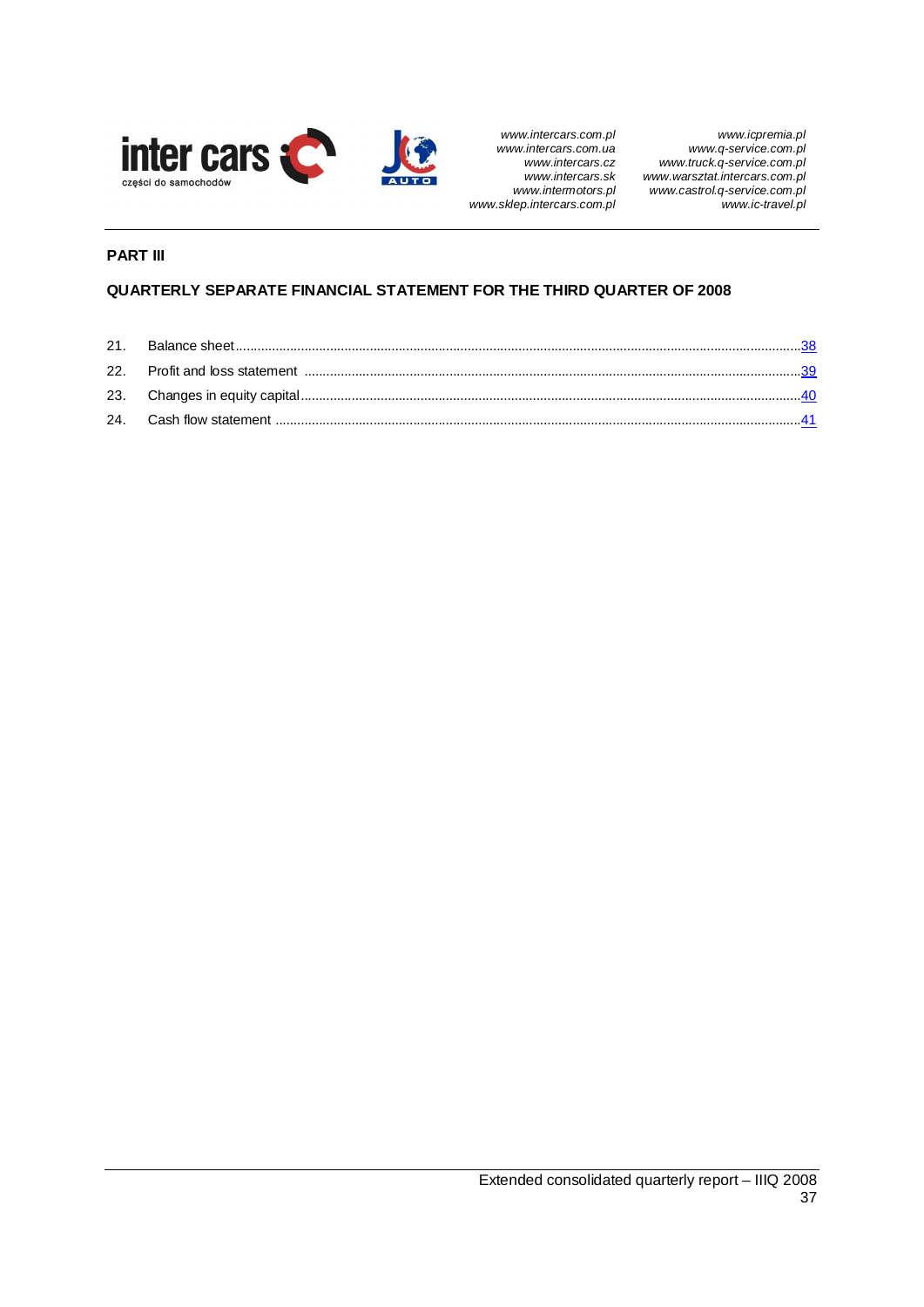

## **22. Balance sheet**

| (in thousands of PLN)                                                                               | 30.09.2008 | 31.12.2007 | 30.09.2007 |
|-----------------------------------------------------------------------------------------------------|------------|------------|------------|
| <b>ASSETS</b>                                                                                       |            |            |            |
| <b>Fixed assets</b>                                                                                 |            |            |            |
|                                                                                                     | 137 318    | 72 011     | 67 004     |
|                                                                                                     | 156 251    | 7 0 0 0    | 330        |
| Investment properties                                                                               | 2660       | 11 145     |            |
|                                                                                                     | 33 458     | 30 876     | 15 376     |
|                                                                                                     | 43         | 43         | 43         |
|                                                                                                     | 58 283     | 31 192     | 5016       |
|                                                                                                     |            |            | 5 1 4 3    |
|                                                                                                     | 388013     | 152 267    | 92912      |
| <b>Current assets</b>                                                                               |            |            |            |
|                                                                                                     | 479489     | 411 522    | 326 923    |
| Receivables for services and other receivables                                                      | 257 372    | 188934     | 153 116    |
|                                                                                                     | 3636       | 1752       | 1697       |
|                                                                                                     | 12 486     | 13 173     | 13 997     |
|                                                                                                     | 752983     | 615 381    | 495 733    |
|                                                                                                     | 1 140 996  | 767 648    | 588 645    |
|                                                                                                     |            |            |            |
| <b>LIABILITIES</b>                                                                                  |            |            |            |
| <b>Equity capital</b>                                                                               |            |            |            |
|                                                                                                     | 27 472     | 23 642     | 23 642     |
| Supplementary capital from the issue of shares above                                                |            |            |            |
|                                                                                                     | 247785     | 21 4 15    | 21 4 15    |
|                                                                                                     | 102 485    | 65 163     | 65 162     |
| Supplementary capital from updated valuation<br>Retained result from previous years and the current | 5788       | 5 1 9 2    | 4 3 5 9    |
|                                                                                                     | 21 804     | 47 095     | 37 267     |
|                                                                                                     | 405 334    | 162 507    | 151 845    |
| Long-term liabilities                                                                               |            |            |            |
| Liabilities due to credits, loans and finance lease                                                 | 33 454     | 38 748     | 3877       |
|                                                                                                     | 8011       | 1077       | 5 0 2 9    |
|                                                                                                     | 41 465     | 39 825     | 8906       |
|                                                                                                     |            |            |            |
| <b>Short-term liabilities</b><br>Liabilities due to deliveries and services and other               |            |            |            |
|                                                                                                     | 167 903    | 244 039    | 140 260    |
| Liabilities due to credits, loans, debt securities and                                              |            |            |            |
|                                                                                                     | 510 397    | 304 737    | 273 312    |
|                                                                                                     | 2653       | 437        | 1 2 8 0    |
|                                                                                                     |            |            | 8 2 7 3    |
|                                                                                                     | 3055       | 8727       |            |
|                                                                                                     | 76         | 574        | 2012       |
|                                                                                                     | 10 113     | 6802       | 2757       |
|                                                                                                     | 694 197    | 565 316    | 427 894    |
|                                                                                                     | 1 140 996  | 767 648    | 588 645    |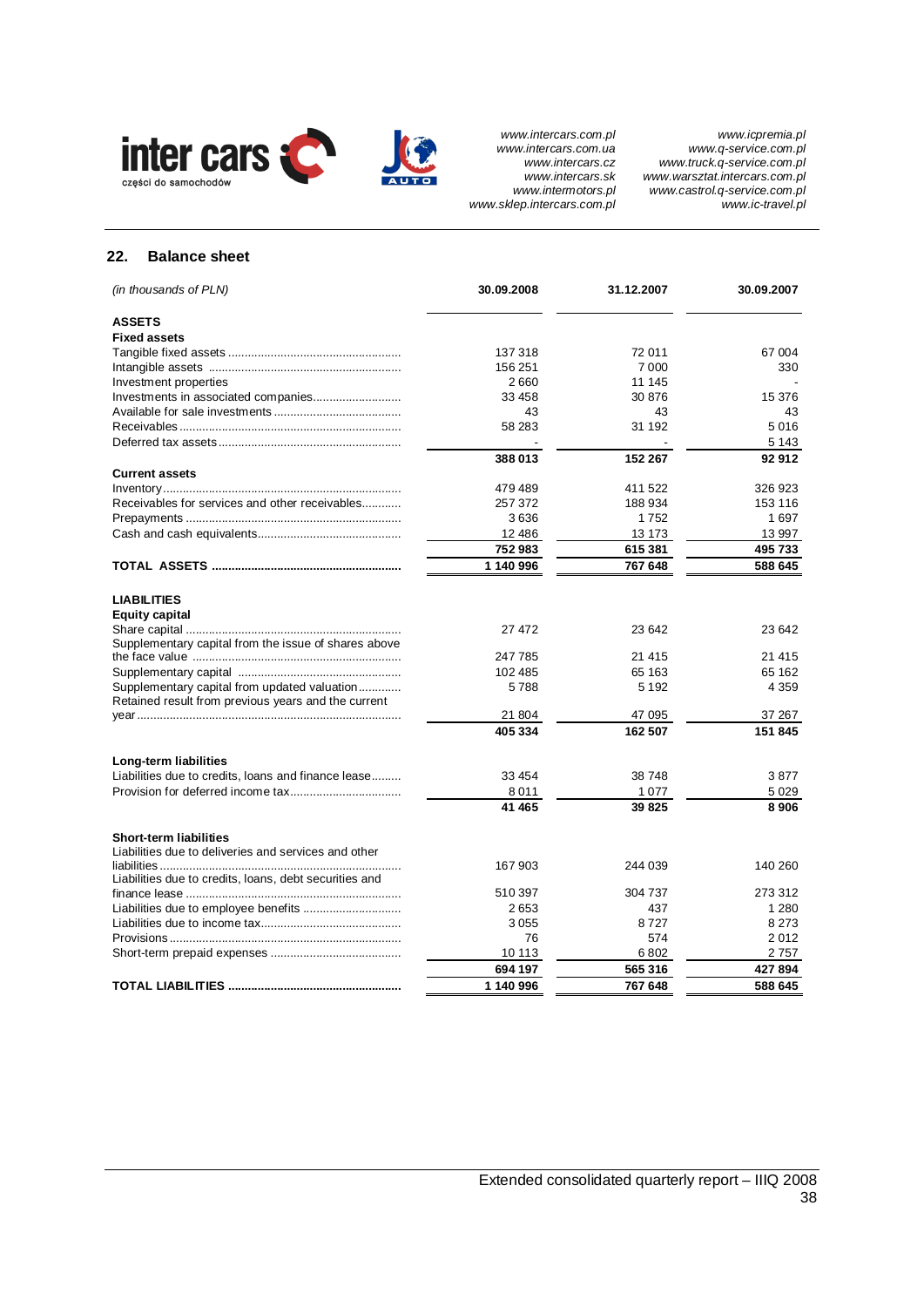

## **23. Profit and loss statement**

| (in thousands of PLN)                                                                | $1.01.2008 -$<br>30.09.2008 | $1.07.2008 -$<br>30.09.2008 | $1.01.2007 -$<br>30.09.2007 | $1.07.2007 -$<br>30.09.2007 |
|--------------------------------------------------------------------------------------|-----------------------------|-----------------------------|-----------------------------|-----------------------------|
| Sales revenue on sales of<br>products, goods and materials<br>Cost of sold products, | 1 1 1 4 5 3 5               | 390 486                     | 828 117                     | 299 653                     |
| commodities, and materials                                                           | (792088)                    | (278165)                    | (606967)                    | (223 559)                   |
| Gross profit on sales                                                                | 322 447                     | 112 321                     | 221 150                     | 76 094                      |
| Other operating revenue<br>General administrative and                                | 16 724                      | 4651                        | 7370                        | 3410                        |
| sales cost                                                                           | (154777)                    | (57936)                     | (85997)                     | (31 126)                    |
| Distribution service costs<br>Costs of management option                             | (125 227)                   | (45048)                     | (84935)                     | (30021)                     |
| program                                                                              | (596)                       | (147)                       | (2497)                      | (832)                       |
| Other operating costs                                                                | (11958)                     | (3377)                      | (4916)                      | (1740)                      |
| <b>Operating profit</b>                                                              | 46 613                      | 10 4 64                     | 50 175                      | 15785                       |
| Financial revenue                                                                    | 6 3 0 7                     | 3775                        | 891                         | 278                         |
| Foreign exchange differences                                                         | (2579)                      | 257                         | 3457                        | 2858                        |
| Financial costs                                                                      | (25 291)                    | (11 250)                    | (7996)                      | (3141)                      |
| Pre-tax profit                                                                       | 25 050                      | 3 2 4 6                     | 46 527                      | 15780                       |
| Income tax                                                                           | (3568)                      | 276                         | (9585)                      | (3 122)                     |
| Net profit                                                                           | 21 482                      | 3522                        | 36 942                      | 12 658                      |
| Profit per one share (PLN)<br>- basic                                                | 1,62                        | 0,26                        | 3,13                        | 1,07                        |
| - diluted                                                                            | 1,59                        | 0,25                        | 3,06                        | 1,05                        |
|                                                                                      |                             |                             |                             |                             |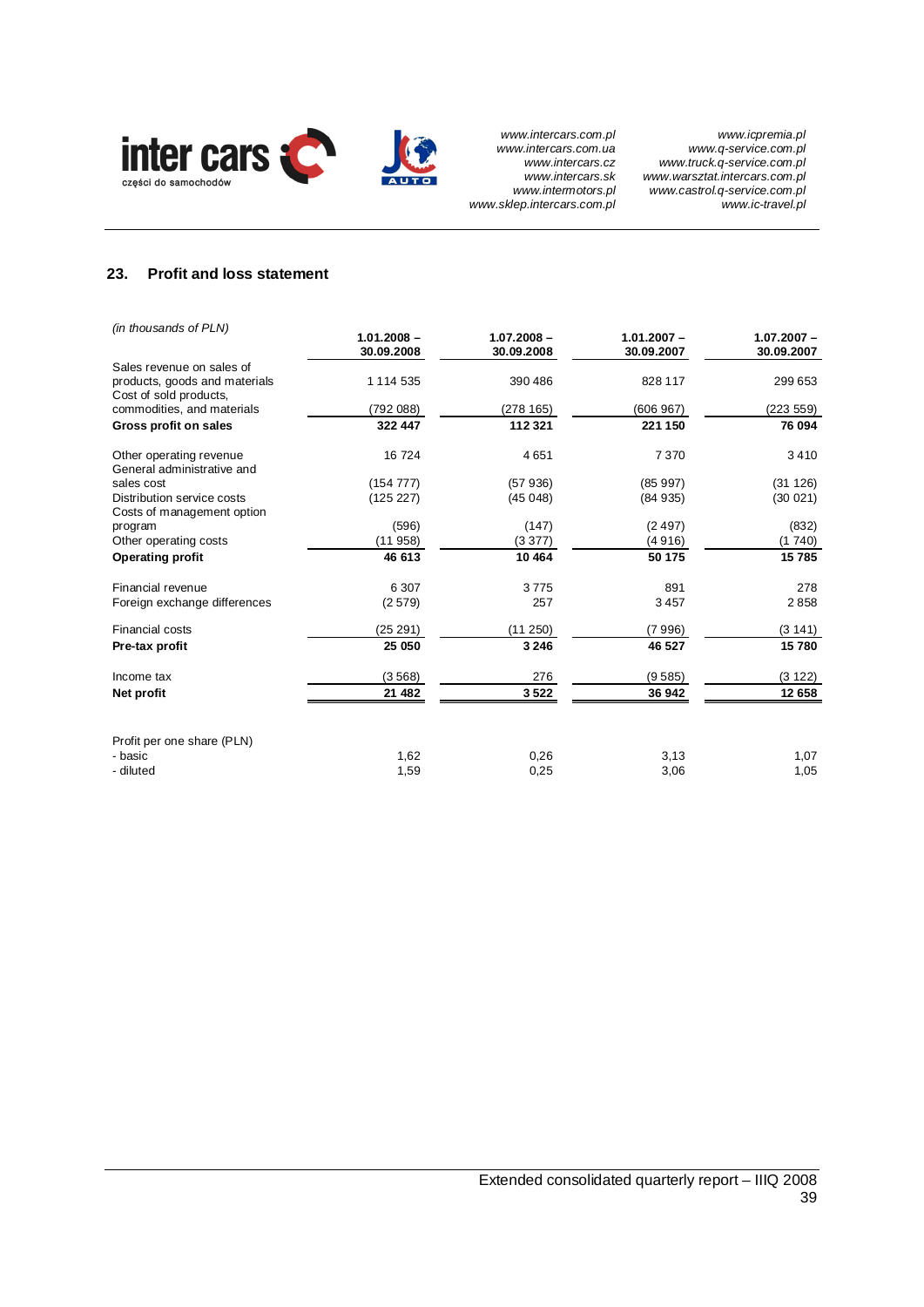

*www.icpremia.pl www.q-service.com.pl www.truck.q-service.com.pl www.warsztat.intercars.com.pl www.castrol.q-service.com.pl www.ic-travel.pl* 

# **24. Changes in equity capital**

## **for the period from 1 January 2008 to 30 September 2008**

| (in thousands of PLN)                                                                               | Share capital | Supplementary<br>capital on the sale of<br>shares above the<br>face value | Supplementary<br>capital | Other<br>supplementary<br>capitals | Retained result from<br>previous years and<br>the current year | <b>Total</b> |
|-----------------------------------------------------------------------------------------------------|---------------|---------------------------------------------------------------------------|--------------------------|------------------------------------|----------------------------------------------------------------|--------------|
| As at 1 January 2008                                                                                | 23 642        | 21 4 15                                                                   | 65 163                   | 5 1 9 2                            | 47 095                                                         | 162 507      |
| Profit for the period<br>Issue of shares under exercising                                           |               |                                                                           |                          |                                    | 21 4 8 2                                                       | 21 482       |
| management options<br>Distribution of profit from previous                                          | 80            | 1 3 7 0                                                                   |                          |                                    |                                                                | 1450         |
| period - dividend<br>Distribution of profit from the previous<br>period - transfer to supplementary |               |                                                                           |                          |                                    | (9451)                                                         | (9, 451)     |
| capital<br>Issue of shares in connection with the                                                   |               |                                                                           | 37 322                   |                                    | (37322)                                                        |              |
| merger with JC Auto<br>Establishment of supplementary<br>capital in connection with realization of  | 3750          | 225 000                                                                   |                          |                                    |                                                                | 228 750      |
| the management option program                                                                       |               |                                                                           |                          | 596                                |                                                                | 596          |
| As at 30 September 2008                                                                             | 27 472        | 247785                                                                    | 102 485                  | 5788                               | 21 804                                                         | 405 334      |

## **for the period from 1 January 2007 to 30 September 2007**

| (in thousands of PLN)                                                                                 | Share capital | Supplementary<br>capital on the sale of<br>shares above the<br>face value | Supplementary<br>capital | Other<br>supplementary<br>capitals | Retained result from<br>previous years and<br>the current year | Total   |
|-------------------------------------------------------------------------------------------------------|---------------|---------------------------------------------------------------------------|--------------------------|------------------------------------|----------------------------------------------------------------|---------|
| As at 1 January 2007                                                                                  | 23 642        | 21 4 15                                                                   | 49 117                   | 1 862                              | 20 388                                                         | 116 424 |
| Profit for the period                                                                                 |               |                                                                           |                          |                                    | 36 942                                                         | 36 942  |
| Distribution of profit from previous<br>period - dividend<br>Distribution of profit from the previous |               |                                                                           |                          |                                    | (4019)                                                         | (4019)  |
| period - transfer to supplementary<br>capital<br>Establishment of supplementary                       |               |                                                                           | 16 045                   |                                    | (16045)                                                        |         |
| capital in connection with realization of<br>the management option program                            |               |                                                                           |                          | 2497                               |                                                                | 2497    |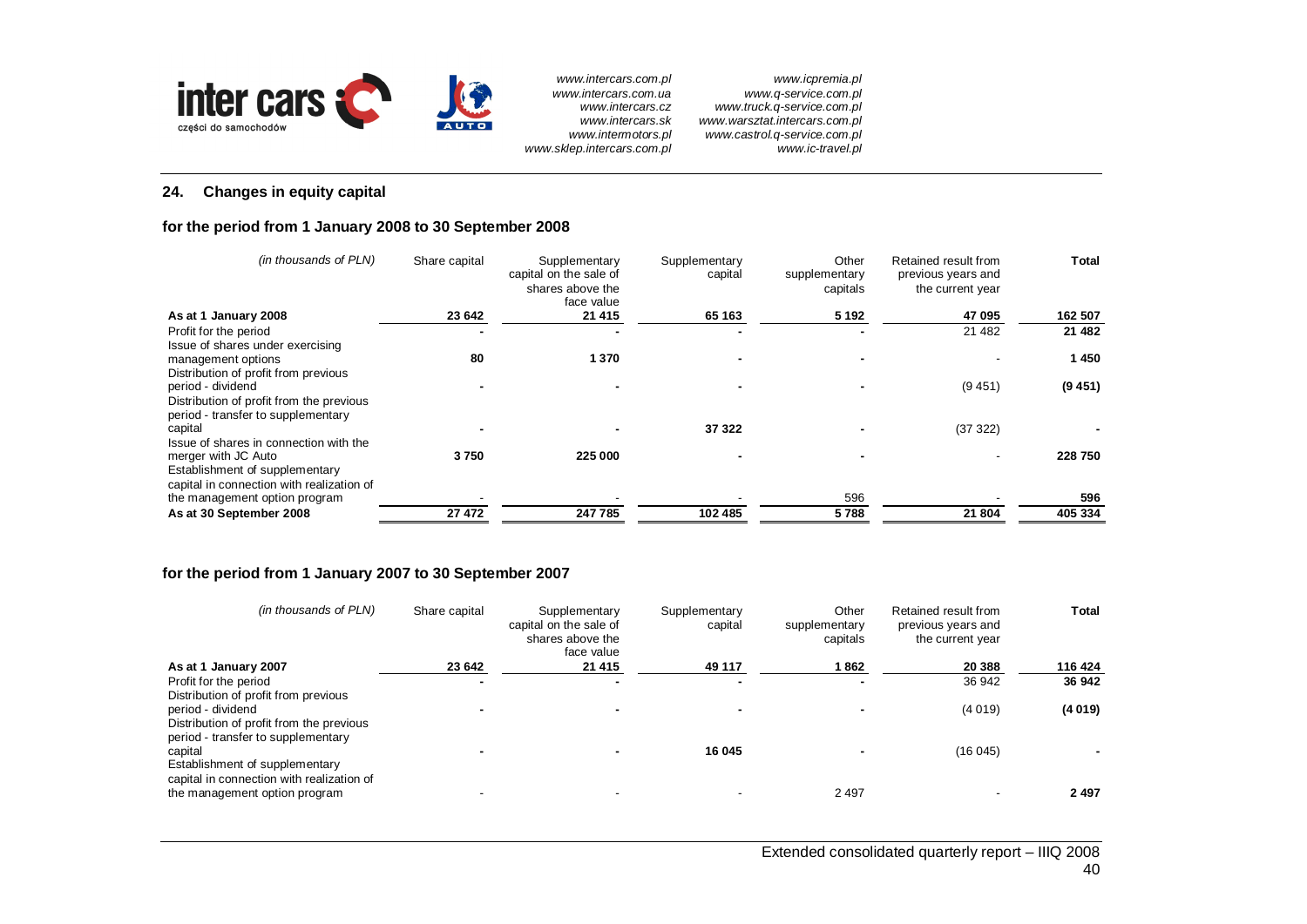| <b>inter cars</b><br>części do samochodów | AUTO   | www.intercars.com.pl<br>www.intercars.com.ua<br>www.intercars.cz<br>www.intercars.sk<br>www.intermotors.pl<br>www.sklep.intercars.com.pl |        | www.icpremia.pl<br>www.q-service.com.pl<br>www.truck.g-service.com.pl<br>www.warsztat.intercars.com.pl<br>www.castrol.g-service.com.pl<br>www.ic-travel.pl |        |         |
|-------------------------------------------|--------|------------------------------------------------------------------------------------------------------------------------------------------|--------|------------------------------------------------------------------------------------------------------------------------------------------------------------|--------|---------|
| As at 30 September 2007                   | 23 642 | 21 4 15                                                                                                                                  | 65 162 | 4 3 5 9                                                                                                                                                    | 37 266 | 151 844 |